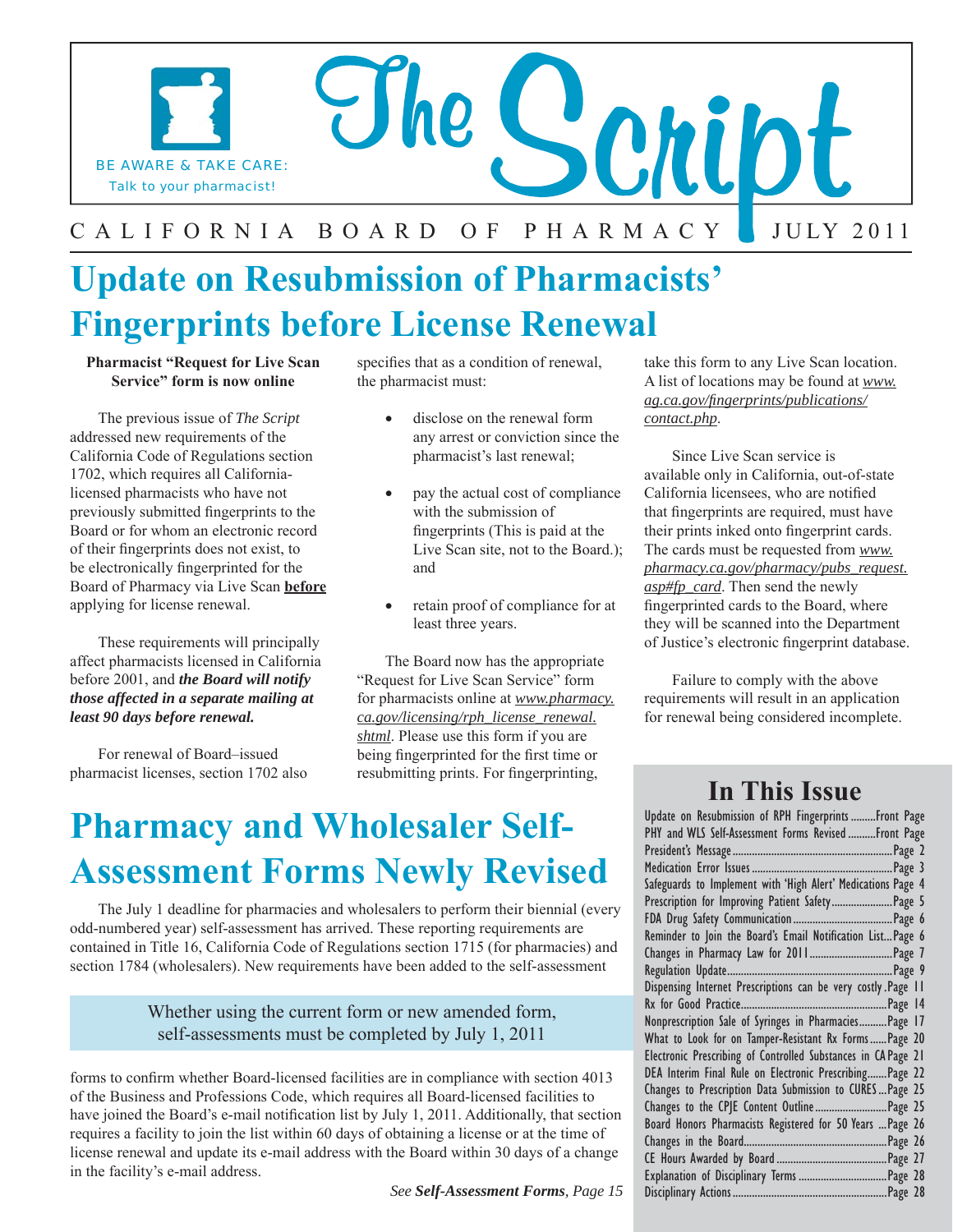

**President's Message**  By Stanley C. Weisser, R.Ph. President, Board of Pharmacy

At the beginning of every year, new laws become effective. This issue of *The Script* contains a summary of many of the new laws for 2011.

One of this year's new regulations is particularly significant for pharmacy patients and for pharmacies themselves. California became the first state to adopt requirements for standardized, patient-centered prescription drug labels on all prescription medications dispensed to patients in California (California Code of Regulations section 1707.5). Prescription container labels are often the patient's primary source of information, so it was vitally important to ensure that this information is consistently presented, easy to read, and easily found on the label.

Now, six months after implementation, many California pharmacies are providing such patientcentered prescription labels on their containers, and I encourage those few who are not yet compliant to complete the transition to the new labels as soon as possible. The requirement took effect January 1, 2011, but the Board recognizes that some pharmacies may need a bit more time to become fully compliant. For the first few months of 2011, Board inspections have focused on compliance through education.

Another important component of section 1707.5 is the requirement for

the pharmacy to provide interpretive services for patients with limited English skills. The Board believes that many pharmacies will provide such services by telephone. During development of the requirements of 1707.5, the origin of this particular requirement came from the pharmacy profession itself: the California Pharmacists Association, the California Retailers Association, and the National Association of Chain Drug Stores.

Because of the importance of section 1707.5 to the public, the Board thanks the many consumers and pharmacy professionals who worked so long on finalizing the section's requirements. Over the coming years, the Board will continue to review the requirements of this section.

The Board is currently working to develop new Notice to Consumer posters, advising patients of the new labeling requirements and availability of interpretive services. However, it is not the Board's intent to add two more posters; instead, the Board plans to redesign new posters after integrating the new information into the current posters.

Also, in this issue on pages 3 and 4 are updates on medication error statistics for complaints filed with the Board and closed during 2009/10, with case histories and fines information, and error-producing drug names.

If your pharmacy has not joined the Board's e-mail notification list, as required by Business and Professions Code section 4013, I strongly encourage you to do so at "Sign up for Receiving E-mail Alerts" on the Board's Web site. This is now the Board's primary way of keeping everyone apprised of law changes, emergency information, drug recalls, the newsletter's availability, Board meetings, and much more.

I also encourage everyone to attend a Board meeting when it is in your area. Attending these meetings

will not only provide continuing education credit, but also introduce you to Board operations and procedures and help you to become aware of emerging pharmacy issues, both in California and in the nation. By understanding how all the policy-making is done, you will be better prepared to do your part in improving the profession and producing better health outcomes. Board meeting information is available on the Board's Web site.

One final reminder, patient consultation has been a California requirement since the early 1990's. Yet in many pharmacies, patient consultation is not given the appropriate priority. As President of the Board, I want to remind all pharmacists and pharmacies of the importance that the Board places on patient consultation. Patient consultation has many significant benefits, including its potential to minimize or avoid medication errors, to screen for drug interactions, and to ensure compliance with therapy. Patient consultation is a crucial part of the clinical role of the pharmacist. In support of this role, California law places a specific mandatory obligation on each pharmacist (outside of inpatient, inmate, or patient discharge settings) to perform a patient consultation whenever: a prescription drug has not been previously dispensed to the patient by the pharmacy; a prescription drug has not been previously dispensed to the patient by the pharmacy in the same dosage form, strength, or with the same written directions; the patient requests a consultation; or the pharmacist, in the exercise of professional judgment, deems it warranted. This obligation applies *to the pharmacist*. The pharmacist must initiate consultation *unless and until*  the patient or patient's agent refuses. It shall not be considered sufficient compliance with this obligation for consultation screenings to be performed by staff or by use of checkoff boxes.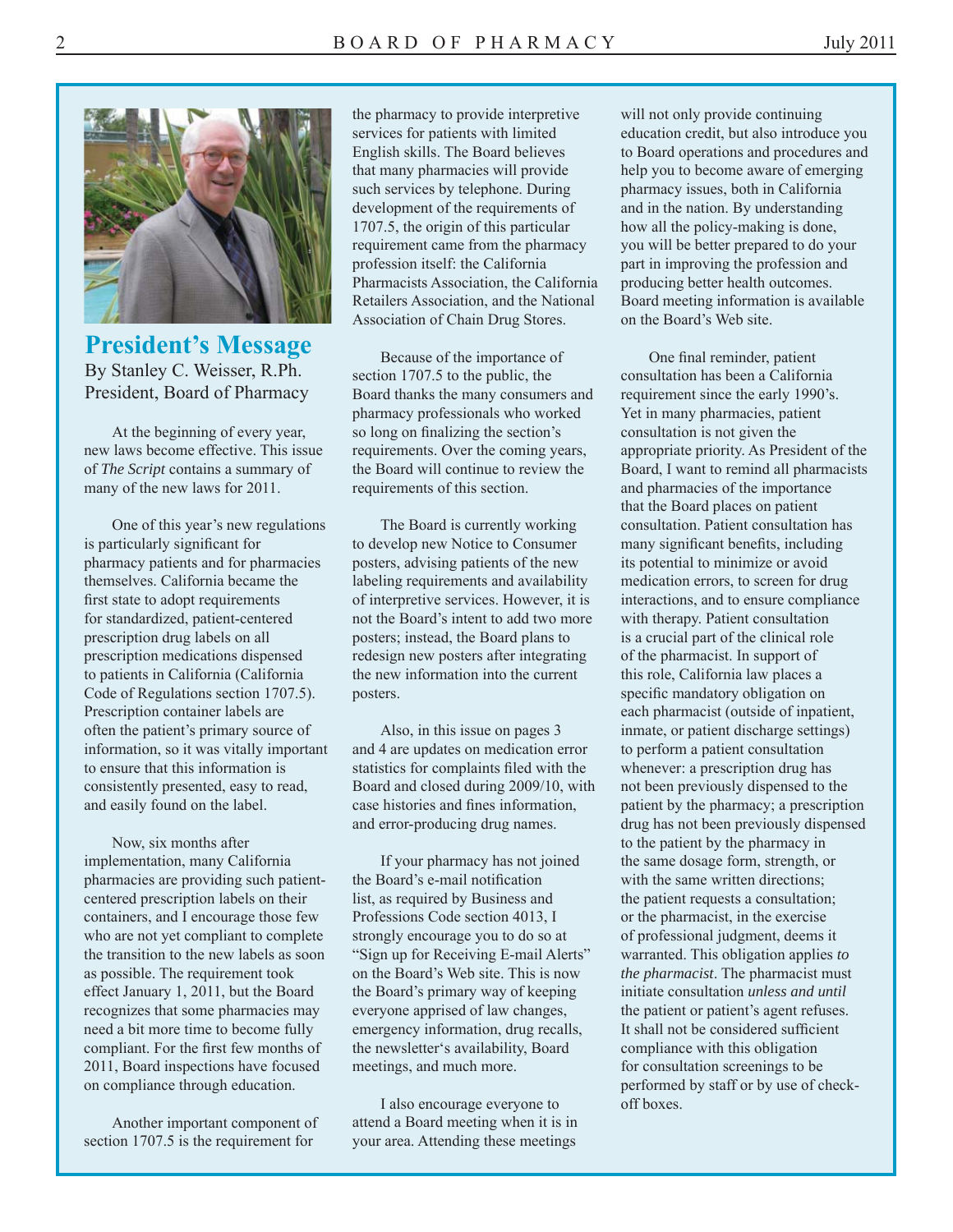### **Medication Error Issues**

One of the Board's primary goals is to elevate the California pharmacist's awareness of how to prevent and eliminate medication errors. In future editions of *The Script*, the Board will feature articles on medication errors. These articles will include sample cases that the Board has recently investigated and the processes that leading experts recommend for error prevention.

During 2009 and 2010, the top medication errors investigated by the Board continue to be the wrong drug being dispensed, followed by labeling errors and dispensing drugs to the wrong patient.

Medication errors reported to the Board originate from a number of different processes. Dispensing the wrong drug occurs when the pharmacist dispenses a sound/look-alike drug instead of the prescribed drug and when the pharmacist misreads the prescriber's direction for use. Patients also are dispensed the wrong drug when the properly filled, labeled and checked medication is provided to another patient at the counter, a patient often with a similar name. The Board strongly advises pharmacies to ensure a second check by checking the patient's address or birth date.

Pharmacists are provided all sorts of information intended to be helpful in reducing dispensing errors, but often it is easier to understand how some of these errors occur, and more importantly, how to prevent them by reviewing actual case files. The cases outlined below are medication errors investigated by the Board.

**Case 1**. A pharmacist erroneously furnished a prescription for Provigil 200mg #4, labeled for James C., to Jennifer C. (Fine \$500)

**Case 2**. A random audit in the will-call area of a pharmacy revealed that approximately half of the verified prescriptions contained medication that did not correspond to the printed information on the container. (Fine \$500)

**Case 3**. A pharmacist dispensed Duragesic 100mcg/hr instead of Duragesic 25mcg/hr as ordered on the prescription. (Fine \$750)

**Case 4**. A pharmacist dispensed warfarin 5mg with incorrect dosing instructions to take every 12 hours instead of every 24 hours. (Fine \$1,500)

**Case 5**. A pharmacist dispensed to a patient Lovenox 80mg prefilled single dose syringes, but instructed the patient to use the same needle to inject himself daily for two days. (Fine \$2,500)

**Case 6**. A hospital pharmacy dispensed Recombivax-HB 5mcg vials (Hepatitis B Vaccine) instead of the prescribed Engerix-B 10mcg (Hepatitis B Vaccine), requiring the 50 infants who received the wrong drug to be identified and reinoculated with the correct vaccine. (Fine \$5,000)

The following charts reflect the type and percent of citations related to California prescription errors and look/sound-alike drug errors from July 1, 2009 to June 30, 2010.

|                           | <b>Prescribed</b> | <b>Dispensed</b> |
|---------------------------|-------------------|------------------|
| Common                    | Aclaro            | Aldara           |
| Look-alike<br>Sound-alike | <b>Biaxin</b>     | Robaxin          |
| <b>Errors</b>             | Chlorzoxazone     | Chlorothiazide   |
|                           | Cyclophosphamide  | Cyclosporine     |
|                           | Elocan            | Eletone          |
|                           | Hydralazine       | Hydroxyzine      |
|                           | Kaopectate        | Kayexalate       |
|                           | Lamisil           | Lamictal         |
|                           | Lipitor           | Lexapro          |
|                           | Lorazepam         | Alprazolam       |
|                           | Oxycontin         | Oxycodone        |
|                           | Plavix            | Protonix         |
|                           | Protonix          | Pravastatin      |
|                           | Repliva           | Reclipsen        |
|                           | Risperdal         | Requip           |
|                           | Ritalin           | Dilantin         |
|                           | Seroquel          | Serzone          |
|                           | Sulfadiazine      | Sulfasalazine    |
|                           | Valium            | Vicodin          |
|                           | Zyrtec            | Zyprexa          |

MEDICATION ERROR DATA All pharmacy settings July 1, 2009 – July 1, 2011

*See Medication Error Issues, Page 4*

**NOTE:** The Board of Pharmacy has begun developing short informational videos for consumers. The first of these videos, "Purchasing Drugs from the Internet" and "Avoiding Medication Errors" can be viewed at www.pharmacy.ca.gov.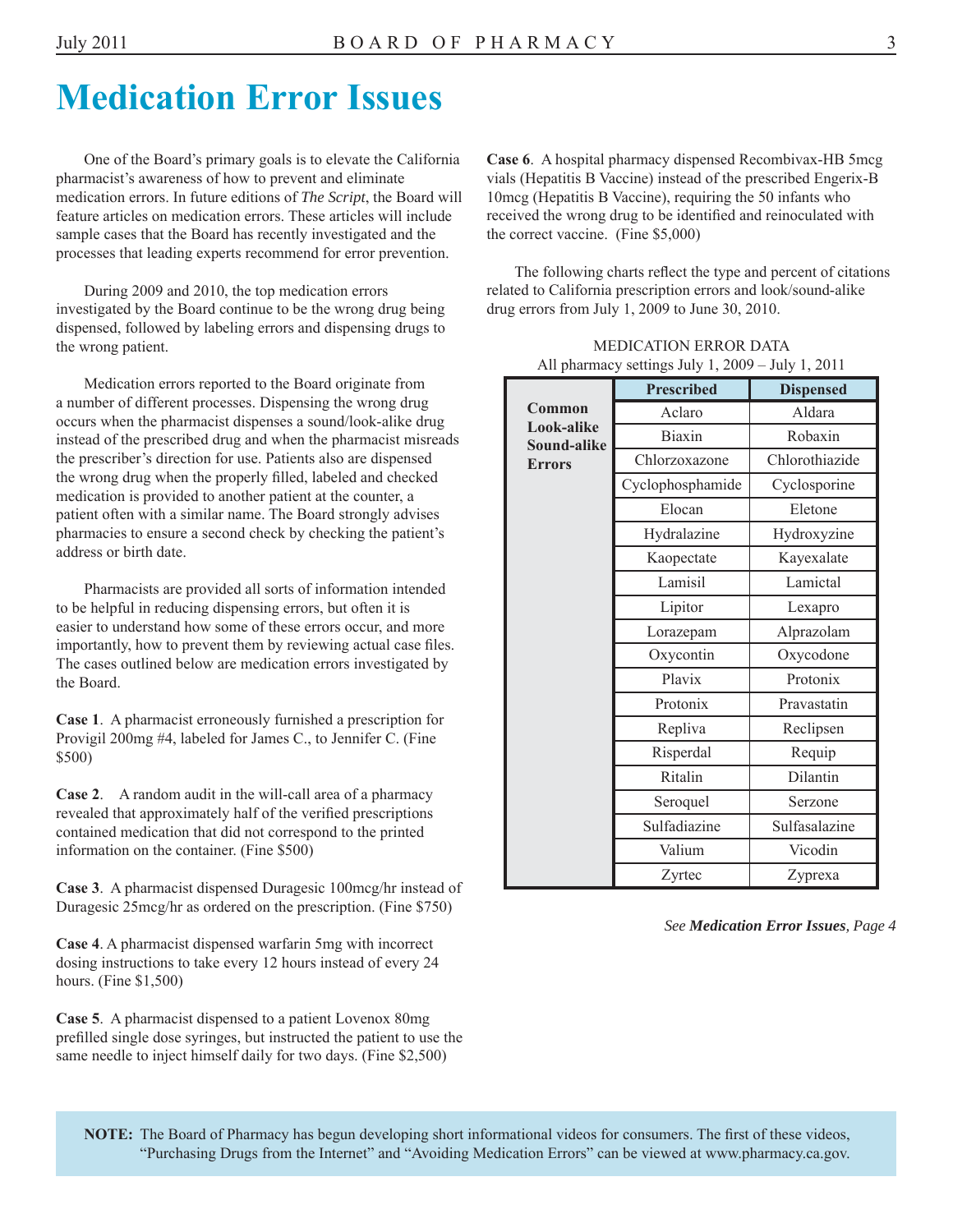### **Medication Error Issues**

*Continued from Page 3* 

| All pharmacy settings $Jury_1$ , $2009 - June_20$ , $2010$               |                |                                      |  |
|--------------------------------------------------------------------------|----------------|--------------------------------------|--|
| <b>Medication Error Category</b>                                         | <b>Number</b>  | Percent of<br><b>Total Citations</b> |  |
| Wrong Drug                                                               | 215            | 34%                                  |  |
| Wrong Strength                                                           | 52             | 8%                                   |  |
| Wrong Instructions                                                       | 48             | 8%                                   |  |
| <b>Wrong Patient</b>                                                     | 80             | 13%                                  |  |
| <b>Wrong Medication Quantity</b>                                         | 31             | $5\%$                                |  |
| Labeling Error                                                           | 128            | 20%                                  |  |
| Compounding/Preparation Error                                            | 3              | $.5\%$                               |  |
| Refill Errors (frequency, timeliness)                                    | $\overline{2}$ | $.5\%$                               |  |
| Other                                                                    | 67             | 11%                                  |  |
| Total # Citations for errors (may have<br>more than one category listed) | 626            |                                      |  |

PRESCRIPTION ERRORS DATA  $\alpha_{\rm g}$  July 1, 2009 – June 30, 2010

The Institute for Safe Medication Practices (ISMP) is dedicated to medication error prevention and works directly with the pharmaceutical industry to prevent errors, providing the following information online:

"Sound/Look-Alike Drug Names" *www.ismp.org/tools/confuseddrugnames.pdf***.** 

ISMP also has a list of such drugs where "tall man" (upper case) letters have been used to draw attention to the dissimilarities of similar drugs and to help distinguish between them.

"Look-Alike Drug Name Sets with Recommended Tall Man Letters" *www.ismp.org/tools/tallmanletters.pdf.* 

"Error-Prone Abbreviations, Symbols, and Dose Designations" *www.ismp.org/tools/errorproneabbreviations.pdf.* 

### **Safeguards to Implement with 'High Alert' Medications**

*This article was originally prepared by the Institute for Safe Medication Practices (ISMP) for the Oregon State Board of Pharmacy newsletter and is printed here with permission. ISMP is an independent nonprofit agency that analyzes medication errors, near misses, and potentially hazardous conditions as reported by pharmacists and other practitioners. ISMP then makes appropriate contacts with companies and regulators, gathers expert opinion about prevention measures, and publishes its recommendations. ISMP is a FDA Med-Watch partner. Call 1-800-FAIL-SAF(E) to report medication errors to the ISMP Medication Errors Reporting Program or report online at www. ismp.org. ISMP address: 200 Lakeside Dr., Suite 200, Horsham, PA 19044. Phone 215/947-7797. E-mail: ismpinfo@ismp.org*.

While most medications have a large margin of safety, a small number of drugs have a high risk of causing injury when they are misused. ISMP calls these "high-alert medications" to draw attention to this characteristic so that all involved in their use will treat them with the care and respect that they require. Errors may or may not be more common with these drugs than with the use of any others; however, the consequences of the errors are more devastating. For this reason, special considerations are required. These medications often need to be packaged differently, stored differently, prescribed differently, and administered differently than others. Examples of high-alert medications in community pharmacy include warfarin, insulin,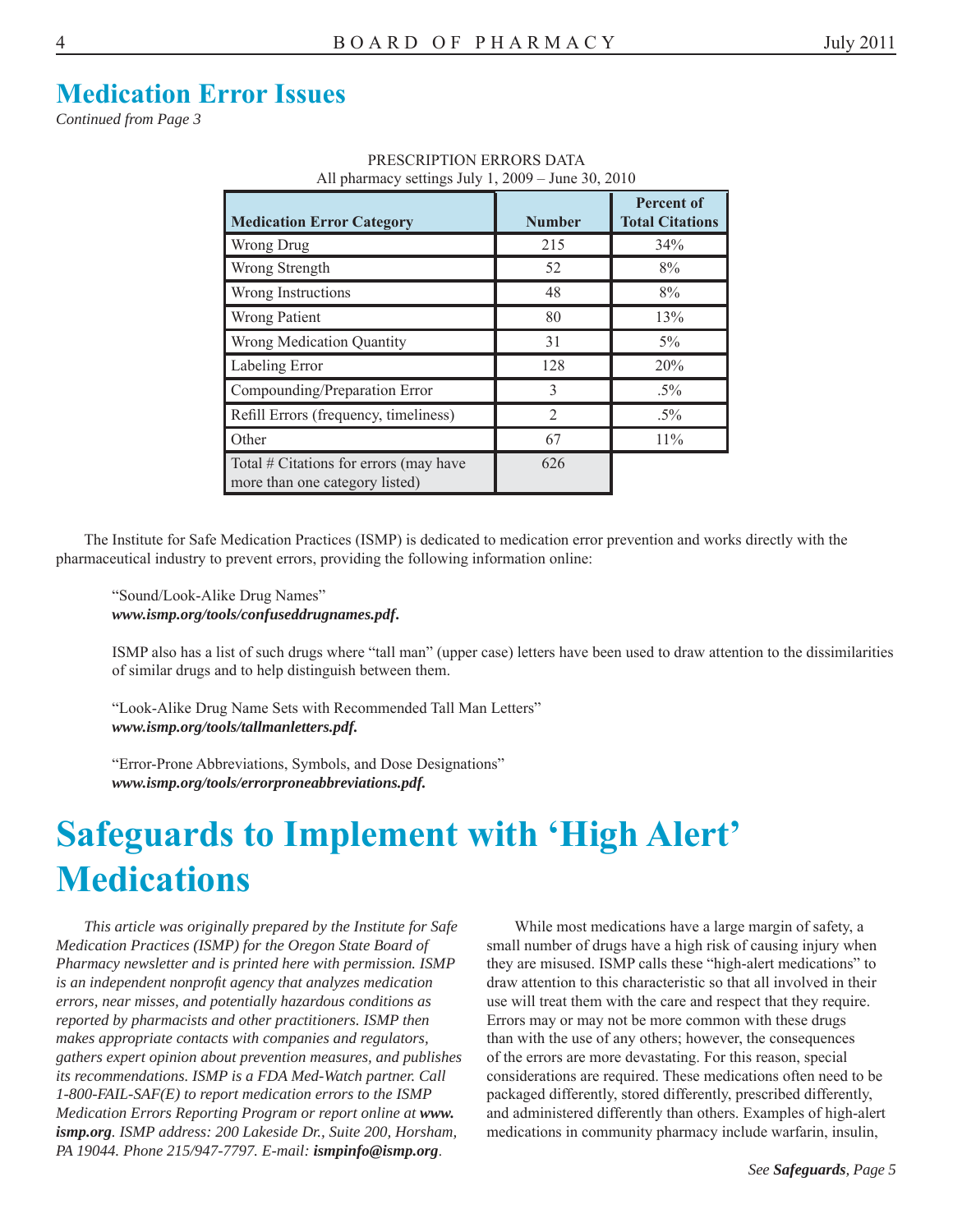#### **Safeguards**

*Continued from Page 4* 

functions" — methods that make it impossible for the drug to be be avoided or mitigated if the error is discovered within one or given in a potentially lethal manner — should be developed and two doses. instituted. Forcing functions are procedures that create a "hard stop" during a process to help ensure that important information The following information must be verified during the is provided before proceeding. For example, a pharmacy double-check process: computer system that prevents overriding selected high-alert messages without a notation (e.g., patient-specific indication **Comparison to prescriber's order:** must be entered if high-alert medication selected) is a forcing  $\bullet$  Is this the prescribed drug? function.  $\bullet$  Is this the prescribed dose/strength/rate and route of

An independent double-check of a high-alert medication  $\bullet$  Is this the right patient (use two patient identifiers)? is a procedure in which two pharmacists, alone and apart from  $\bullet$  Is this the prescribed frequency? each other, separately check each component of dispensing and **Additional cognitive checks:** verifying the high-alert medication, then compare results before **Does** the drug's indication correspond to the patient's giving it to the patient to self-administer. While technological diagnosis? solutions such as bar coding systems have great potential to  $\bullet$  Is this the right drug formulation? detect human error, manual redundancies such as independent • Are dose calculations correct? double checks still play an important role in error detection.  $\bullet$  Is the dosing formula (e.g., mg/kg) used to derive the Studies show that manual redundancies detect about 95% of final dose correct? errors. Independent double checks serve two purposes: to prevent **I**s the prescribed dose/frequency/timing appropriate for a serious error from reaching a patient; and just as important, this patient? to bring attention to the systems that allow the introduction of Is the route of administration safe and proper for this human error. In retail pharmacies, with only one pharmacist per patient? shift, the independent double check can be performed via a "will  $\bullet$  Has patient been educated on appropriate monitoring? call" bag check or by another pharmacist at the beginning of the

methotrexate, and fentanyl patches. Whenever possible, "forcing next shift. If the medication has been dispensed, serious harm can

- 
- administration?
- 
- 

- 
- 
- 
- 
- 
- 
- 

### **Prescription for Improving Patient Safety: Addressing Medication Errors**



*The following are recommendations that were provided by The Medication Errors Panel, established pursuant to California Senate Concurrent Resolution 49.* 

**Communication Improvements**, improving the quality and accuracy of communications between prescribers, pharmacists and patients.

- 1. Improve the legibility of handwritten prescriptions. and establish a deadline for prescribers and pharmacies to use electronic prescribing.
- 2. Require that the intended use of the medication be included on all prescriptions and require that the intended use be included on the medication label unless disapproved by the prescriber or patient.
- 3. Improve access to and awareness of language translation services by pharmacists at community pharmacies and encourage consumers to seek out pharmacists who speak their language and understand their

cultural needs.

4. Promote development and use of medication packaging, dispensing systems, prescription container labels and written supplemental materials that effectively communicate to consumers accurate, easy-tounderstand information about the risks and benefits of their medication, and how and where to obtain medication consultation from a pharmacist.

**Consumer Education,** increasing consumer awareness regarding the proper use—and dangers of misuse—of prescription and over-the-counter medications.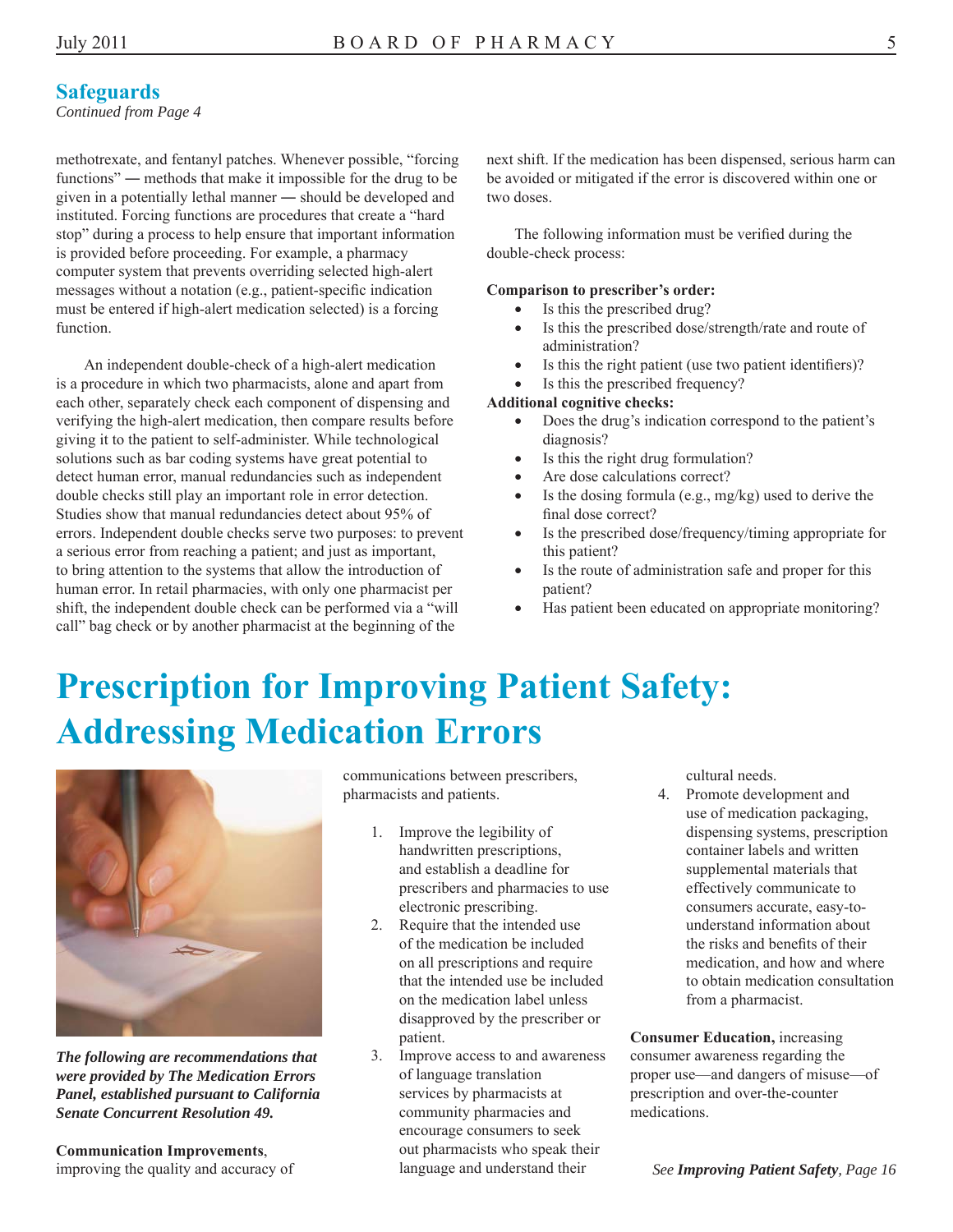# **FDA Drug Safety Communication: Medication errors resulting from confusion between risperidone (Risperdal) and ropinirole (Requip)**

On June 13, 2011, the FDA published a statement warning **able as a precaution**, patients who take either drug should about potentially dangerous errors resulting when the drugs check the appearance and labeled name of the drug they risperidone (generic for Risperdal) and ropinirole (generic receive at the pharmacy, and confirm with a pharmacist for Requip) are confused. The agency received 226 reports of the drug's use to be sure the correct medication was patients accidentally receiving one drug instead of the other, and dispensed; five patients required hospitalization. One patient who died was **•** healthcare professionals should clearly print the name of given Risperdal instead of Requip for a month before the error the drug on a written prescription, and spell it out when was discovered and the correct medication given, but it is unclear phoning one in. They should also be sure to discuss the whether the error was responsible for the death. purpose of the treatment with the patient; and

The FDA determined there are several causes of confusion should be dispensed between the two products: similarities of drug names; overlapping product characteristics; proximity in pharmacy The FDA also requested drug makers to provide

that labeling and packaging on the drugs are similar; and that drug strengths, dosage forms, and dosing intervals may overlap;

- 
- 
- pharmacists should confirm with the patient which drug

stocking, and poor or illegible handwriting. differentiating characteristics for each drug—such as "tall man" lettering of generic names, like risperiDONE and rOPINIRole— The FDA noted in the statement that: and distinctive font size and type, layout, and coloring of the brand and generic names of each drug are similar; packaging—as additional preventive measures against confusion.

# **Reminder to All Board-Licensed Facilities to Join the Board's E-mail Notification List — It's Mandatory (And individuals may want to join, too.)**

to join the Board's e-mail notification list the box next to "Board of the box next to "Board of by July 1, 2011. New facilities must join notification to all of its licensed facilities. Pharmacy – E-mail Notification address with the Board within 30 days of electronic notice system with the Board. selected. any e-mail address change. Enter your e-mail address, follow

to allow an owner of two or more board- list, since it is now the primary means for owner maintains an electronic system 17, 2009, you will need to join again, due within all of its licensed facilities that, To join the list: to the Board's upgrading of the software upon receipt of an e-mail notification from  $\bullet$  Go to the Board's Web site, for collecting e-mail addresses. the Board, immediately transmits that *http://www.pharmacy.ca.gov* 



within 60 days of obtaining a license or If the owner wishes to comply with the List." at the time of license renewal. Facilities mandate by using such an electronic **Scroll down again and note that** are also required to update their e-mail notice system, the owner must register the the "Subscribe" button is already

Additionally, the Board strongly the remaining instruction, and Further, section 4013 was **amended** encourages individual licensees to join the we'll do the rest! licensed facilities to subscribe to the disseminating important information from Note: If you or your facility joined the Board's e-mail notification list if the the Board. e-mail notification list prior to November

- 
- 
- 
-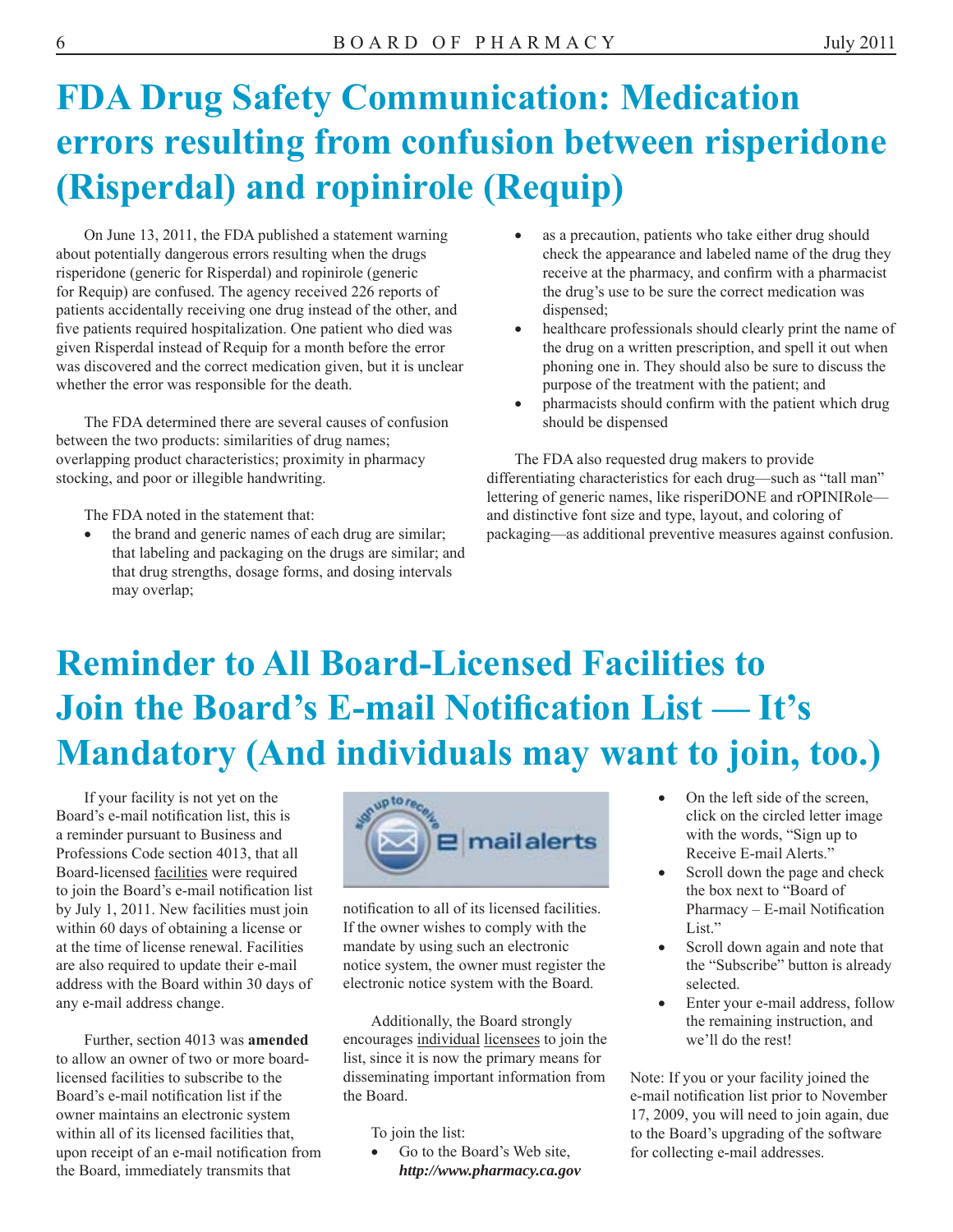### **Changes in Pharmacy Law for 2011**



The Senate and Assembly bills listed in this article were enacted in 2010, and unless otherwise specified, took effect January 1, 2011. The new and amended Business and Professions Code (B&PC), Health and Safety Code (H&SC), and Government Code laws are paraphrased or summarized below, but for pertinent information that is not included in the summaries, you are strongly urged to review the exact language at *www.pharmacy.ca.gov/laws\_regs/new\_laws.pdf.* 

#### **SB 1172 (Negrete McLeod), Chapter 517, Statutes of 2010**

**B&PC 315.2—Added** to require the Board to order a board licensee to cease practice if the licensee tests positive for any substance that is prohibited under the terms of the licensee's probation or diversion program. A cease practice order under this section shall not constitute disciplinary action.

**B&PC 315.4―Added** to allow the Board to adopt regulations to order a licensee on probation or in a diversion program to cease practice for major violations and when the Board orders a licensee to undergo a clinical diagnostic evaluation. A cease practice order under this section shall not constitute disciplinary action.

#### **SB 1489 (Committee on Business, Professions and Economic Development, Healing Arts) Chapter 653, Statutes of 2010**

**Board Licensed Facilities Required to Join Board's E-mail Notification List B&PC 4013—This section.** requiring all board-licensed facilities to join the Board's e-mail notification list, was **amended** to allow an owner of two or more board-licensed facilities to subscribe to the Board's e-mail notification list if the owner maintains an

electronic system within all of its licensed facilities that, upon receipt of an e-mail notification from the Board, immediately transmits that notification to all of its licensed facilities. If the owner wishes to comply with the mandate by using such an electronic notice system, the owner must register the electronic notice system with the Board by July 1, 2011 or within 60 days of initial licensure, whichever is later, and must update its e-mail address with the Board's e-mail notification list within 30 days of an e-mail address change.

Several sections, **B&PC 4017, 4028, 4037, 4052.3, 4059, 4119, 4127.1, 4169, and 4181** were **amended** to change the reference to "State Department of Health Services" to "State Department of Public Health."

Sections **4425** and **4426** were amended to change the reference to "State Department of Health Services" to "State Department of Health Care Services."

#### **Standardized, Patient-Centered Prescription Labels; Requirements; Exceptions**

**B&PC 4076.5—Amended** to allow the Board to exempt from its patient-centered prescription drug label regulations prescriptions dispensed to a patient in a health facility (as defined in section 1250 of the Health and Safety Code), if the prescriptions are administered by a licensed health care professional. The Board may also exempt prescription drug labels from the Board's standardized labeling requirements if all of the following apply:

- The drugs are dispensed by a JCAHO-accredited home infusion or specialty pharmacy;
- The patient receives health-professional-directed education prior to the beginning of therapy by a nurse or pharmacist;
- The patient receives weekly or more frequent followup contacts by a nurse or pharmacist;
- Care is provided under a formal plan of care based upon a physician and surgeon's orders; and
- Home infusion and specialty therapies include parenteral therapy or other forms of administration that require regular laboratory and patient monitoring.

#### **Veterinary Food-Animal Drug Retailer License Required: Approved Designated Representative-in-Charge; Temporary License; Persons Authorized in Storage Area**

**B&PC 4196—**Requires every veterinary food-animal drug retailer to be supervised or managed by a designated representative-in-charge, and subsection (d) was **amended**  to require the Board's approval of every veterinary food-animal drug retailer's designated representative-incharge. Subsection (e) was **added** to detail the procedures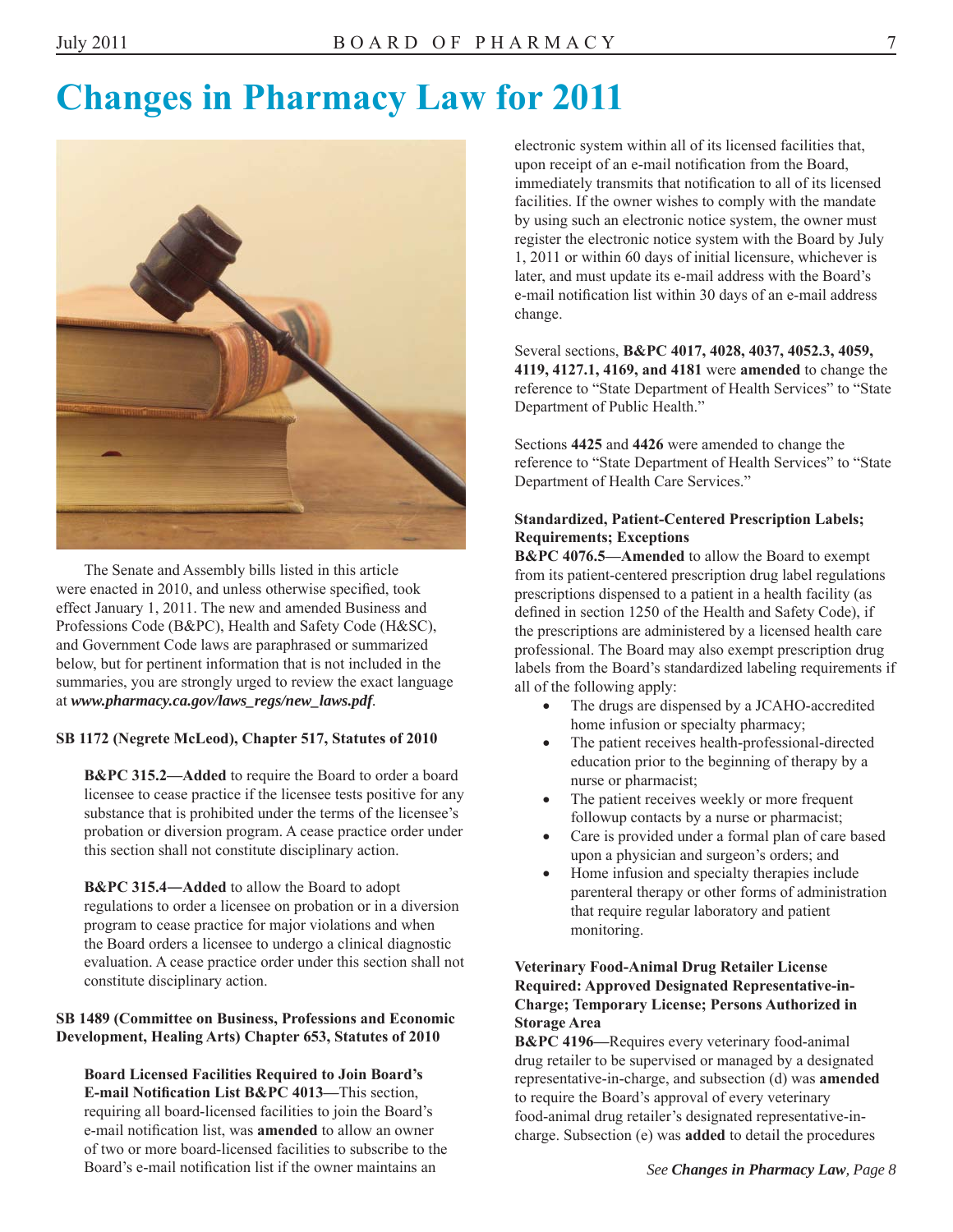#### **Changes in Pharmacy Law**

*Continued from Page 7* 

for obtaining Board-approval for proposed designated representatives-in-charge.

#### **Multiple Failures of License Examination; Additional Education Requirements**

**B&PC 4200.1—Requires** applicants who have failed both the North American Pharmacist Licensure Examination and the California Practice Standards and Jurisprudence Examination four times to obtain a minimum of 16 additional semester units of Board-approved pharmacy education within 12 months of the date of his or her application for reexamination. Existing language requiring data collection for the Joint Committee on Boards, Commissions, and Consumer Protection was deleted.

#### **AB 1414 (Hill), Chapter 76, Statutes of 2010**

#### **Schedule II Controlled Substances**

**H&SC 11055—Amended** to remove apomorphine from Schedule II.

#### **AB 1659 (Huber), Chapter 666, Statutes of 2010**

#### **Sunset Review**

**Government Code 9147.7 Article 7.5, Chapter 1.5 of Part 1 of Division 2 of Title 2—Added** to create the Joint Sunset Review Committee to identify and eliminate waste, duplication, and inefficiency in government agencies and to conduct a comprehensive analysis of every "eligible agency," as defined, to determine if the agency is still necessary and cost effective. This section defines an "eligible agency" as an entity of state government, however denominated, for which a date for repeal has been established by statute on or after January 1, 2011. This section also requires each eligible agency scheduled for repeal to submit a report to the committee containing specified information. The committee is required to take public testimony and evaluate the eligible agency prior to the date the agency is scheduled to be repealed, and requires that an eligible agency be eliminated unless the Legislature enacts a law to extend, consolidate, or reorganize the agency. This section specifies the composition of the committee, which will be appointed by the Senate Committee on Rules and the Speaker of the Assembly, and certain aspects of its operating procedure. Also see AB 2130.

#### **AB 1701 (Chesbro), Chapter 667, Statutes of 2010**

#### **Furnishing of Hypodermic Needles and Syringes without Prescription**

**B&PC 4145—Amended** to extend to December 31, 2018, the time period in which pharmacists can furnish or sell 10 or fewer hypodermic needles or syringes at any one time to a person 18 or older for human use without a prescription, if the pharmacist is registered with the Disease Prevention Demonstration Project.

#### **AB 2104 (Hayashi), Chapter 374, Statutes of 2010**

#### **Executive Officer; Records; Revenue**

**B&PC 4003—Amended** to require the Department of Consumer Affairs Director's approval of the hiring of a Board-appointed executive officer.

#### **AB 2130 (Huber, Professions and Vocations), Chapter 670, Statutes of 2010**

#### **Sunset Review**

**Government Code 9148.52 and 9148.52—**Is a partner bill with AB 1659 and is **amended** to abolish the Joint Committee on Boards, Commission, and Consumer Protection and establish the Joint Sunset Review Committee. The committee shall review all eligible agencies and report to the public and the Legislature whether the reviewed agency should be terminated or continued and whether the agency's functions should be revised or consolidated with those of another agency. The report shall include the committee's recommendations for improving the effectiveness and efficiency of the reviewed agency.

This bill also repealed section 101.1 of the Business and Professions Code, which authorized the Department of Consumer affairs to manage a board's regulatory program as a "bureau" if a board failed to pass legislative or "sunset" review.

#### **AB 2699 (Bass), Chapter 270, Statutes of 2010**

**Sponsored Events; Requirements for Participation B&PC 901—Added** to define, for purposes of this section, (1) "board" as a healing arts board that is responsible for the licensure or regulation of health care practitioners; (2) "health care practitioner" as an individual who engages in acts that are subject to licensure and regulation; and (3) "sponsored event," as an event not to exceed 10 calendar days, sponsored by a nonprofit organization, administered by either a sponsoring entity or a local government, or both, through which health care is provided without compensation to the health care practitioner. Prior to providing services as part of a "sponsored event" and after the board adopts implementing regulations, the health care practitioner must obtain authorization from the board to participate in such sponsored events and meet all other requirements including a contract of liability insurance that covers specific entities and its participants.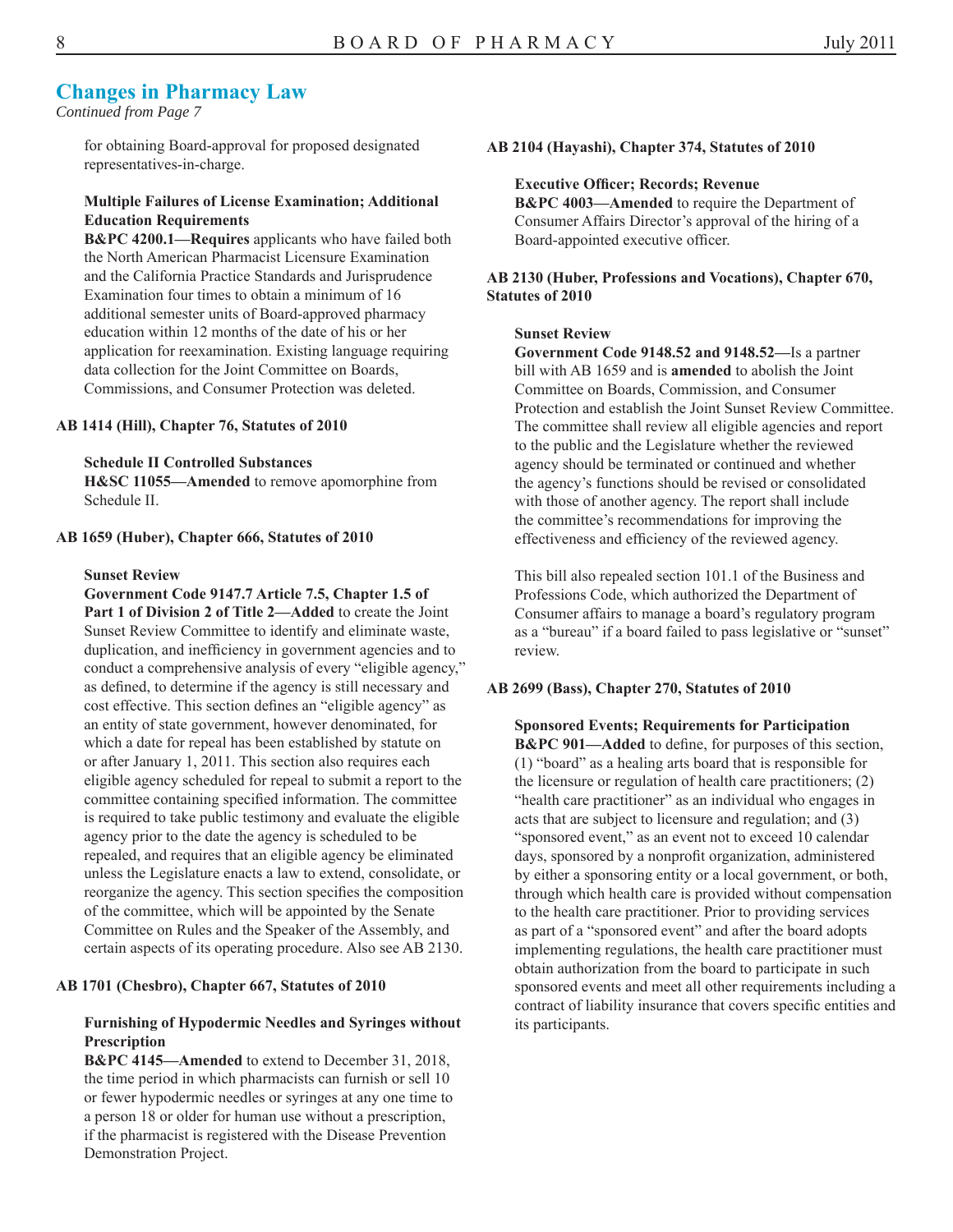### **Regulation Update**

The following regulation changes to Division 17, Title 16 of the California Code of Regulations are in effect:

#### **Pharmacist Renewal Requirements**

**1702—Added** to require pharmacists who have not previously submitted fingerprints to the Board as a condition of licensure or for whom no electronic fingerprint record exists with the Department of Justice's criminal offender database, to submit electronic fingerprints to the Board by their license renewal date. The Board will notify affected licensees when implementation of the regulation begins. Effective 12/07/2010.

#### **Patient-Centered Labels on Prescription Containers**

**1707.5—Added** to specify requirements of a standardized patient-centered prescription drug label. Effective 01/1/2011.

#### **Dishonest Conduct During Examination**

**1721—Amended** to extend to three years the amount of time required before an individual, who has engaged in dishonest conduct during the pharmacist examination, can retake the examination. Effective 09/17/2010.

#### **Confidentiality of Exam Questions**

**1723.1—Amended** to direct that an applicant for a boardissued license, who removes exam information from the examination room or conveys exam information to others, will not be allowed to take the examination for three years, must surrender his or her intern license, and may not have a pharmacy technician license until eligible to take the examination. Effective 09/17/2010.

#### **Compounding**

#### **Compounding Unapproved Drugs for Prescriber Office Use**

**1716.1—**The provisions of this section are now included within other sections including 1735 and 1735.2. Effective 07/06/2010.

#### **Record Requirements—Compounding for Future Use**

**1716.2—**The provisions of this section are now included in 1735.3. Effective 07/06/2010.

#### **Compounding in Licensed Pharmacies**

**1735—Added** to define "compounding." Effective 07/06/2010.

#### **Definitions Related to Compounding**

**1735.1—Added** to define "integrity," "potency," "quality," and "strength." Effective 07/06/2010.

#### **Compounding Limitations and Requirements**

**1735.2—Added** to detail all aspects and requirements of

compounding, including the compounding of products for future use, and for completing the pharmacy self-assessment section related to compounding and sterile injectable compounding. Effective 07/06/2010.

#### **Recordkeeping of Compounded Drug Products**

**1735.3—Added** to detail all record requirements for each compounded drug, for acquisition, storage, and destruction of products used in compounding, sources from which drug products to be used for compounding were obtained, and certificates for drug purity. These records must be maintained for at least three years. Effective 07/06/2010.

#### **Labeling of Compounded Drug Products**

**1735.4—Added** to require that the labeling of the product complies with Business and Professions Code 4076 and specifies that the labeling requirements for compounded drugs must include the generic name of the principal active ingredients as well as a statement that the product is compounded. This requirement will enable the consumer to identify any potential allergies to the ingredients used. Effective 07/06/2010.

#### **Compounding Policies and Procedures**

**1735.5—Added** to require a compounding pharmacy to maintain a written policies and procedures manual that includes a plan for recalling compounded products that have demonstrated potential for adverse effects, maintaining, storing, calibrating, cleaning and disinfecting equipment used in compounding, and methodology for determining compounded drug's expiration date. Effective 07/06/2010.

#### **Compounding Facilities and Equipment**

**1735.6—Added** to require written documentation regarding the compounding facility and the storage of the equipment in accordance with the manufacturer's specifications for the calibration of any equipment used to compound drug products that require calibration or adjustment. Such calibrations must be done prior to use, and calibration records must be retained in the pharmacy. Effective 07/06/2010.

#### **Training of Compounding Staff**

**1735.7—Added** to require written documentation that staff has had training to do accurate compounding and that there is ongoing competency evaluation of compounding staff. Effective 07/06/2010.

#### **Compounding Quality Assurance**

**1735.8—Added** to require a written quality assurance plan designed to ensure the integrity, potency, quality, and labeled strength of compounded drug products and a procedure for action if any compounded drug product is found to be below required minimum standards. Effective 07/06/2010.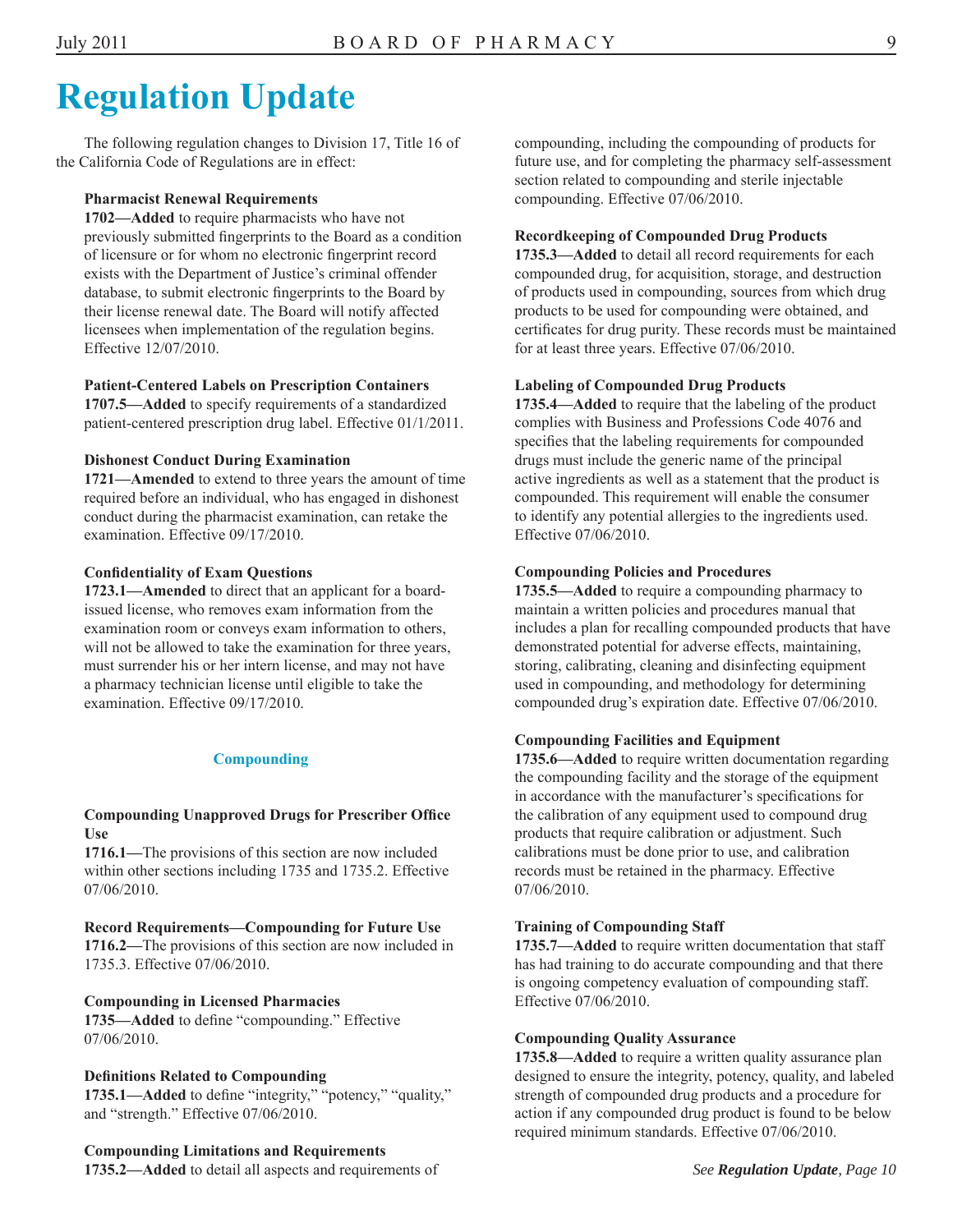#### **Regulation Update**

*Continued from Page 9* 

#### **Sterile Injectable Compounding**

#### **Sterile Injectable Compounding; Compounding Area**

**1751—Added** to direct that any pharmacy engaging in compounding sterile injectable drug products shall conform to the parameters and requirements of 1735 et seq., applicable to all compounding and to 1751 et seq., applicable solely to sterile injectable compounding. A pharmacy who compounds a sterile injectable product from one or more non-sterile ingredients shall comply with the environment requirements of Business and Professions Code (B&PC) 4127.7. Effective 07/06/2010.

#### **Sterile Injectable Recordkeeping Requirements**

**1751.1—Amended** to renumber 1751.3 to 1751.1 and to require pharmacies that compound sterile injectable products for future use and drug products compounded from one or more non-sterile ingredients to make and keep records indicating the name, lot number, amount, and date on which the products were provided to a prescriber. These records must be kept for three years in a readily retrievable form. Effective 07/06/2010.

#### **Sterile Injectable Labeling Requirements**

**1751.2—Amended** to add the labeling requirements of the B&PC 4076 and CCR 1735.4 to the existing requirements of this section. Effective 07/06/2010.

#### **Sterile Injectable Policies and Procedures**

**1751.3**—**Amended** to renumber 1751.02 to 1751.3 and to require any pharmacy engaged in compounding sterile injectable drug products to maintain a written policy and procedure manual that includes the elements required by 1735.5, disposal of infectious materials and/or materials containing cytotoxic residues, and pharmacy protocols for cleanups and spills in conformity with local health jurisdiction standards. Effective 07/06/2010.

#### **Facility and Equipment Standards for Sterile Compounding from Non-Sterile Ingredients**

**1751.4—Amended** to renumber 1751.01 to 1751.4 and to require pharmacies that prepare parenteral cytotoxic agents to do so with an annually certified laminar air flow hood in accordance with the National Sanitation Foundation Standard 49 for Class II (Laminar Flow) Biohazard Cabinetry or manufacturer's specifications. The certification records must be retained for at least three years. Effective 07/06/2010.

#### **Sterile Injectable Compounding Attire**

**1751.5—Amended** to renumber 1751.4 to 1751.5. Effective 07/06/2010.

#### **Training of Sterile Injectable Compounding Staff, Patient, and Caregiver 1751.6—Amended** to renumber 1751.5 to 1751.6. Effective 07/06/2010.

#### **Sterile Injectable Compounding Quality Assurance and Process Validation**

**1751.7—Amended** to require any pharmacy engaged in compounding injectable drug products to maintain, as part of its written policies and procedures, a written quality assurance plan that also includes the elements required by 1735.8. Additionally, batch-produced sterile to sterile transfers shall be subject to periodic testing through process validation for sterility as determined by the pharmacist-incharge and described in the written policies and procedures. Effective 07/06/2010.

#### **Sterile Injectable Compounding Reference Materials**

**1751.8—Amended** to renumber 1751.9 to 1751.8 to require any pharmacy engaged in compounding sterile injectable drug products to have current and appropriate reference materials regarding the compounding of sterile injectable products located in or immediately available to the pharmacy. Effective 07/06/2010.

For complete information, please review the exact text of these regulatory changes at *www.pharmacy.ca.gov/laws\_regs/ new\_laws.pdf*.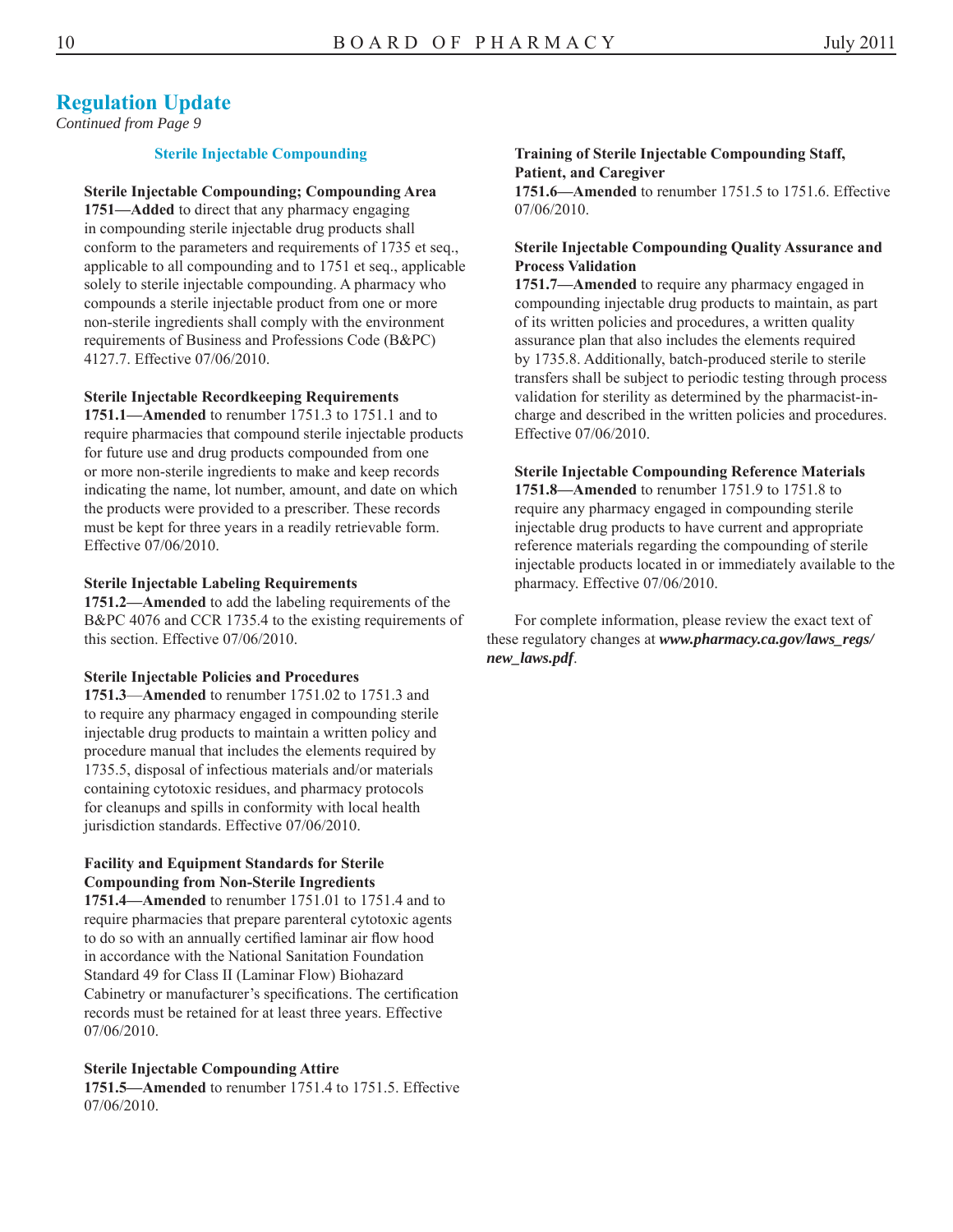### **Dispensing Internet prescriptions can be very costly on many levels!**

On January 1, 2001, section 4067 of the Business and Professions Code became effective, permitting the Board to issue citations involving potential fines of up to \$25,000 per violation for dispensing dangerous drugs or devices on the Internet without a prescription issued pursuant to a good faith prior examination of a human or animal. For a physician and surgeon, section 2242 states that prescribing, dispensing, or furnishing dangerous drugs or devices without an appropriate prior examination and a medical indication, constitutes unprofessional conduct. Section 2242.1(a) specifically prohibits any person or entity from prescribing, dispensing, or furnishing dangerous drugs or devices on the Internet for delivery to any person in this state, without an appropriate prior examination and medical indication.

The following information, defining the "appropriate prior examination" required for Internet prescribing, is found in Section 5.12 "Internet Prescribing," in a Medical Board of California publication, "Guide to the Laws Governing the Practice of Medicine."

*Essential components of proper prescribing include performing and documenting a physical examination that includes obtaining a legitimate medical history, engaging in sufficient dialogue to form a treatment opinion, determining the risks and benefits of the drug or treatment regimen, scheduling follow-up appointments to assess therapeutic outcome and maintaining an adequate and accurate medical record before prescribing any medication for the fi rst time. Telephone interviews, Internet questionnaires or online consultations are not appropriate or acceptable by law, and fail to meet the minimum components of an appropriate prior examination since they cannot, with any certainty, provide enough information to make a verifiable diagnosis.* 

The many consequences of dispensing dangerous drugs on the Internet without valid prescriptions could include, along with substantial fines and emotional devastation, the requirement for violators to write a letter for publication, advising fellow pharmacists of these consequences. Three such letters follow:

#### *Open Letter to My Colleagues Licensed by the California Board of Pharmacy*

*I am ashamed to have to write this letter and admit my stupidity, actually my extreme short sightedness caused by greed induced by promises of quick easy money. And so little money. My shame is increased not only by the relatively small amount of money I was promised and paid but also because I have been a pharmacist licensed in and by this state for almost thirty (30) years and throughout those many years I had an unblemished professional record and prided myself in the belief that I had never violated any laws or regulations related to my profession* 

*or the distribution of controlled substances.* 

*Then in late 2006 I was contacted over the telephone by a representative of a company proposing that I fill prescriptions that would be sent to my pharmacy over the internet and very unfortunately, I agreed to do so. I was promised, over the telephone, by a faceless, smooth talker: a net profit of \$5.00 for each prescription I filled (they also promised to pay all shipping charges). When I was first contacted by that persistent, persuasive and reassuring representative of "an internet prescription company," he helped lead me to the conclusion that this would be an easy way to make a little extra money with a minimum of effort. That promise of easy, extra money partially blinded me to aspects of the arrangement that were illegal as well as professional misconduct.* 

*I knew immediately that I would have to confirm that each of the prescribing parties was a physician licensed in the state in which the prescription was written and, if I could not confirm the doctor was licensed and had a valid DEA number, I could not and would not fi ll a prescription from that doctor. I soon realized that the prescriptions were from doctors all over the country; but in each case I was able to verify that the prescribing doctor was licensed with valid state and DEA numbers. Under those circumstances, based upon the fact that all of the prescribers were physicians, I thought at the time that it was alright to fill the prescriptions and all that was required of me was spending the time to fi ll the prescription and ship it. I also realized the drugs I was shipping were primarily controlled substances but I was receiving all of the appropriate prescription forms in order to comply with the law. I was also quickly and reliably paid \$5.00 plus costs for each prescription dispensed.* 

*Obviously, I did not give the proposal enough thought before I agreed and once I started receiving and fi lling prescriptions, I should have paid more attention to and thought more about all the information on the prescriptions. I was repeatedly receiving prescription from the same half dozen or so doctors who were prescribing mostly very strong (and controlled) painkillers to patients in areas, even states far away from the doctor's offi ce and address. In hindsight, I should have noticed that geographical distance, questioned whether those doctors were really even seeing or communicating with these "patients" much less properly examining them before dispensing any drugs much less those types of drugs. I never directly confirmed that there were good faith prior examinations of the patients by the prescribing doctors before I dispensed the drugs.* 

*Honestly, I did not notice the disparity or think of the possibility that there was not a professional examination and relationship between the prescribing doctor and recipient; but, again in hindsight, the nature of most of the drugs (painkillers)*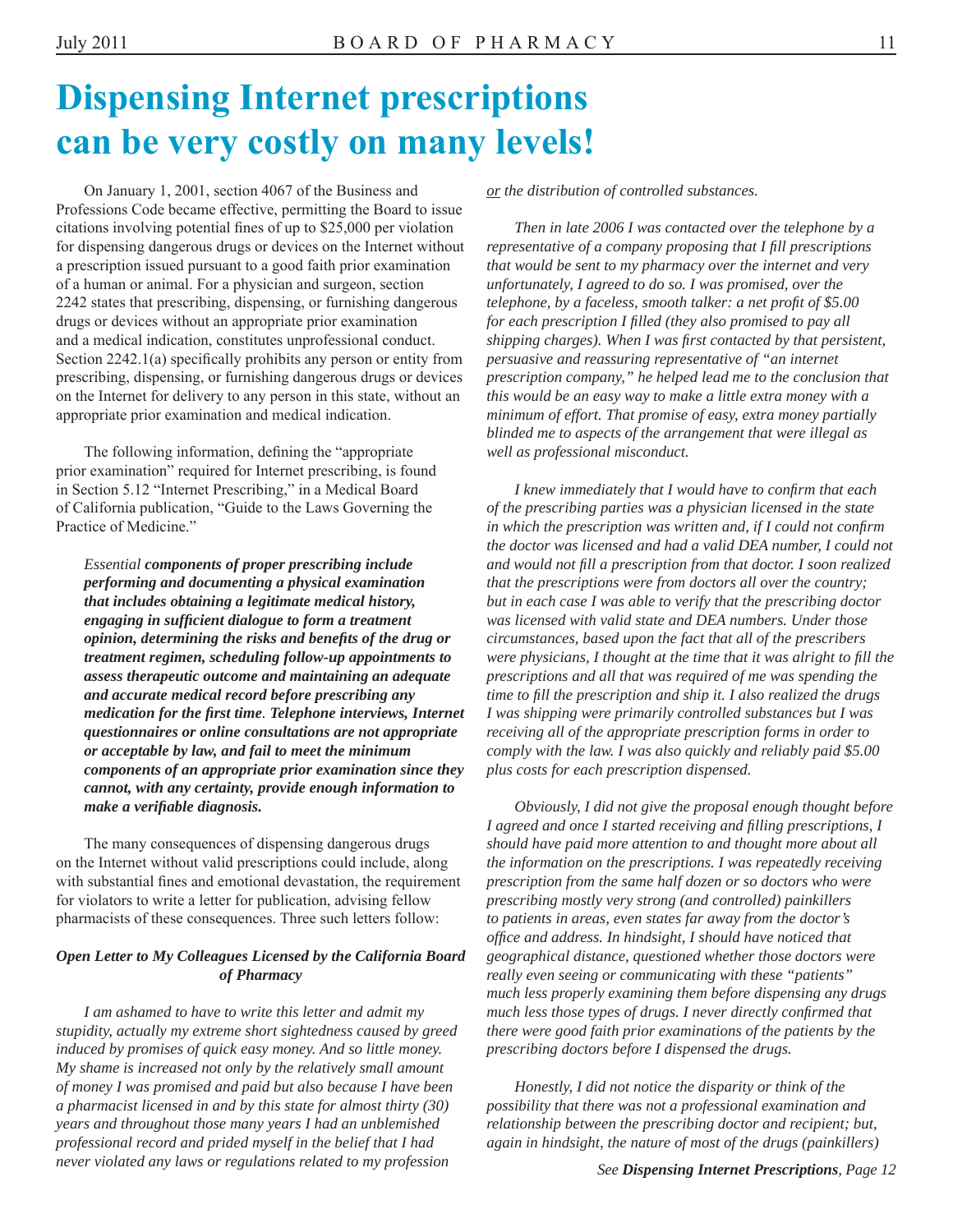#### **Dispensing Internet Prescriptions**

*Continued from Page 11* 

*should also have alerted me to the potential impropriety. I was so busy, especially with all these additional prescriptions to fill (another warning signal I missed then but now see in hindsight) that I just kept working as fast as I could, never imagining that I was breaking not one but many very serious federal and state laws. Now I know I could have been charged with criminal felonies in both state and federal courts!* 

*Thankfully a representative of one of the companies I buy my drugs from who had known me a long time and correctly did not believe I would knowingly distribute any prescription much less controlled substances illegally or improperly, warned me about dealing with such internet companies. I fi lled prescriptions over the internet for about four months. As soon as I was warned that what we had been doing might be illegal, I immediately stopped that practice, but by then we had already filled over 5,000 prescriptions all around the country, almost 500 in California and 90 percent of those prescriptions were for painkillers. As soon as I agreed to fi ll internet prescriptions for one of those companies, more contacted me with the same proposal and in those four months we dispensed prescriptions for five (5) of those internet companies, (Another warning I now see too late.)* 

*I was eventually contacted by both the federal Drug Enforcement Administration (DEA) and the State Board of Pharmacy. Both instituted investigations and those investigations have resulted in me incurring significant fines both to the State Board and to the DEA and my license and that of my store being placed on probation. Those penalties are many times the money I made fi lling those internet prescriptions. My family has been hurt by my conduct both financially and emotionally and I would do anything to be able to go back and undo the decisions I made without adequate thought and consideration.* 

*Believe it or not, my fines could have been much, much higher. Both the State of California and the Federal Government could have fined both me and my pharmacy \$25,000 for every prescription dispensed by us in this fashion. In fact, the Board of Pharmacy sent both me and my pharmacy (since we have different licenses) formal written penalty demands for \$11,700,000 each! Imagine my fear and that of my wife and others when we saw those documents!* 

*The practice of fi lling prescriptions over the internet for patients previously unknown to my practice is dangerous to the patients and the profession. I have come to learn that in many cases the patients contacted physicians only through a website and that they never had any personal contact with the physician. A few form questions were answered on the website by the patient which resulted in the generation of the prescription by the physician which was relayed to me over the internet and filled by me and mailed to the patients in various states. I also never had any personal contact with the patient or the physician. Obviously the physicians should not be issuing prescriptions to persons unknown to them and I should not have been filling those prescriptions.* 

*In hindsight I now can see the purpose of the law. Many potential drug abusers who are unable to obtain controlled substances through a legitimate physician relationship turn to the internet to continue the abusive practices. Filling of prescriptions in these circumstances makes the pharmacist at least an enabler if not more culpable than that. By fi lling internet prescriptions we are exposing people to unknown risks from drugs about which they have never realistically consulted a physician. Drug interactions are possible resulting in untold potential complications, including death. Further, my attorneys advise me that if injury occurs to a person to whom I supplied drugs over the internet that I could well be liable for their damages, and that is a liability I not certain my insurance would cover.* 

*We are in the electronic age and more and more matters are being handled by e-mail and by internet communications. These forms of communication are fraught with danger for abuse and as pharmacists we all will have to be on guard to prevent misuse. The old adage to be careful if it seems too good to be true, is correct. Somebody, not me, was making a significant amount of money with this process and I was only an incidental part of it; however, without a pharmacist, the scheme cannot work. We must all be careful to screen prescriptions and the prescribers and err on the side of caution, not greed. The public relies more and more on us and we must step up and protect them as much as we can.* 

*Sincerely,* 

*Byung Sik Yuh Nichols Hill Pharmacy*

#### *To Whom it May Concern*

*We, Patterson Family Pharmacy, were approached by a company named TeleMed to possibly fi ll prescriptions and mail them to their patients. We were given names of several pharmacies as references. We called and were able to verify their relationship with TeleMed. The contract that was offered to us ranged between \$5 to \$10 for each prescription plus the cost of each medication. We believed that each patient had a good faith exam prior with the MD which was stated on each prescription and signed by the MD.* 

*The web portal that we had been given access to pertaining to the patient profi les was extensive. Each electronic health record varied from x-rays, prior MD consults, CT records and results, and prescription history.* 

*One day we received a phone call from a pharmacy located somewhere in the Mid-West stating that what we were doing was possibly violating the law. I immediately searched and located a cell phone number for Inspector Joseph Wong, which*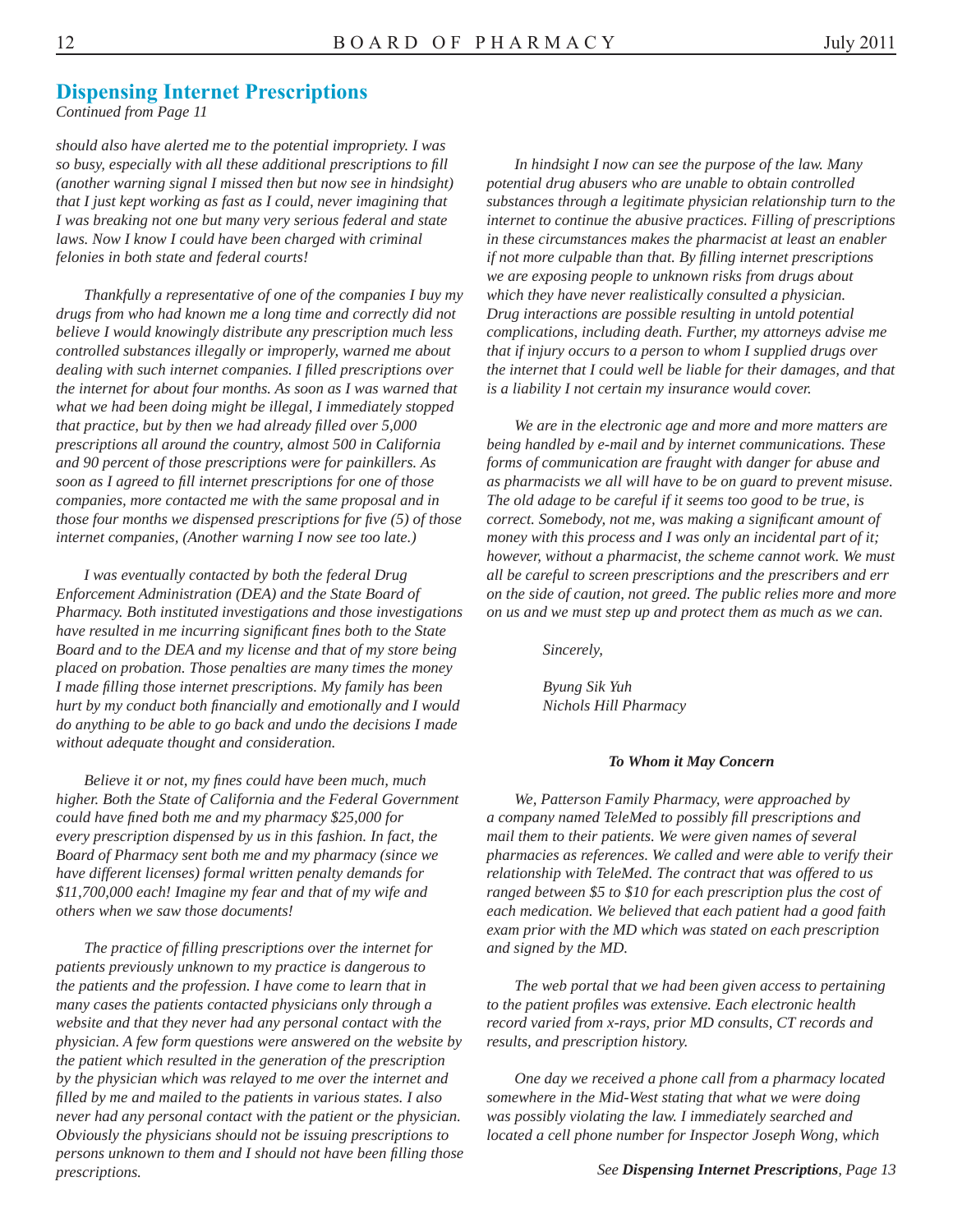#### **Dispensing Internet Prescriptions**

*Continued from Page 12* 

*was on a business card from a prior annual visit, and called Inspector Wong. Inspector Wong stated that if there were any questions as to the validity of what we were doing that it was his recommendation to cease our actions. We immediately stopped fi lling TeleMed prescriptions.* 

*The untold stress and emotional rollercoaster that I have put my family, my true friend and business partner John Wong and myself have been tremendous. Western medical literature can support and corroborate the premise that emotional stress on an individual can and will have severe and ever reaching consequences. I have become a poor example. Something I did not wish to be. Diagnosed with hypertension, sleepless nights, and irritability are just a few of the outcomes that I have been handed. The financial strains will be felt for decades by my family. Ashamed, humiliated, and embarrassed. I just hope and believe that I will be able to restore my faith and integrity in a profession that I so passionately love.* 

*Sincerely,* 

*Tom Bragdon* 

#### *To Whom it May Concern*

*We (the pharmacy) were approached to provide internet prescription service by a fax solicitation. We were contacted by the company and explained that we would be providing medications thru the mail from written orders from their physicians. We were put in touch with other pharmacies that were also providing this service as references. The enticement of providing these services was a dispensing fee between \$5 and \$10 per prescription.* 

*I believed the patients had a good faith exam from the medical information that was provided in their profile. Detailed information was provided such as medical exams with x-ray information. For the given information, I did not doubt the validity of these patient's medical conditions.* 

*I fi lled approximately 339 controlled prescriptions.* 

*I ceased fi lling the internet prescriptions after we consulted with a state board investigator who told us if you don't think it is legal then stop. Once that was said, we ceased all processing of prescriptions.* 

*I was never given any sales pitch to provide service for any other internet provider or to increase the number of prescriptions filled.* 

*The fallout of this episode in my life is of emotional stress on me, fi nancial hardship and a disgrace to my profession. I believed this to be a legal venture and thought we had researched this completely. This legal progress has caused me untold emotional pain. It has led to sleepless nights and irritability. It has drained finances that I would otherwise have, making myself conscience of all my expenses. It has also put a shame on my profession since I should have been up to date on the law and should have used better judgment on what I was doing. This also brings doubt in trust with the public and which I hope to reestablish by being the best pharmacist I can be.* 

*Sincerely,* 

*John Wong* 

# www.pharmacy.ca.gov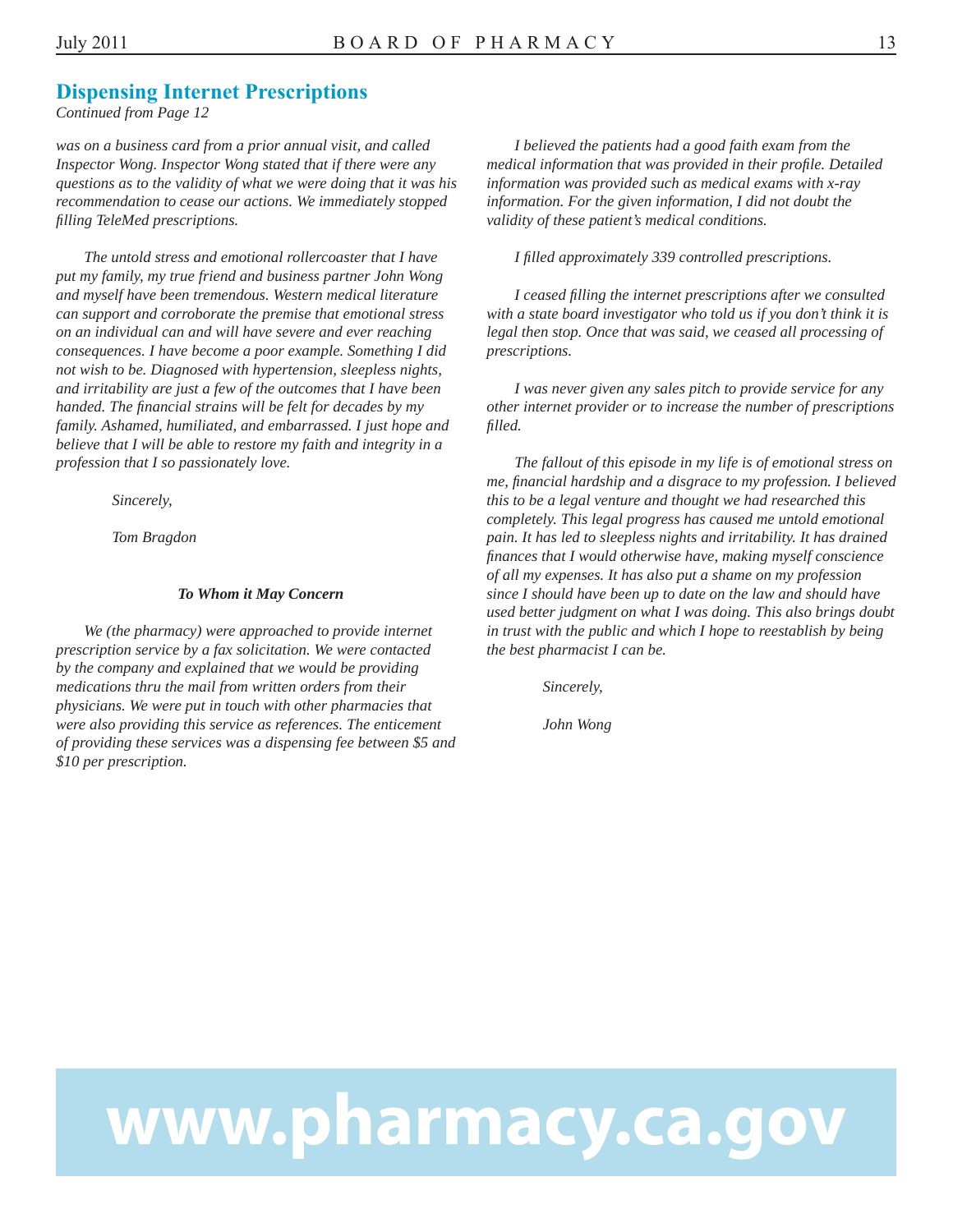

Do you have a question that you would like to see addressed in the newsletter? If so, please e-mail them to *Hope.Tamraz@ dca.ca.gov*.

- **Q. What does the pharmacist do upon receiving a Schedule II prescription on which the prescriber has omitted the quantity or has written the wrong strength?**
- **A.** Section 1716, Title 16 of the California Code of Regulations (CCR) prohibits the pharmacist from deviating from the requirements of a prescription except upon the prior consent of the prescriber. Further, section 1761 does not permit a pharmacist to compound or dispense **any** (emphasis added) prescription which contains any significant error, omission, irregularity, uncertainty, ambiguity or alteration. Upon receipt of such prescription, the pharmacist must contact the prescriber to obtain the information needed to validate the prescription.
- **Q. Is it true that pharmacists are required to provide Medication Guides with those medications with Black Box Warnings? And are they required to provide the Guides with refi ll prescriptions?**
- **A.** With many dispensed prescription medicines, the pharmacist is required to provide a "Medication Guide" that includes information to help the patient avoid possible adverse effects of the drug. Some Medication Guides contain a Black Box Warning—a more severe warning enclosed within a black frame—that advises consumers and prescribers that the drug may pose a serious or lifethreatening risk for certain individuals. If the drug is one that requires a Medication Guide, it must be provided with both new and refill prescriptions whether or not it contains a Black Box Warning.
- **Q. Can an individual under 18 years of age pick up any controlled or non-controlled substance prescription for a parent or any another person? Some non-controlled prescription drugs may still have abuse potential.**
- **A.** Neither California nor federal law has age restrictions related to whom may pick up a controlled or non-controlled drug prescription at the pharmacy, and in such situations, you must use your professional judgment. However, be aware that section 4075 of the Business and Professions Code (B&PC) requires proof of identity from anyone picking up a prescription that was orally or electronically transmitted to the pharmacy.
- **Q If a physician prescribes MS Contin 30mg qty 60 1 bid, can the pharmacist call the physician and request to change the prescription to Kadian 30mg qty 60 1 bid without requesting a new prescription? And if the physician authorizes this change over the phone and the pharmacist documents the conversation with the physician for this change on the original prescription, is all pharmacy law fulfilled?**
- **A.** The answer to both questions is yes. After you have discussed changing the prescription with the prescriber and received permission to do so, the change can be made on the prescription, and no new prescription is required. The Board recommends documenting the discussion with the prescriber, including the receipt of consent, on the prescription.

(CCR 1716 and B&PC 4073)

#### **Q. Does a pharmacist need a separate license for compounding sterile injectable drug products?**

A. No separate license is required for the pharmacist who compounds drugs, but a compounding license is required for the compounding pharmacy unless the pharmacy meets the accreditation requirements contained in B&PC 4127.1.

- **Q. If there is an error or omission on a CII prescription, can the pharmacist call the prescriber to orally change or add the necessary information onto the prescription? Or does the pharmacist have to send the prescription back to the physician to make the necessary changes, or write a new prescription?**
- A. Title 16, CCR 1716 and 1761, relating to deviating from the requirements of a prescription and errors/omissions on a prescription, do not address whether to send the prescription back to the physician for a new prescription in such instances. They do, however, require the pharmacist to obtain prior consent of the physician before making any change to the prescription. The Board recommends that the pharmacist note the conversation with the physician on the back of the prescription, and enter the changes on the front as one possible method of documentation.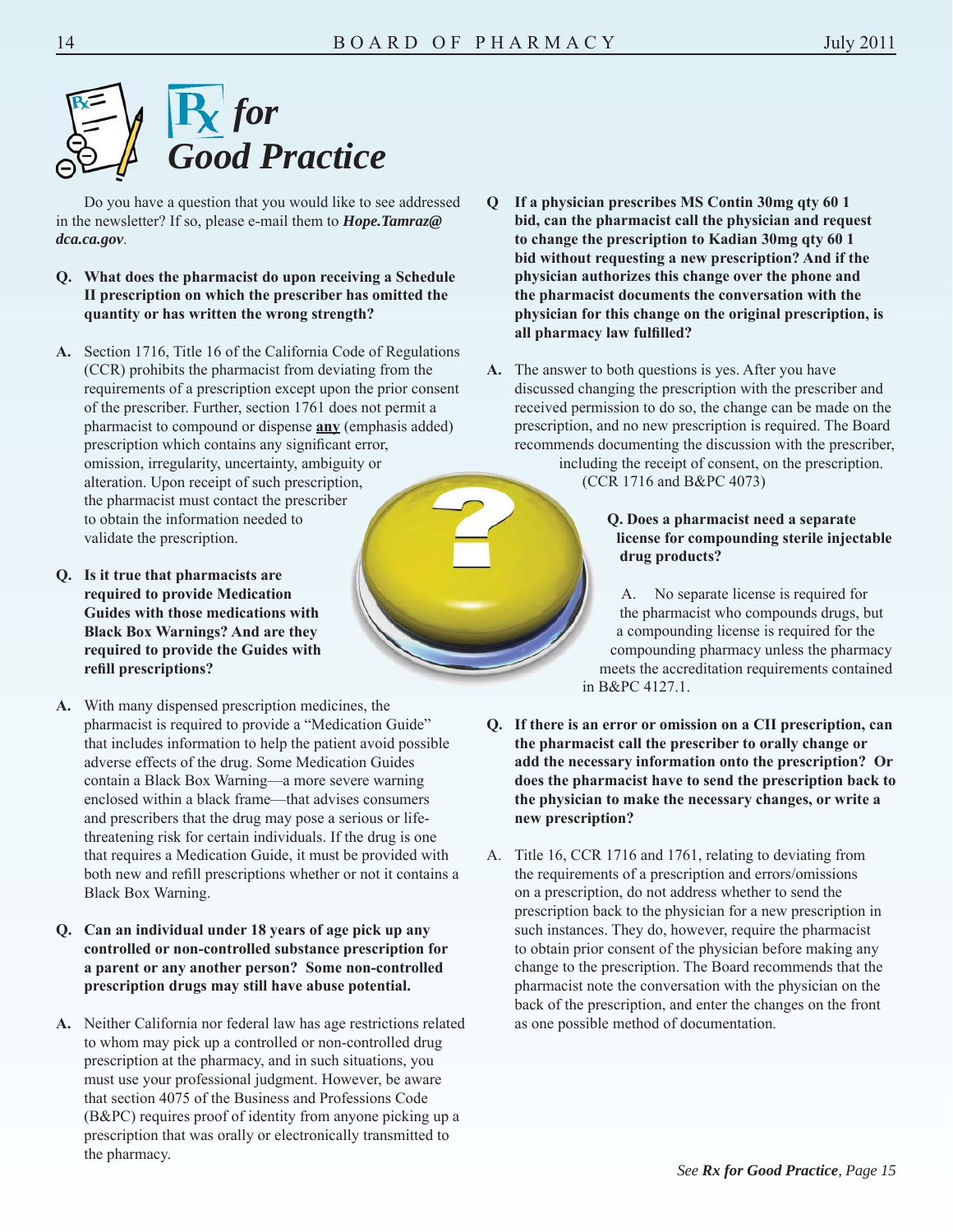*Continued from Page 14* 

- **Q. If the prescriber fails to indicate the number of refi lls on a controlled substance prescription, does the pharmacist write in the number of refills on the prescription after consulting the prescriber?**
- A. Section 11162.1(a)(10) of the Health and Safety Code (H&SC) requires check boxes to be printed on the form so that the prescriber may indicate the number of refills ordered. If the number of refills is not noted, there is no requirement to contact the prescriber to determine whether refills were authorized, but the standard of practice would be for the pharmacist to assume none were ordered.
- **Q. Our pharmacy is often audited by billed insurance companies. Some of the audits go back as far as 2006, and the auditors take issue with the fact that some of the controlled substance prescriptions are not written on tamper-resistant prescription forms. At what point was it mandated that older prescription forms could no longer be accepted?**
- A. The requirements for tamper-resistant prescription forms (H&SC 11162.1, et seq.) became effective on September 18, 2004, as a result of urgency legislation, but there was no official cutoff date for accepting prescriptions written on the old forms. Because the Board wished to allow a reasonable amount of time for prescribers to contact a securityresistant prescription form printer and order the new forms, pharmacists were not disciplined for accepting the old forms for a brief time after January 1, 2005. Prescriptions written in 2006 should have been considered invalid.

#### **Self-Assessment Forms**

*Continued from Page 1* 

Further, section 4013 has been amended to allow an owner of two or more facilities to subscribe to the Board's notification list with a single e-mail address—rather than having each facility subscribe with an individual e-mail address—if the owner maintains an electronic notice system that will immediately forward Board e-mail notifications to all the owner's facilities.

Currently, the Board has approved the specific changes to the self-assessment forms but has not completed the formal regulation adoption process to secure the amendments. To ensure the best assessment for our licensees, the Board would prefer that the draft (updated) forms be used, but the Board cannot require that the newer version be used until the formal regulation has been adopted.

Therefore, pharmacies and wholesalers have a choice in how they will comply with the July 1 deadline for self-assessment completion.

#### **Q. Is a non-controlled prescription void if it is written on a tamper-resistant form and the quantity box is not checked off?**

- A. No. Health and Safety Code section 11162.1 requires the quantity check-off boxes be printed on the security form. However, there is no requirement for the prescriber to check any of the boxes. Both B&PC 4040 and H&SC 11164 require the quantity be indicated on the prescription, but no requirement for the prescriber to use the check-off box.
- **Q. If a prescription is written for a quantity larger than the insurance will cover, can it be split into two prescriptions, with one being billed to the insurance company and the other being paid by cash?**
- A. Yes. There is no legal prohibition of this procedure.

**Pharmacies** may use either:

- 1. The January 2010 version of the self-assessment form (current regulations) by accessing the following links:
	- Community Pharmacy & Hospital Outpatient Pharmacy: *http://www.pharmacy.ca.gov/ forms/17m\_13.pdf*
	- Hospital Pharmacy: *http://www.pharmacy.ca.gov/ forms/17m\_14.pdf*
	- Compounding: *http://www.pharmacy.ca.gov/ forms/17m\_39.pdf*

 *http://www.pharmacy.ca.gov/forms/17m\_26.pdf See Self-Assessment Forms, Page 16* **Wholesalers** may use this link to the current self-assessment: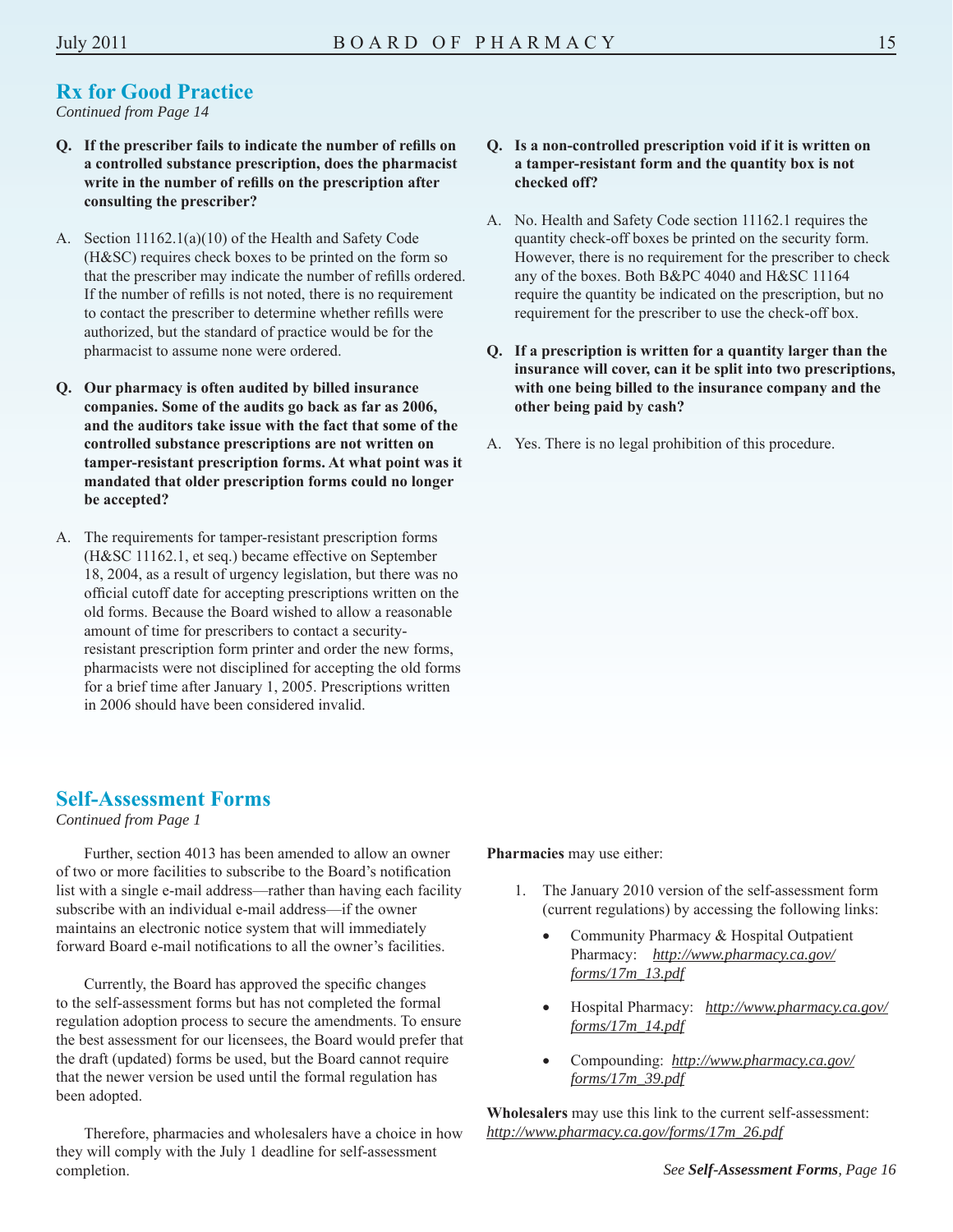#### **Self-Assessment Forms**

*Continued from Page 15* 

#### OR

2. Use the draft self-assessment form (which is not specifically required, but contains more up-to-date descriptions of pharmacy and wholesaler requirements).

#### **Pharmacies**

- Community Pharmacy & Hospital Outpatient Pharmacy: *http://www.pharmacy.ca.gov/ forms/17m\_13\_draft.pdf*
- Hospital Pharmacy: *http://www.pharmacy.ca.gov/ forms/17m\_14\_draft.pdf*

 Compounding: *http://www.pharmacy.ca.gov/ forms/17m\_39\_draft.pdf* 

**Wholesalers** may use this link to the self assessment: *http://www.pharmacy.ca.gov/forms/17m\_26\_draft.pdf* 

During board inspections, the board will use its enforcement discretion to ensure that one of the self-assessments has been completed by July 1, 2011.

### **Improving Patient Safety**

*Continued from Page 5* 

- 5. Identify and disseminate information about best practices and effective methods for educating consumers about their role in reducing medication errors.
- 6. Establish an on-going public education campaign to prevent medication errors, targeting outpatients and persons in community settings.
- 7. Develop and implement strategies to increase the involvement of public and private sector entities in educating consumers about improving medication safety and effectiveness.

#### **Pharmacy Standards and Incentives**,

focusing on information and medication consultations given by pharmacists to their patients as a means of educating consumers about drug safety.

- 8. Help ensure quality and consistency of medication consultation provided by pharmacists within and among pharmacies.
- 9. Establish standards for

Medication Therapy Management (MTM) programs and create incentives for their implementation and ongoing use by pharmacists and other healthcare providers.

**Training and Education for Healthcare Providers,** focusing on various medication safety practices.

> 10. Create training requirements for pharmacists and other healthcare professionals that address medication safety practices and related programs, including medication consultation and medication therapy management programs.

**Research**, obtaining information about the incidence, nature, and frequency of medication errors in the community setting.

> 11. Establish and support efforts to collect data regarding the nature and prevalence of medication errors and prevention methods for reducing errors, especially focused on persons at high risk

for medication errors and on community, ambulatory and outpatient settings.

**Other,** addressing the obstacles that pharmacists face in providing drug consultation to patients, encompassing a variety of factors such as manpower shortages and lack of payment systems to cover the time and expense associated with these tasks. Before additional duties can be imposed upon pharmacists in outpatient settings, these issues must be addressed:

> 12. Convene a panel of stakeholders to identify and propose specific actions and strategies to overcome barriers to qualified pharmacists being recognized and paid as health care providers.

Perhaps the most disturbing aspect of medication errors is that the tremendous human and financial costs are not the result of some serious disease, but rather well-intentioned efforts to treat or prevent illness. Those well-intentioned efforts must be matched by our continuing efforts to discover ways to prevent medication errors.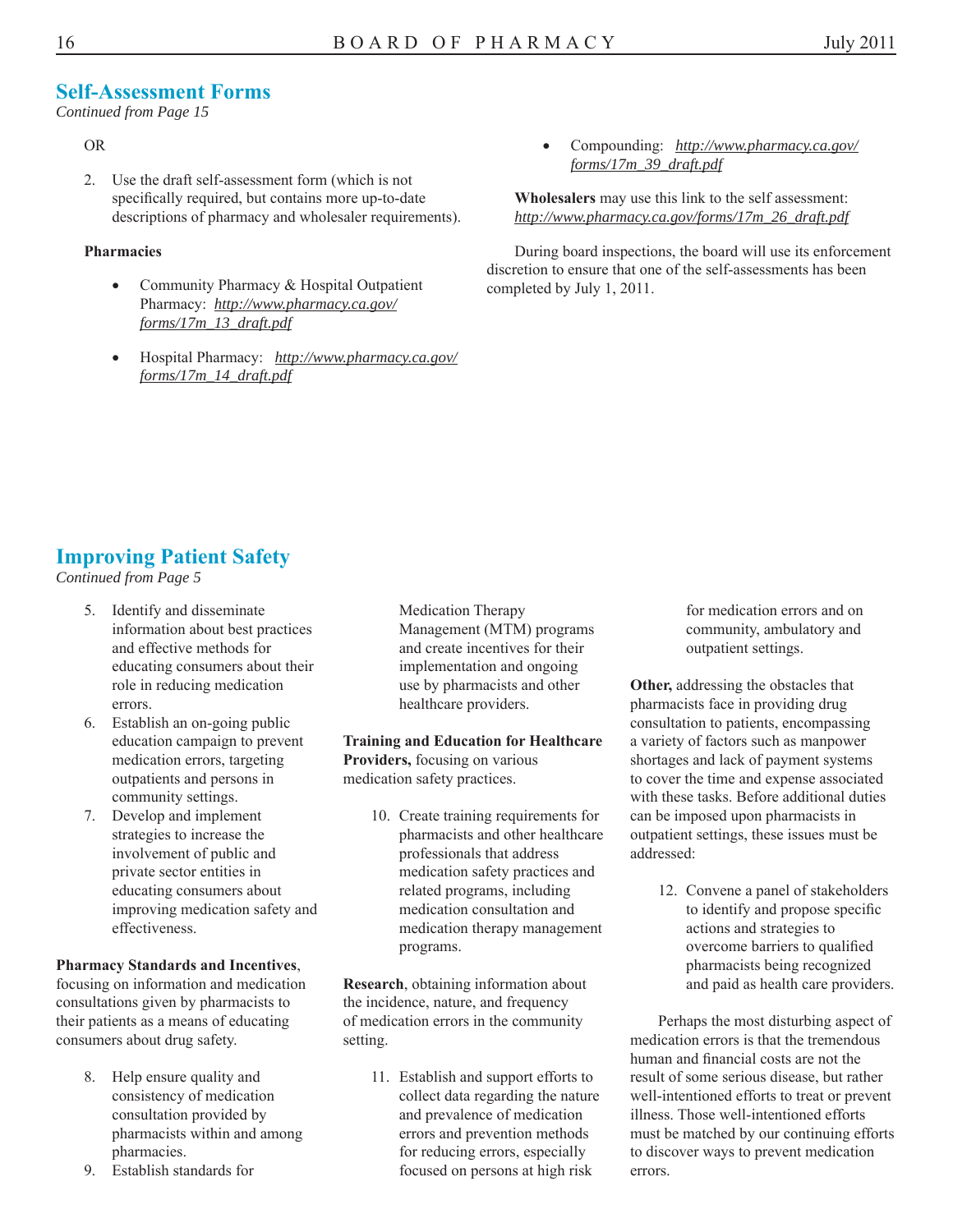### **Nonprescription Sale of Syringes (NPSS) in Pharmacies**

#### **Information for Pharmacists and Frequently Asked Questions about the Disease Prevention Demonstration Project**

*The following information was prepared by the California*  Department of Public Health, Office of AIDS, who granted the *Board permission to reprint.* 

In 2005, Senate Bill (SB) 1159 (Vasconcellos, Statutes of 2004) established the Disease Prevention Demonstration Project (DPDP), which allows California pharmacies to sell up to ten syringes to an adult without a prescription. The law changed pharmacy practice as a part of efforts across the state to prevent the spread of HIV, hepatitis, and other blood-borne diseases. The program has since been re-authorized by the Governor and legislature through the passage of Assembly Bill (AB) 1701 (Chesbro, Statutes of 2010). This bill continues the program with no changes except for the new sunset date of 2018. **All previously registered pharmacies may continue to sell syringes, and there is no need to re-register.** 

The sharing of contaminated syringes is linked to 19 percent of all AIDS cases in California, and an estimated 5,000 new hepatitis C virus (HCV) infections each year are attributable to the sharing of injection equipment. Preventing the spread of disease through pharmacy access to sterile syringes has the potential to dramatically shift the trends in the HIV and HCV epidemics in California.

Currently in California, there are over 650 pharmacies in sixteen counties and four cities that are participating in the DPDP program. Research has found no evidence of negative effects, such as increased crime or syringe littler.

#### Pharmacist's Roles and Responsibilities

Pharmacists play an important and often unrecognized role in public health, as health educators and resources for their communities. As respected members of the medical profession, pharmacists have the ability to positively influence the health behaviors of their patients, and to influence public health policy. To date, sixteen counties and four cities have authorized a DPDP. Individual pharmacists and local pharmacy associations have been actively involved in the political process needed to secure authorization.

Pharmacies operating within those jurisdictions which have authorized a DPDP may participate in the program by contacting their local health department to register. Pharmacists located in jurisdictions that have not yet authorized a DPDP may contact their local health department to let them know of their interest in participating.

Participating pharmacies are required to:

- Register with their local health department and certify that they will provide the purchaser with written information or verbal counseling on all of the following:
	- o how to access drug treatment;
	- o how to access testing and treatment for HIV and HCV; and,
	- o how to safely dispose of sharps waste;
- Store hypodermic needles and syringes so that they are available only to authorized personnel; and
- Provide for the safe disposal of hypodermic needles and syringes through one or more of the following options:
	- o providing an on-site safe hypodermic needle and syringe collection and disposal program;
	- o furnishing or making available for purchase mail-back sharps disposal containers that meet state and federal standards; and/or
	- o furnishing or making available for purchase personal sharps disposal containers.

Pharmacists are no longer required to keep a logbook of nonprescription syringe sales, even for bulk sales of syringes to diabetic or other customers who normally present to the pharmacist with prescriptions.

#### **Frequently Asked Questions**

#### **Why was this program started?**

injection, or crime.<sup>1</sup> A study published in 2001 compared Prior to 2005, California was one of only five states that required a prescription for pharmacy syringe purchase. A significant body of scientific evidence indicates that improved syringe access reduces the rate of HIV transmission, without increasing rates of drug use, drug rates of HIV among injection drug users in 96 U.S. cities. Sixty cities did not require a prescription for the sale of syringes and 36 did require a prescription. There was no statistically significant difference in the prevalence of injection drug use between the two groups of cities. However, the rate of HIV among injection drug users was twice as high in the cities that prohibited sale of syringes (13.8 percent versus 6.7 percent).2

#### **Are all pharmacies required to sell syringes without a prescription?**

No. The DPDP allows, but does not require pharmacists to sell syringes without a prescription.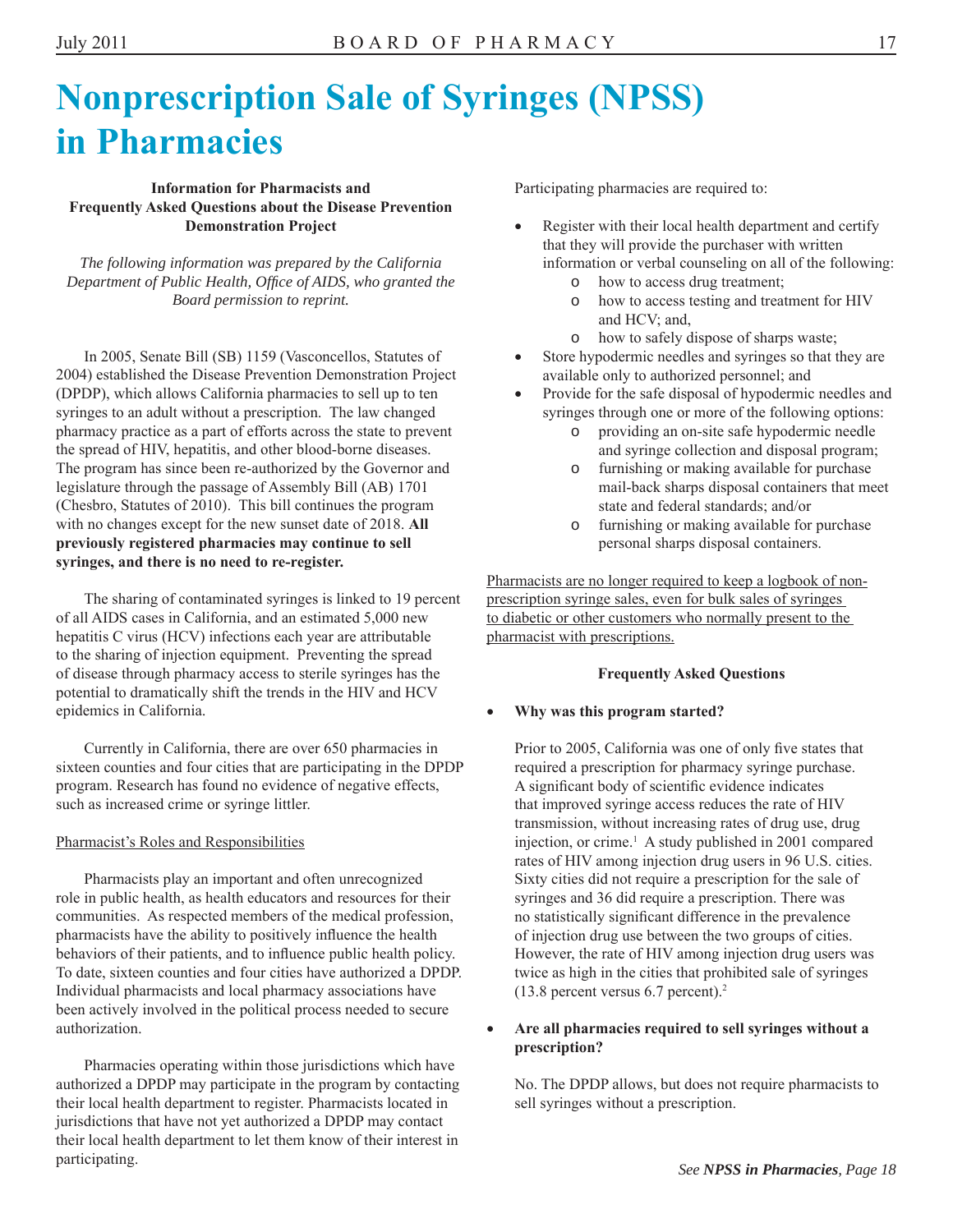#### **NPSS in Pharmacies**

*Continued from Page 17* 

**Wasn't the program supposed to end in 2010?** 

AB 1701 (Chesbro, Statutes of 2010) extended the sunset date for the DPDP until 2018, but made no changes to the program.

 **Wasn't there another bill about nonprescription syringe sales?** 

Another bill introduced in 2010, SB 1029, would have concluded the DPDP and allowed pharmacies statewide to sell up to 30 syringes without a prescription, with no need for counties to authorize or pharmacies to register. This bill was vetoed by Governor Schwarzenegger. It has been reintroduced this session as SB 41 (Yee).

 **Do pharmacies that are already registered have to reregister?** 

Under current law, pharmacies already registered for the DPDP may continue to sell up to 10 syringes at a time to customers without a prescription. Neither counties nor pharmacies need to re-register for the program.

 **Does each pharmacist need to register with the county? Which pharmacy staff is allowed to sell syringes over the counter (OTC)?** 

The pharmacy itself is registered, not the pharmacist. Any pharmacy staff may sell syringes OTC.

 **Does pharmacy staff need to ask for identifi cation from the customer?** 

No, identification is not required in order to purchase syringes.

 **Why isn't a log or record book required for OTC sales of syringes?** 

In 2005 the requirement that pharmacists keep a logbook of non-prescription syringe sales was eliminated from the Business and Professions Code, including the requirement that a log be kept for sales of up to 100 syringes to diabetic or other customers who normally present to the pharmacist with prescriptions.

One of the goals of the law is to increase injection drug users' (IDUs) purchase of new, sterile syringes by making the purchase simple and non-threatening. By allowing syringe purchase without requiring the customer to give a name, or show i.d., customer privacy is protected.

#### **Will children or teens be able to walk into drug stores and get syringes?**

The DPDP allows only adults over the age of 18 to purchase and possess up to ten syringes without a prescription. Minors with a valid syringe prescription will be able to continue to use their prescriptions to obtain syringes.

#### **How often can the same person buy syringes?**

There are no restrictions on how many times a person may purchase syringes on a given day, week or month. However, the pharmacy may sell only 10 syringes at a time.

 **Is this program for IDUs only, or can anyone buy syringes OTC?** 

Anyone 18 years of age or older can purchase syringes OTC in participating pharmacies.

**Will this attract criminals and crime to my pharmacy?** 

Among participating California pharmacies, there have been no reports of unruly or criminal behavior associated with pharmacy sale of syringes. In other states, where OTC sale of syringes is the norm, few problems have been reported.

 **Is my pharmacy required to develop the educational materials about drug treatment, HIV and HCV testing and treatment and proper syringe disposal?** 

Educational materials are developed and provided to pharmacies by your local health department.

**Is my pharmacy required to collect used syringes?** 

The law requires participating pharmacies to provide for the safe disposal of hypodermic needles and syringes through at least **one of these options**: collecting syringes on site, making mail-back syringe disposal containers available for purchase, or making personal sharps disposal containers available for purchase. Some (few) counties may require syringe collection on site; however that is not the norm in California.

#### **Won't increased access result in improperly discarded needles that could pose health and safety risks?**

Research in other states has shown that programs similar to the DPDP have actually resulted in fewer improperly discarded syringes. When the possession of a syringe without a prescription is criminalized, people have a greater incentive to dispose of their syringes immediately after use to avoid being caught with them. When possession of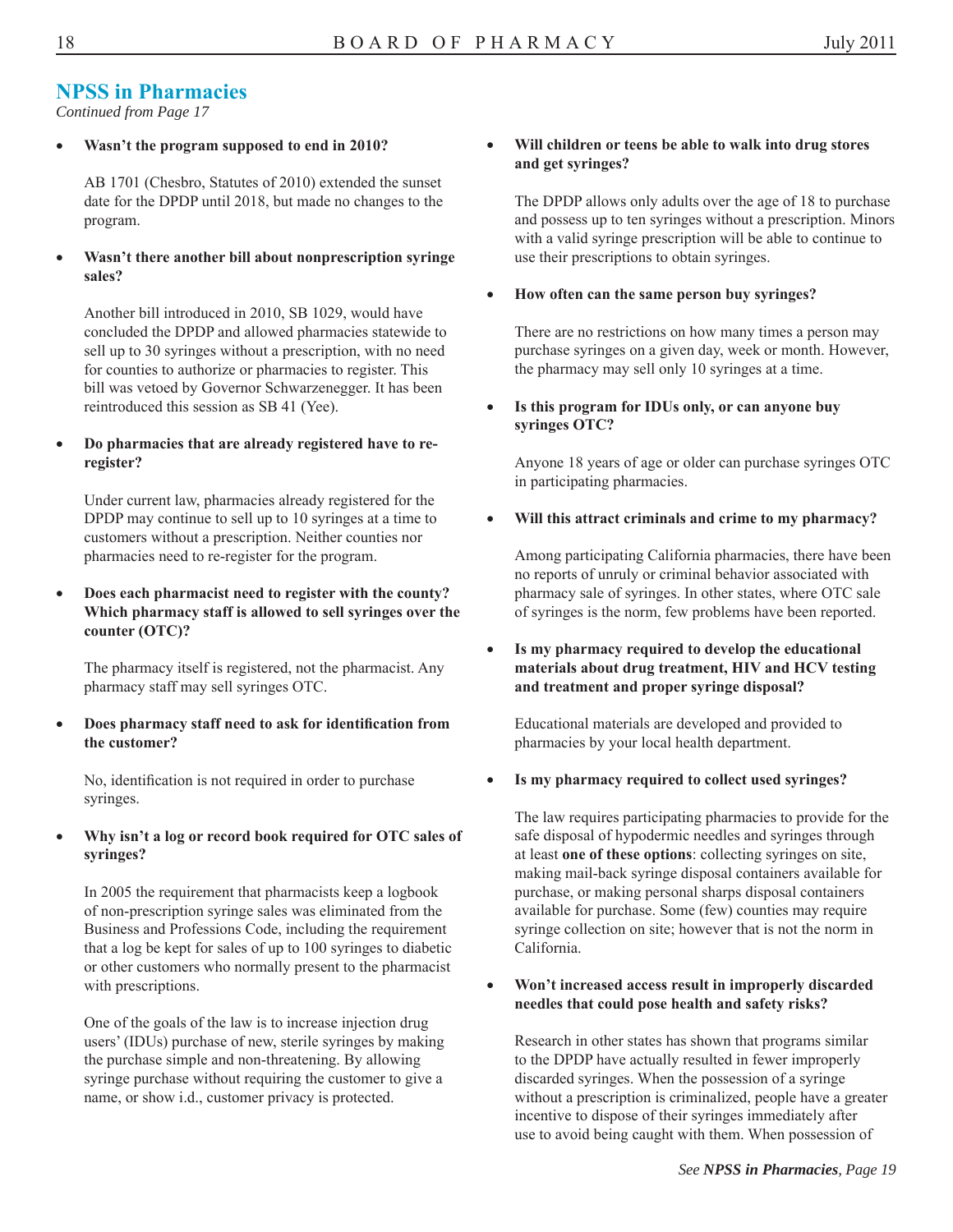#### **NPSS in Pharmacies**

#### *Continued from Page 18*

syringes is not criminalized, IDUs may keep their syringes until they can be disposed of safely.

Under the provisions of the program, participating pharmacies are required to hand out information about proper syringe disposal with each syringe sale, and to sell or provide mail back containers, sharps containers, or onsite disposal of used syringes.

The legislation also imposes penalties for the improper disposal of syringes on a playground, beach, park or schoolyard.

 **Won't increased needle access "send the wrong message" or encourage drug use?** 

Several studies have examined this question, and found no evidence of increased initiation of drug use by young adults in areas which have expanded syringe access, either through OTC pharmacy sale of syringes or through syringe exchange programs. Seven major government-funded studies have concluded that improving access to sterile syringes does not lead to increased drug use.

 **Letting drug users buy syringes at pharmacies seems like a pretty radical concept. Do many people think this is a good idea?** 

Pharmacy sale of syringes is the norm in 46 states. The Centers for Disease Control and Prevention, the American Medical Association, the National Association of Boards of Pharmacy and many other state and national organizations also support increased syringe access through pharmacy sale without a prescription.

#### **Aren't syringes available at needle exchanges already? Why should they also be available at drug stores?**

Syringe exchange programs, which operate in select counties and provide sterile syringes in exchange for used, potentially contaminated ones, are a good way to reach some IDUs. But such programs are not available in all areas, and have limited hours of operation.

Pharmacies are ideal sources of sterile injection equipment: they are located in most neighborhoods, open during convenient hours, and staffed by trained health-care professionals who can provide needed advice regarding disease prevention and safe disposal of syringes to all purchasers.

These two approaches to syringe access are complementary, reaching different IDU populations with different needs. Both can serve as important conduits to health services, including drug treatment.

#### **What size syringe should I sell?**

Most customers will tell you what size needle and syringe they want. Generally, 1 cc or 3 cc syringes are adequate.

 **How do I register my pharmacy?** 

Contact the HIV prevention staff at your local health department. Additional assistance may be found by calling the California Department of Public Health, Office of AIDS at 916-449-5796.

#### **An educational video on the DPDP can be found here:**  *http://www.vimeo.com/6634757*

**More information about syringe access is available on the Office of AIDS web site** *http://www.cdph.ca.gov/programs/aids/ Pages/OASyringeAccess.aspx*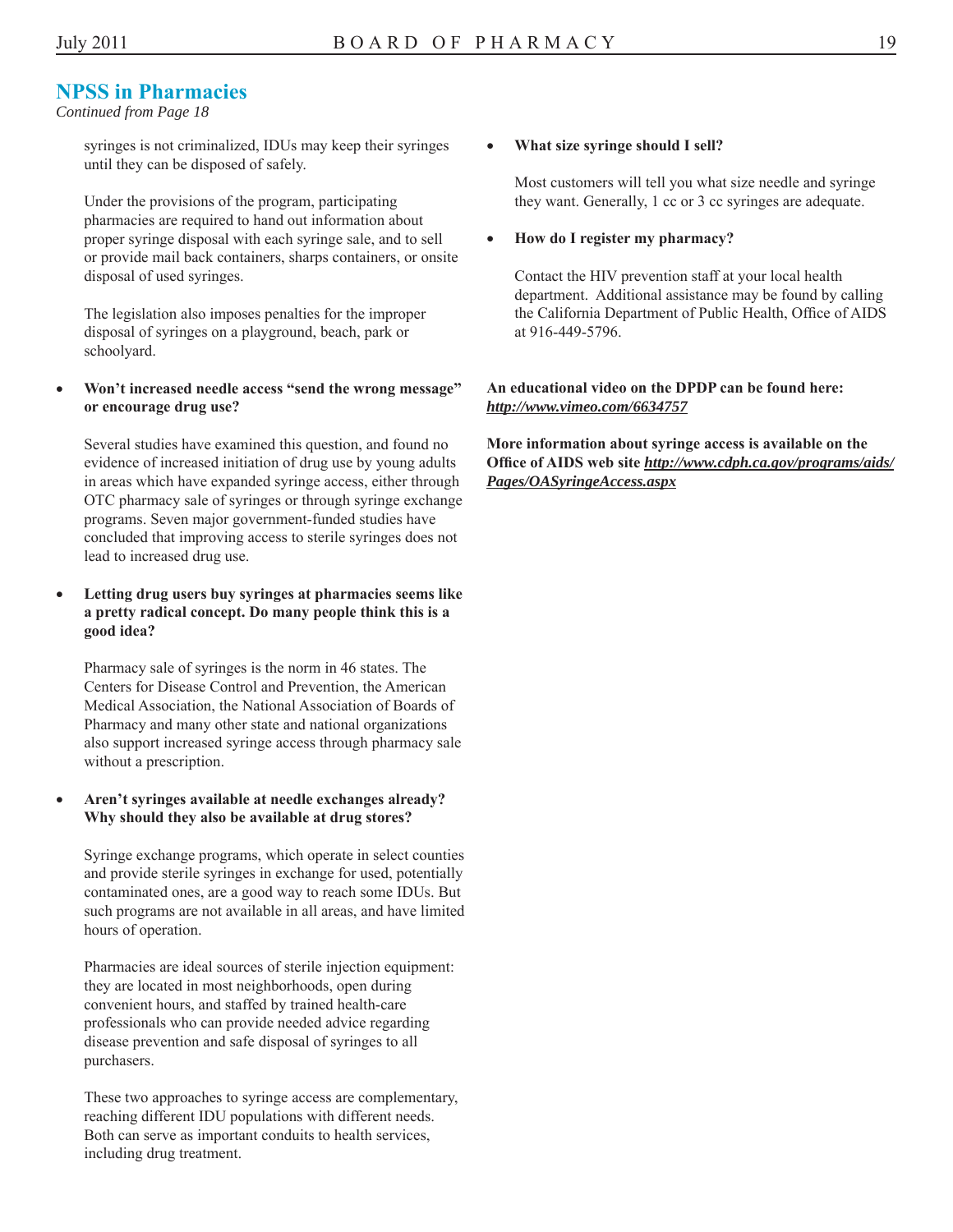### **What to Look for on Tamper-Resistant Security Prescription Forms**

On September 18, 2004, Health and Safety Code section 11162.1 was enacted, requiring the use of tamper-resistant prescription forms, which contain specific security features, for controlled substances. A year later, additional features were added to the security form requirements. To recognize counterfeit or invalid controlled substance prescriptions, pharmacists should familiarize themselves with the required security features of section 11162.1 below:

#### **11162.1 Controlled Substance Prescription Form Requirements**

- (a) The prescription forms for controlled substances shall be printed with the following features:
	- (1) A latent, repetitive "void" pattern shall be printed across the entire front of the prescription blank; if a prescription is scanned or photocopied, the word "void" shall appear in a pattern across the entire front of the prescription.
	- (2) A watermark shall be printed on the backside of the prescription blank; the watermark shall consist of the words "California Security Prescription."
	- (3) A chemical void protection that prevents alteration by chemical washing.
	- (4) A feature printed in thermochromic ink.
	- (5) An area of opaque writing so that the writing disappears if the prescription is lightened.
	- (6) A description of the security features included on each prescription form. **[***Ed. Note: The description may be printed anywhere on the form (e.g., in warning bands along the edges of the form's face or listed on the back of the form). The description should tell what and where the features are on the form and how to test them.***]**
	- (7) (A) Six quantity check off boxes
		- shall be printed on the form and the following quantities shall appear:
			- 1–24
			- 25–49
			- 50–74
			- 75–100
			- 101–150
		- 151 and over.
		- (B) In conjunction with the quantity boxes, a space shall be provided to designate the units referenced in the quantity boxes when the drug is not in tablet or capsule form.
	- (8) Prescription blanks shall contain a statement printed on the bottom of the prescription blank that the "Prescription is void if the number of drugs prescribed is not noted."
	- (9) The preprinted name, category of licensure, license number, federal controlled substance registration number of the prescribing practitioner.
- (10) Check boxes shall be printed on the form so that the prescriber may indicate the number of refills ordered.
- (11) The date of origin of the prescription.
- (12) A check box indicating the prescriber's order not to substitute.
- (13) An identifying number assigned to the approved security printer by the Department of Justice. [*Ed. Note: These forms must be printed by printing companies that have been approved by the Department of Justice/Bureau of Narcotic Enforcement and assigned a security printer (SP) number. The printer identifying number can be found anywhere on the form and will be seen as "SP" followed by a number. Absence of the number may indicate a fraudulent prescription form.*]
- $(14)(A)$  A check box by the name of each prescriber when a prescription form lists multiple prescribers.
	- (B) Each prescriber who signs the prescription form shall identify himself or herself as the prescriber by checking the box by his or her name.
- (b) Each batch of controlled substance prescription forms shall have the lot number printed on the form and each form within that batch shall be numbered sequentially beginning with the numeral one.
- (c) (1) A prescriber designated by a
	- licensed health care facility, a clinic specified in Section 1200, or a clinic specified in subdivision (a) of Section 1206 that has 25 or more physicians or surgeons may order controlled substance prescription forms for use by prescribers when treating patients in that facility without the information required in paragraph (9) of subdivision (a) or paragraph (3) of this subdivision.
	- (2) Forms ordered pursuant to this subdivision shall have the name, category of licensure, license number, and federal controlled substance registration number of the designated prescriber and the name, address, category of licensure, and license number of the licensed health care facility the clinic specified in Section 1200, or the clinic specified in subdivision (a) of Section 1206 that has 25 or more physicians or surgeons preprinted on the form.
	- (3) Forms ordered pursuant to this section shall not be valid prescriptions without the name, category of licensure, license number, and federal controlled substance registration number of the prescriber on the form.
	- (4) (A) Except as provided in
		- subparagraph (B), the designated prescriber shall maintain a record of the prescribers to whom the controlled substance prescription forms are issued, that shall include the name, category of licensure, license number, federal controlled substance registration number, and quantity of controlled substance prescription forms issued to each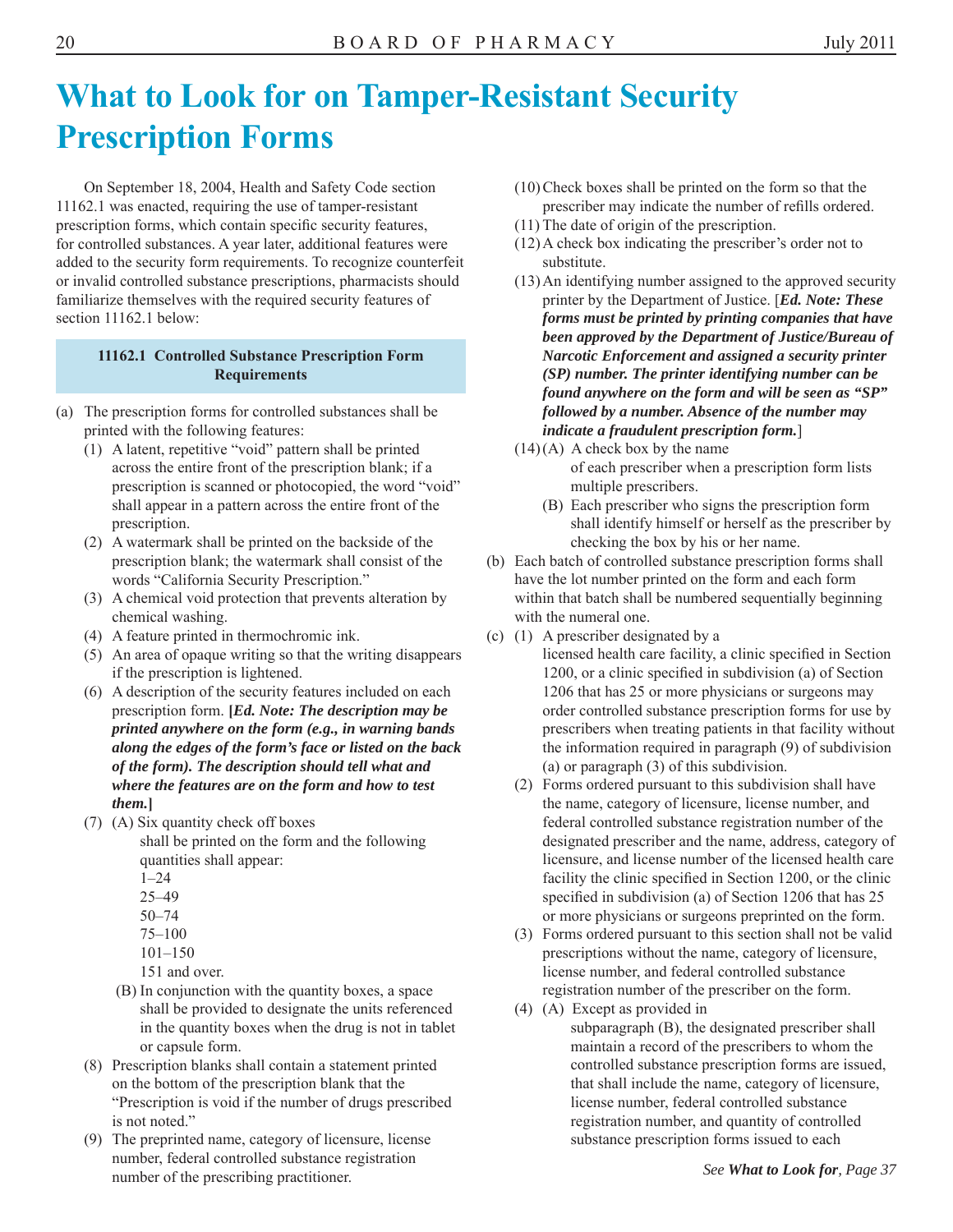### **Electronic Prescribing of Controlled Substances in California**

*Please see more detailed information on this subject at "Transmission and Receipt of Electronic Controlled Substance Prescriptions," on the Board's Web site under "What's New."*

 Since at least 2001, California has allowed e-prescribing for controlled substances, excluding Schedule II, subject to "… if authorized by federal law and in accordance with regulations promulgated by the Drug Enforcement Administration." (Health and Safety Code 11164.5[a]). However, the DEA did not permit DEA registrants to e-prescribe controlled substances. Nevertheless, as prescribers, pharmacies, and payers increasingly turn to e-prescribing technology to increase efficiency and reduce expenses, the DEA has searched for ways to reconcile its e-prescribing regulations of controlled substances with those of individual states. Subsequently, the DEA published on June 27, 2008, a proposed rule to permit e-prescribing of controlled substances under specific, fairly detailed requirements. Comment period on the rulemaking closed in September 2008, and the Interim Final Rule (IFR) on e-prescribing of controlled substances became effective and was published in the Federal Register on June 1, 2010. What follows is a very brief summary of the rule.

The DEA's basic prescribing structure has remained consistent: whereas it has previously allowed controlled substances to be prescribed only by using (secure) paper prescriptions, the IFR will make it possible to prescribe Schedules II through V controlled substances by using electronic prescription applications (software systems), transmitted either directly or through intermediaries to pharmacies.

The new IFR requirements affect:

- The companies that develop, sell, and host electronic prescription software applications, electronic health record applications, and pharmacy applications;
- Any DEA-registered prescriber, including any mid-level practitioner who wants to sign and transmit controlled substance prescriptions electronically;
- Any DEA-registered pharmacy that wants to process electronic prescriptions for controlled substances;
- Software application providers must undergo thirdparty audit or certification to determine whether the application meets DEA's requirements;
- Prescribing practitioners must select application, submit to identity proofing, set access controls; and sign prescriptions; and
- Pharmacies must select software application, set access controls, process prescriptions, and archive prescriptions.

The requirements to participate in e-prescribing include, but are not limited to the following factors:

**Identity Proofing**: The IFR continues the requirement that practitioners be subject to identify proofing before they are issued authentication credentials (the password[s] and hard token or biometric that permits them to issue e-prescriptions).

**Two Factor Authentication**: Practitioners must be authenticated to the e-prescribing system by using two of the following three factors: knowledge-based (i.e., password), a hard token, (e.g., a security card that gives a user access to a computer system), and/or a biometric (e.g., scanned iris, fingerprint, etc.).

**Creating and Signing E-Prescriptions**: Controlled substance prescriptions are required to contain the same data elements as paper prescriptions, but the prescriber is only required to review the patient name, drug information, refill/ fill information, and the prescriber's information on-screen before approving/signing the prescription. It will be possible to authorize multiple prescriptions for a single patient with one transaction.

**Digital Signatures**: The application will apply a digital signature to and archive the required controlled substance prescription information when the practitioner completes the two-factor authentication process (this is his or her way of "signing" the prescription). For those practitioners who have private keys for digital signatures (e.g., those practicing in federal facilities), the private key infrastructure may be used to digitally sign the prescription. The prescription need not be transmitted immediately, because it has been digitally signed (and therefore locked). The IFR also requires the pharmacy or the last intermediary before pharmacy receipt to digitally sign the prescription, and the pharmacy to archive the digitally signed record.

**Recordkeeping**: All records related to controlled substance e-prescriptions must be retained for two years.

Participation in the transmission and receipt of electronic prescriptions is not mandatory: it is voluntary. The regulations do not mandate that prescribers use only electronic prescribing for controlled substances, nor do they require pharmacies to accept electronic controlled substance prescriptions. Written prescriptions are still acceptable, as are oral prescriptions for Schedule III-V controlled substances. If used, electronic prescriptions for Schedule II-V controlled substances must meet DEA regulatory requirements.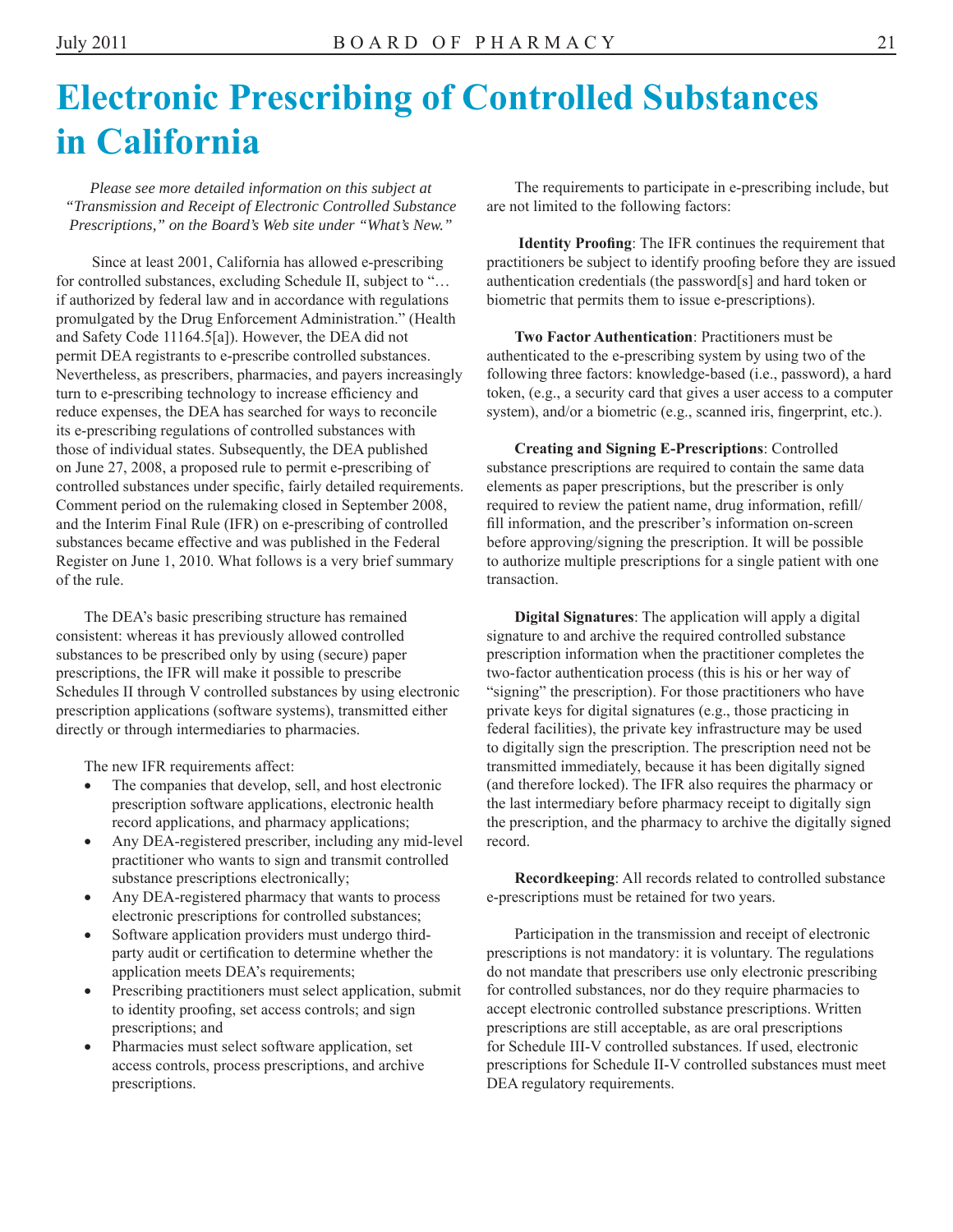# **DEA Interim Final Rule on Electronic Prescribing and Receiving Controlled Substance Prescriptions**

#### **Questions and Answers for Pharmacies [as of 03/31/2010]**

The questions and answers below are intended to summarize and provide general information for pharmacies regarding the Drug Enforcement Administration Interim Final Rule on electronic prescriptions for controlled substances.

#### **Q. What is DEA's rule "Electronic Prescriptions for Controlled Substances?"**

**A**. DEA's rule, "Electronic Prescriptions for Controlled Substances" revises DEA's regulations to provide practitioners with the option of writing prescriptions for controlled substances electronically. The regulations will also permit pharmacies to receive, dispense, and archive these electronic prescriptions. The rule was published in the Federal Register Wednesday, March 31, 2010 and became effective on June 1, 2010.

#### **Q. Is the use of electronic prescriptions for controlled substances mandatory?**

**A**. No, the new regulations do not mandate that practitioners prescribe controlled substances using only electronic prescriptions. Nor do they require pharmacies to accept electronic prescriptions for controlled substances for dispensing. Whether a practitioner or pharmacy uses electronic prescriptions for controlled substances is voluntary from DEA's perspective. Prescribing practitioners are still able to write, and manually sign, prescriptions for schedule II, III, IV, and V controlled substances and pharmacies are still able to dispense controlled substances based on those written prescriptions. Oral prescriptions remain valid for schedule III, IV, and V controlled substances. Electronic prescriptions for controlled substances are only permissible if the electronic prescription and the pharmacy application meet DEA's requirements. In addition, electronic prescriptions for controlled substances may be subject to state laws and regulations. If state requirements are more stringent than DEA's regulations, the state requirements would supersede any less stringent DEA provision.

#### **Q. When can a pharmacy start processing electronic prescriptions for controlled substances?**

A. A pharmacy will be able to process electronic controlled substance prescriptions only when the application the pharmacy is using to process prescriptions complies with the requirements in the interim final rule.

#### **Q. What must a pharmacy application be able to do to process electronic controlled substance prescriptions?**

A. The application requirements are detailed in 21 C.F.R. 1311.205. Generally, the application must be able to import, display, and store the required contents of a controlled

substance prescription accurately and consistently. The application must be able to digitally sign and archive the controlled substance prescription or import and archive the record that the last intermediary digitally signed. The application must electronically accept and store all of the information that DEA requires to be annotated to document the dispensing of a prescription. The application must allow the pharmacy to limit access for the annotation, alteration (to the extent such alteration is permitted by DEA regulations), or deletion of controlled substance prescription information to specific individuals or roles. The application must have an internal audit trail that documents whenever a prescription is received, altered, annotated, or deleted. The application must conduct an internal audit that identifies any potential security problems daily and generate a report for review by the pharmacy if a problem is identified. Many of these requirements are standard functionalities for pharmacy applications.

#### **Q. How will a pharmacy be able to determine that an application complies with DEA's rule?**

- A. The application provider must either hire a qualified third party to audit the application or have the application reviewed and certified by an approved certification body. The auditor or certification body will issue a report that states whether the application complies with DEA's requirements and whether there are any limitations on its use for controlled substance prescriptions. (A limited set of prescriptions require information that may need revision of the basic prescription standard before they can be reliably accommodated, such as hospital prescriptions issued to staff members with an identifying suffix.) The application provider must give a copy of the report to pharmacies that use or are considering use of the pharmacy application to allow them to determine whether the application is compliant with DEA's requirements.
- **Q. Until a pharmacy has received an audit/certification report from the pharmacy application provider indicating that the application meets DEA's requirements, how can the pharmacy application be used to process controlled substance prescriptions?**
- **A.** A pharmacy cannot process electronic prescriptions for controlled substances until its pharmacy application provider obtains a third party audit or certification review that determines that the application complies with DEA's requirements and the application provider gives the audit/ certification report to the pharmacy. The pharmacy may continue to use its pharmacy application to store and process information from paper or oral controlled substances prescriptions it receives, but the paper records must be retained.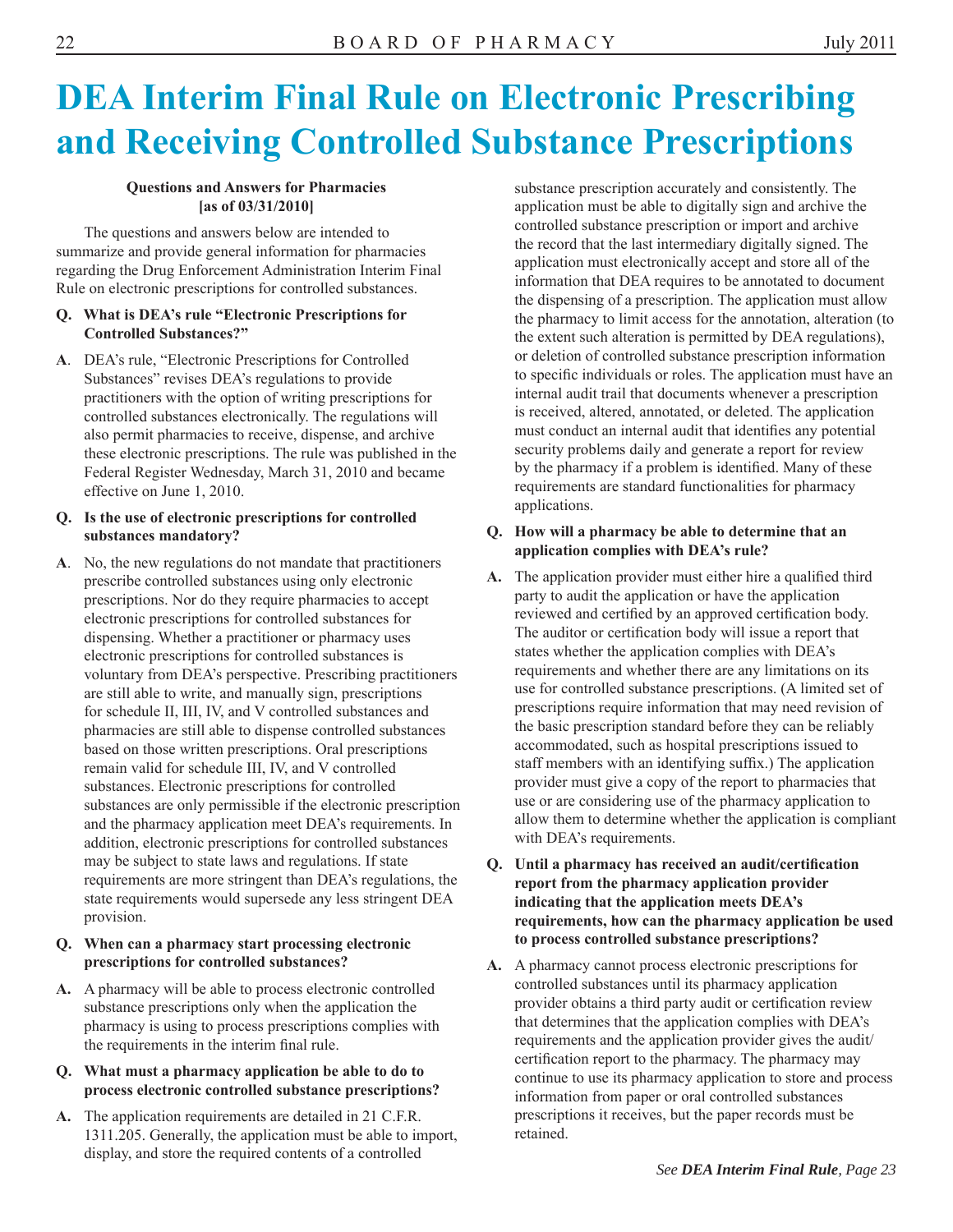### **DEA Interim Final Rule**

*Continued from Page 22* 

- **Q. What is a pharmacy's responsibility if the pharmacy's application cannot accommodate special DEA requirements, such as extension data for institutionalbased practitioners?**
- **A.** The audit report the pharmacy will receive from the pharmacy application provider will indicate if the application is capable of importing, displaying, and storing such information accurately and consistently. If the audit or certification report indicates that the pharmacy application cannot accurately and consistently import, store, and display this information, the pharmacy must not process electronic prescriptions for controlled substances that require such information. For example, until the audit or certification report indicates that the pharmacy application can import, display, and store both a hospital DEA number and the individual practitioner's extension number, the pharmacy must not accept electronic prescriptions that include only a hospital DEA registration. The pharmacy may, however, use the application to process other controlled substance prescriptions if the audit or certification report has found that the pharmacy application meets all other requirements.

#### **Q. How does a pharmacy limit access to the pharmacy application?**

**A.** The pharmacy application has to allow the pharmacy to set access controls. These controls may be set either by name or by role (e.g., pharmacist, pharmacy technician). The controls define who has permission to annotate, alter (where such alteration is permitted by DEA regulations), or delete controlled substance prescription information.

#### **Transmission of Prescriptions to Pharmacies**

- **Q. What is an intermediary?**
- **A.** An intermediary means any technology system that receives and transmits an electronic prescription between the practitioner and the pharmacy.
- **Q. If transmission of an electronic prescription fails, may the intermediary convert the electronic prescription to another form (e.g. facsimile) for transmission?**
- **A.** No, an electronic prescription must be transmitted from the practitioner to the pharmacy in its electronic form. If an intermediary cannot transmit the electronic data file of a controlled substance prescription to the pharmacy, the intermediary must notify the practitioner. Under such circumstances, if the prescription is for a schedule III, IV, or V controlled substance, the practitioner can print the prescription, manually sign it, and fax the prescription directly to the pharmacy. This prescription must indicate that it was originally transmitted to, and provide the name of, a specific pharmacy, the date and time of transmission, and the fact that the electronic transmission failed.
- **Q. What are the restrictions regarding alteration of a prescription during transmission?**
- **A.** The (DEA-required) contents of a prescription must not be altered during transmission between the practitioner and pharmacy. However, this requirement only applies to the content (not the electronic format used to transmit the prescription). This requirement applies to actions by intermediaries. It does not apply to changes that occur after receipt at the pharmacy. Changes made by the pharmacy are governed by the same laws and regulations that apply to paper prescriptions.
- **Q. What should a pharmacist do if he/she receives a paper or oral prescription that was originally transmitted electronically to the pharmacy?**
- **A.** The pharmacist must check the pharmacy records to ensure that the electronic version was not received and the prescription dispensed. If both prescriptions were received, the pharmacist must mark one as void. The pharmacy is responsible for verifying that the prescription was not received electronically and that no controlled substances were dispensed pursuant to the electronic prescription prior to filling the paper prescription. The paper prescription must comply with all DEA requirements for any paper prescription, including a manual signature.
- **Q. What should a pharmacist do if he/she receives a paper or oral prescription that indicates it was originally transmitted electronically to another pharmacy?**
- **A.** The pharmacist must check with the other pharmacy to determine whether the prescription was received and dispensed. If the pharmacy received the original electronic prescription, but had not dispensed the prescription, that pharmacy must mark the electronic version as void or canceled. If the pharmacy that received the original electronic prescription dispensed the prescription, the pharmacy with the paper version must not dispense the paper prescription and must mark the prescription as void.

#### **Records**

- **Q. What are the DEA requirements regarding the storage of electronic prescription records?**
- **A.** Once a prescription is created electronically, all records of the prescription must be retained electronically. As is the case with paper prescription records, electronic controlled substance prescription records must be kept for a minimum period of two years.

#### **Q. Are electronic prescription records required to be backed-up, and if so, how often.**

**A.** Yes, pharmacy application service providers must back up files daily. Also, although it is not required, DEA recommends as a best practice that pharmacies store their back-up copies at another location to prevent the loss of the records in the event of natural disasters, fires, or system failures.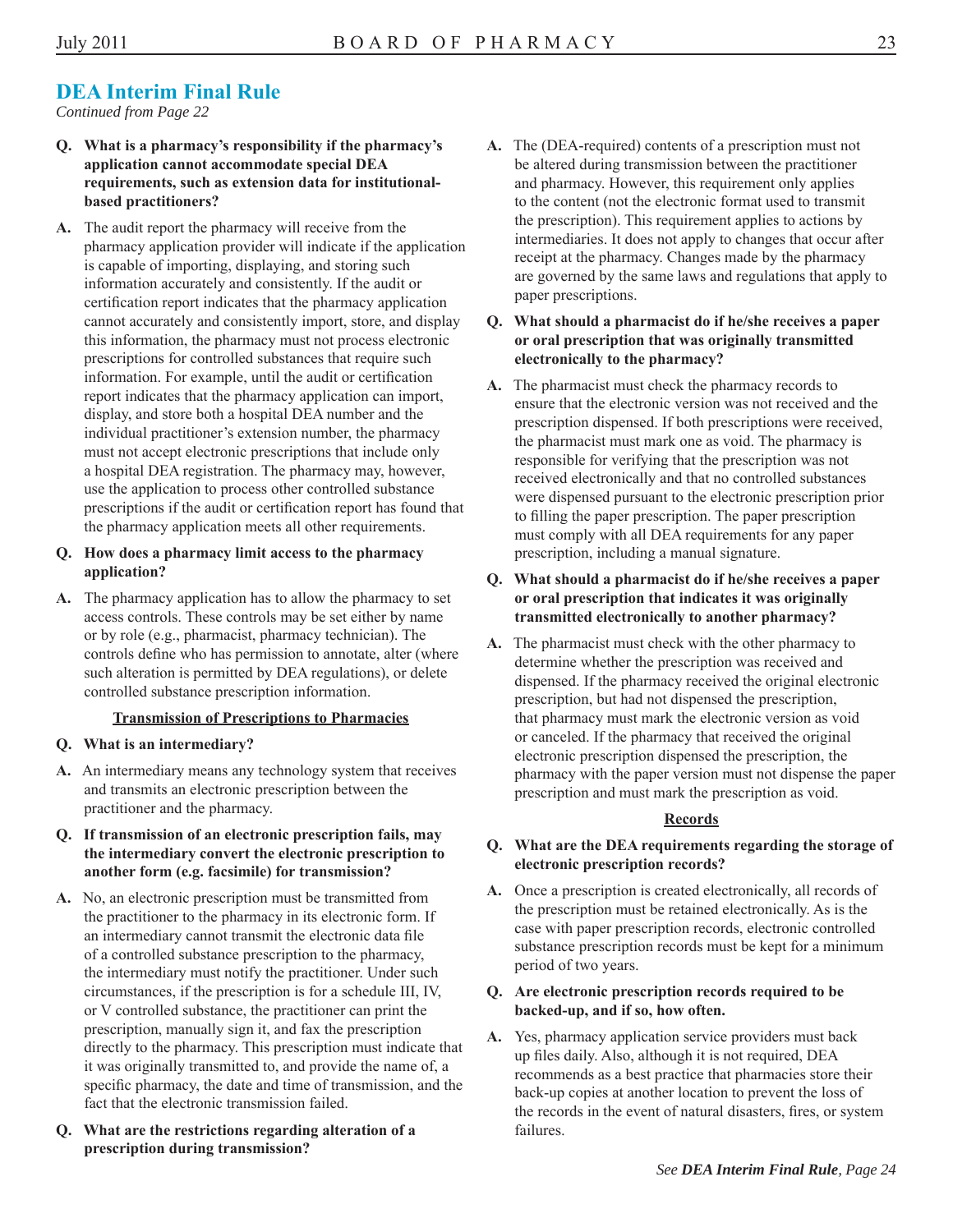#### **DEA Interim Final Rule**

*Continued from Page 23* 

#### **Reporting Security Incidents**

- **Q. Is a person who administers logical access controls required to report security incidents?**
- **A.** Yes, the application is required to run an internal audit for potential security incidents daily and generate a report of any such incidents. If the application generates a report and, upon investigation, the person(s) designated to administer logical access controls for the pharmacy determine that the issuance or records of controlled substance prescriptions has been compromised or could have been compromised, it must be reported to the application provider and DEA within one business day. In general, the security incidents that should be reported are those that represent successful attacks on the application or other incidents in which someone gains unauthorized access.

#### **Audits and Certifi cation of Applications**

#### **Q. Who can conduct an audit or certify an application?**

- **A.** Application providers must obtain a third-party audit or certification to certify that each electronic prescription and pharmacy application to be used to sign, transmit, or process controlled substances prescriptions is in compliance with DEA regulations pertaining to electronic prescriptions for controlled substances.
	- The application may undergo a WebTrust, SysTrust, or SAS 70 audit conducted by a person qualified to conduct such an audit.
	- The application may undergo an audit conducted by a Certified Information System Auditor who performs compliance audits as a regular ongoing business activity.
	- The application may have a certification organization whose certification has been approved by DEA verify and certify that the application meets DEA's requirements.

#### **Q. When must a third-party audit or certifi cation be conducted?**

A. The third-party audit or certification must be conducted before the electronic prescription application is used to sign or transmit electronic prescriptions for controlled substances, or before the pharmacy application is used to process electronic prescriptions for controlled substances, respectively. Thereafter, a third-party audit or certification must be conducted whenever a functionality related to controlled substance prescription requirements is altered or every two years, whichever occurs first.

#### **Q. To whom does the third-party audit/certification requirement apply?**

A. The requirement for a third-party audit applies to the application provider, not to the individual practitioner, institutional practitioner, or pharmacy that uses the application. Unless an individual practitioner, institutional practitioner, or pharmacy has developed its own application, the practitioner or pharmacy is not subject to the requirement.

# www.pharmacy.ca.gov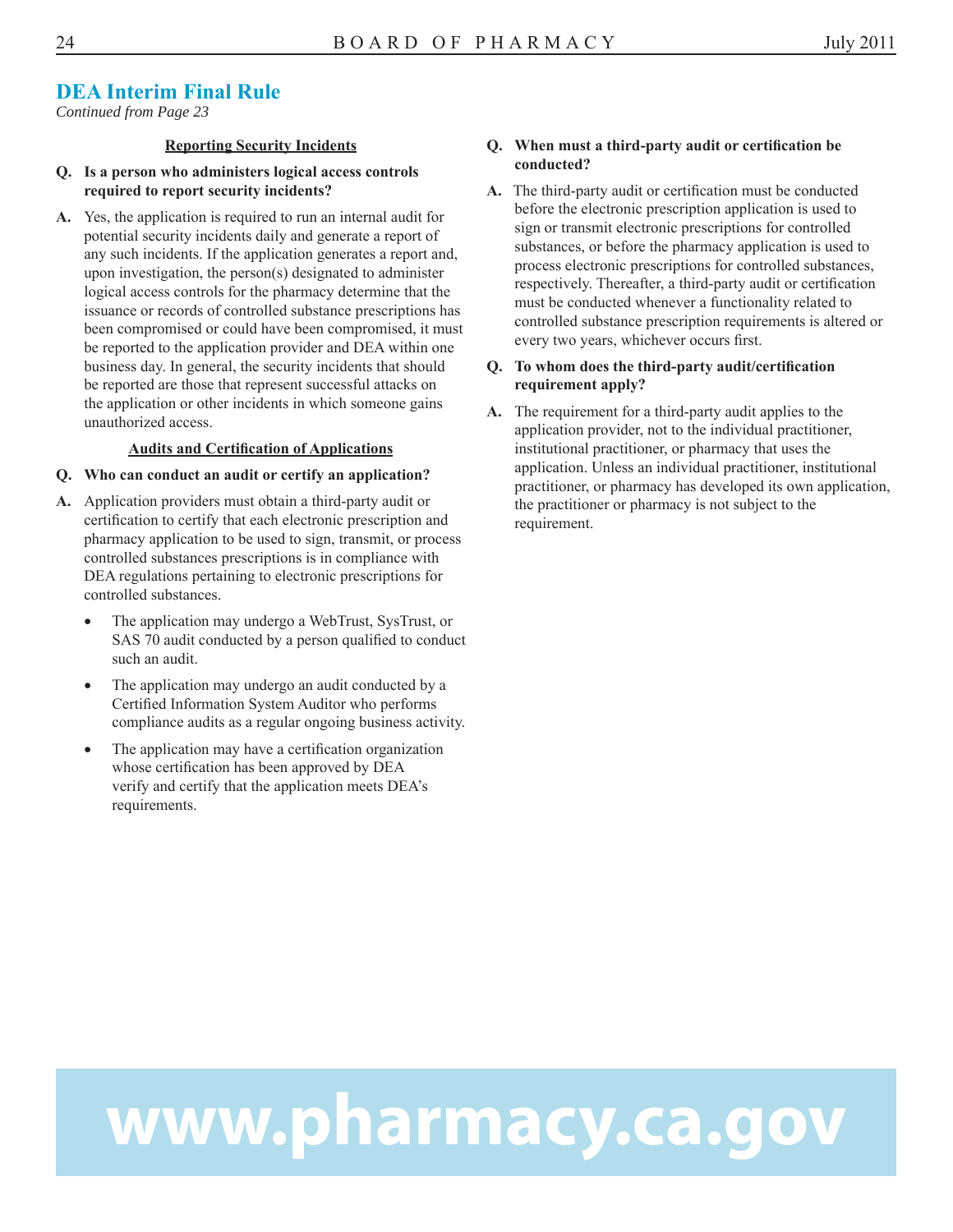### **Changes to Controlled Substance Prescription Data Submission to CURES**

Effective January 1, 2011, all controlled substance prescription data transmitted to CURES must be submitted to the new CURES data collection vendor, Atlantic Associates, Inc (AAI). Additionally, all data submissions must adhere to the American Society for Automation in Pharmacy (ASAP) standards, ASAP 2009 version 4.1 format. **All other data formats will be rejected**; however, AAI will continue to accept ASAP 2005 version 3.0 until July 31, 2011, to allow pharmacies time to gain compliance.

The notification to licensees and software vendors from the Department of Justice, dated December 9, 2010, includes many significant changes and important instructions to ensure data acceptance by the new vendor. Highlights include:

- ASAP 2009, version 4.1 data format; accepted methods of data transmission;
- Data validation process; emailed data acceptance and rejection notices, and required data correction and resubmission;
- How to resubmit a corrected file or record that was rejected by AAI;
- How to delete a record or correct an error found by the pharmacy;
- Proper entry of the DEA number for Medical Residents;
- Mandatory and optional data fields;
- Mandatory pharmacy license number field;
- Limitations on paper submissions;
- Rejections due to use of special characters; pipes (|) and carets  $(^\wedge)$ ;
- Reporting zero controlled substances dispensed (zero  $\text{fills}$ );
- Pharmacy's using third party software vendors to submit prescription data; the pharmacy is responsible for notifying of changes and verifying compliance; and
- Instructions to send email to AAI to request email notifications for data transmissions.

Please review the entire DOJ notification at http://www. pharmacy.ca.gov/licensing/cures\_ltr.pdf.

For information regarding data transmission and/or format, please contact:

> Atlantic Associates, Inc. (AAI) Phone: (800) 539-3370 Email: *data@aainh.com* Web site coming soon: *www.aainh.com*

If you have additional questions, please visit the Department of Justice Web site at *http://ag.ca.gov/bne/cures.php* or contact the CURES Program at (916) 319-9062.

# **Changes to the California Practice Standards and Jurisprudence Examination Content Outline and Verifi cation of Out-of-State Intern Hours**

#### **CPJE Changes**

On April 1, 2011, changes were made to the CPJE content outline. These changes, the first to be made in the outline since 2005, effected examinations taken on or after April 1, 2011.

The development of any examination program involving licensure begins with an occupational analysis, which identifies the tasks performed in a profession or a job and the knowledge, skills and abilities required to perform that job. The Board of Pharmacy completed its most recent job analysis, acquired from a survey of 3,000 California-residing pharmacists in 2010. The content of the new examination is based on the task statements and knowledge areas that the surveyed pharmacists determined to be critical to practice. Tasks that were included in the NAPLEX content outline were removed from the CPJE content outline, and the remaining tasks were incorporated into the new CPJE content outline. Both the current and the new CPJE content outline can be accessed at the Board's Web site (*www.pharmacy.ca.gov*) under "Applicants," then "Exam Information."

In February 2011, the Board sent updated eligibility letters to candidates eligible to take the CPJE and also notified eligible exam candidates who have not taken the CPJE of the upcoming change.

#### **Verifi cation of Out-of-State Intern Hours**

The California Board of Pharmacy will no longer accept intern hours verifications transferred from other states. Applicants for the California pharmacist licensure examination will now be required to submit proof of their 1,500 hours of intern experience on the California "Pharmacy Intern Hours Affidavit" (form  $17A-29$ ) as part of their licensure examination application. Form 17A-29 can be downloaded at: www. pharmacy.ca.gov/forms/intern\_hours\_ affidavit.pdf.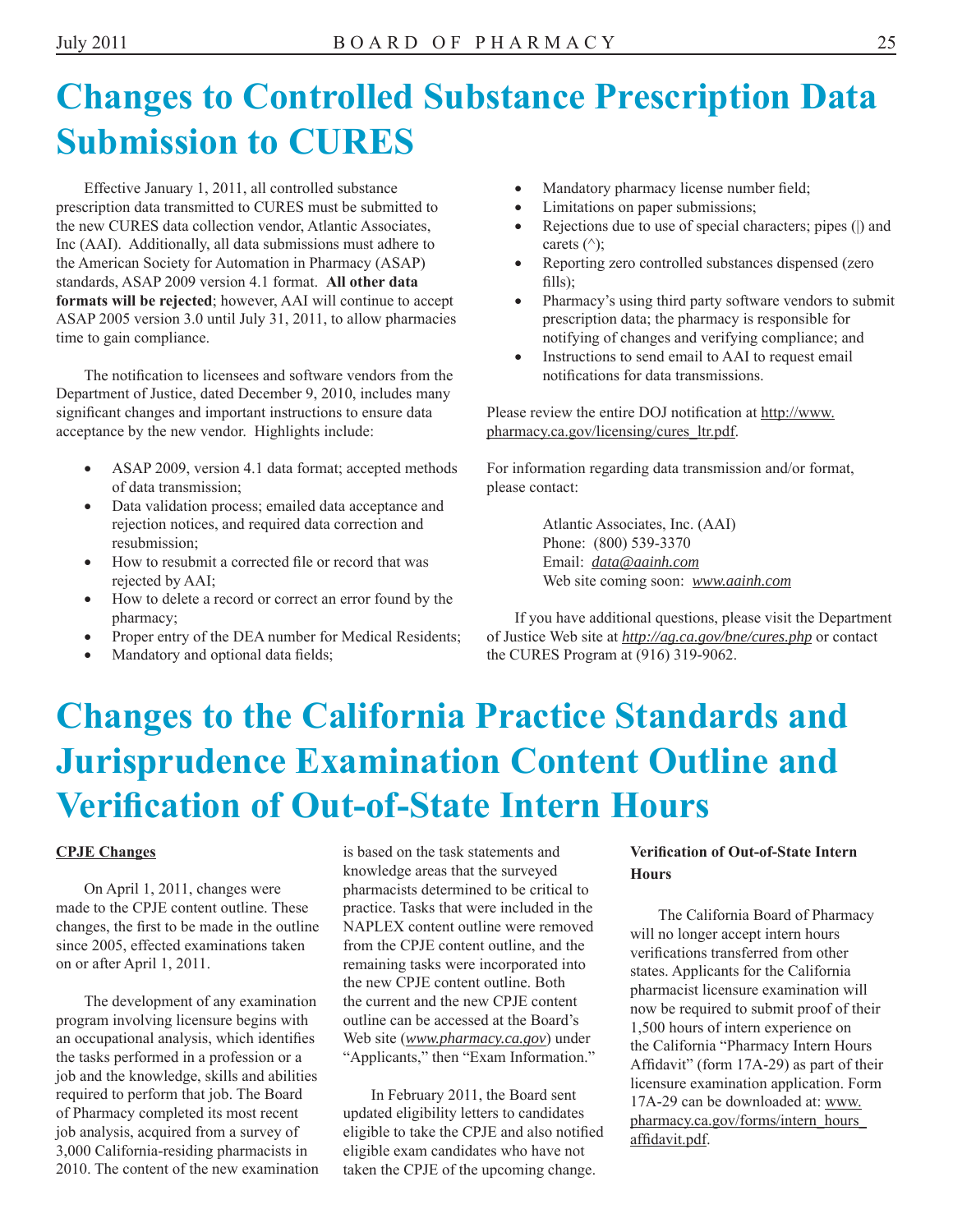### **Board honors pharmacists registered for at least 50 years**

In an ongoing feature of *The Script*, the Board of Pharmacy pays tribute to those who have been registered California pharmacists on active status for at least 50 years. The Board recognizes these individuals and gratefully acknowledges their years of contribution to the pharmacy profession. These pharmacists may take great pride in being part of such an ancient and honorable profession for so long.



At the May 2011 meeting, President Stanley Weisser recognized RPh Kenneth O. Wedul and his wife Kathleen. Mr. Wedul graduated from North Dakota State University in 1956 and became a licensed pharmacist in California in 1961. He has owned ten stores in Orange County and is

*Kenneth O. Wedul* 

currently employed at Leisure World Pharmacy in Seal Beach. President Weisser presented Mr. Wedul with the Board's 50-year pin.

| Arragg, Ronald G.   |
|---------------------|
| Asami, Richard K.   |
| Barak, Morton       |
| Bates, John E.      |
| Beeman, Jerry R.    |
| Bertelli, Daniel C. |
| Blank, Bruce L.     |

Ventura, CA Fresno, CA Petaluma, CA Tustin, CA Beaumont, CA Columbia, CA Palm Desert, CA Budman, Allan Fountain Valley, CA Colucci, James R. Oceanside, CA Erskine, Paul R. Fresno, CA Goertzen, Edwin Reedley, CA Hardy, Donald T. Arcata, CA Hopkins, Marilyn L. Dublin, CA Kalman, Mervyn Woodland Hills, CA Kasen, David Encino, CA Latchford, Robert G. Henderson, NV Lefley, Richard W. Corona, CA Mallouf, Wayne D. Oakhurst, CA Martin, Charles Los Banos, CA Mihelic, Robert J. Arroyo Grande, CA Miller, Alan N. Tamarac, FL Miller, Samuel J. Los Angeles, CA Pearlman, Martin B. Santa Monica, CA Pritchett, William H. Sun City, AZ Roe, George R. Snohomish, WA Sowell, Arlene L. Medford, OR Wedul, Kenneth O. Seal Beach, CA Williams, Donald H. Bellvue, WA Wong, Dennis W. K. Torrance, CA Wong, Donald R. **Isleton**, CA Ziebell, Russell J. Novato, CA

Braun, Bernard J. Santa Barbara, CA McKinney, Forrest M. Jr., Desert Hot Springs, CA Weiss, Martin D. Palos Verdes Estates, CA

### **Changes in the Board**

#### **New Member**

The Board welcomes **Anil "Neil" Hiro Badlani** of Cerritos, who was appointed to the Board by Governor Arnold Schwarzegger, who also reappointed **Shirley Lee Wheat** of Irvine on January 1, 2011.

R.Ph. Badlani, a graduate of Bombay University, College of Pharmacy, has served as a pharmacist at the National Compounding Institute and as a research and development pharmacist for Healthspecialty Skin Care since 2006. Prior to that time, RPH Badlani worked as staff pharmacist and as pharmacy manager at American Drug Stores, Savon Drugs, and was a franchise owner of a General Nutrition Center. He is currently a member of the Prescription Compounding Centers of America, the International

Academy of Compounding Pharmacists, and the California Pharmacists Association. R.Ph Badlani's term will expire on June 1, 2012.

Ms. Wheat's reappointment ensures her continued participation as a public member on the Board until June 1, 2014.

#### **Departing Member**

The Board membership of Kenneth H. Schell, Pharm.D., a member since July 2003, expired June 1, 2011. Dr. Schell was elected Vice President of the Board in September 2006 and President in April 2008. The Board appreciates and thanks him for his many contributions to California pharmacy practice.

Dr. Schell offered the following message to all Board licensees:

*It has been a wonderful eight years, but all good things must make way for different good things. I was involved in numerous Board projects, but the most signifi cant one was the Patient-Centered Label. I am also proud that we were able to get the E-Pedigree legislation passed. However, my best and most fond memory is working with the incredible Board staff and the Executive Officer who do tremendous work with great positive attitudes even though the conditions aren't always what we'd like them to be. In addition, I am proud to have served with fantastic Board members who were thoughtful, open, and most of all had the public's best interest at heart. I will forever remember this opportunity to serve the people of the state of California in such a positive way.*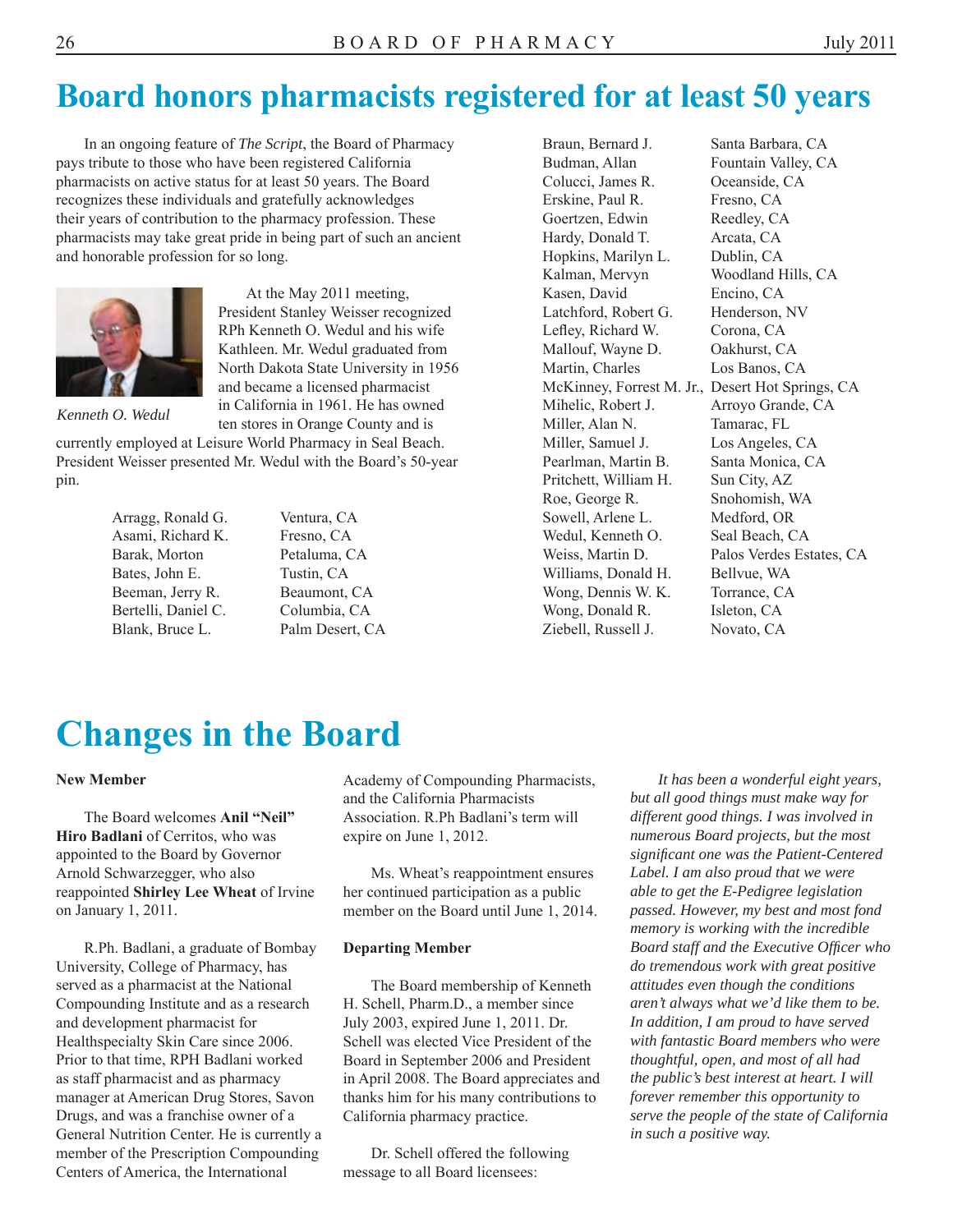# **CE hours are awarded for attending one day of a Pharmacy Board or Committee meeting, or for becoming a Certified Geriatric Pharmacist**

Continuing education (CE) hours are awarded to encourage pharmacists and pharmacy technicians to learn more about the issues and operation of the Board. These hours can be earned by:

- Attending one full day of a Board meeting per year (maximum of six hours of CE per year); or
- Attending a one-day committee meeting (two hours of CE for each of two different committee meetings—maximum of four hours per year); or
- Upon becoming certified by the Commission for Certification in Geriatric Pharmacy (three hours of CE).

**Note**: It is the pharmacy technician's responsibility to determine from the Pharmacy Technician Certification Board how many, if any, of the above hours are acceptable for recertification with that board.

Board of Pharmacy meetings are held at least four times per year: typically January, April, July and October. There are four committees that usually hold public meetings prior to each Board meeting:

- Enforcement Committee—Makes recommendations to the Board regarding oversight of all regulatory and enforcement activities for the improvement of consumer protection.
- Licensing Committee—Makes recommendations to the Board regarding the development of standards for the professional qualifications of licensees.
- Legislation and Regulation Committee—Advocates legislation and recommends regulations that advance the vision and mission of the Board to improve the health and safety of Californians.
- Communication and Public Education Committee—Prepares relevant information for the improvement of consumer awareness and licensee knowledge.



Attendance at these meetings provides an opportunity to participate in the development of policies that will guide the Board in its decision-making. Frequently, both statutory and regulatory texts are formulated at such meetings, modifications to current programs are developed, and evidence-based decisions are made.

Board or committee meetings are held in various locations throughout California to give the public and licensees the opportunity to attend. No reservations are needed: You simply arrive at the meeting location at the start of the meeting. For Board meetings, only one day is designated as eligible for CE: This is specified on the agenda. To obtain CE credit for attending committee meetings, attendees must arrive at the designated start of the meeting and register on the CE sign-in sheet.

The Board meeting dates and locations for 2011 are:

**July 26-27 Department of Consumer Affairs 1625 N. Market Blvd 1st Floor Public Hearing Room Sacramento, CA 95834 (916) 574-7910** 

#### **October 19-20 To be Determined**

Additional information regarding the dates, locations, and agendas for Board and committee meetings will be posted on the Board's Web site, *www.pharmacy.ca.gov/about/meetings.htm,* at least 10 days prior to each meeting. Also, about five days before each meeting, you may download meeting information packets that contain background information and action items that will be discussed during the meeting.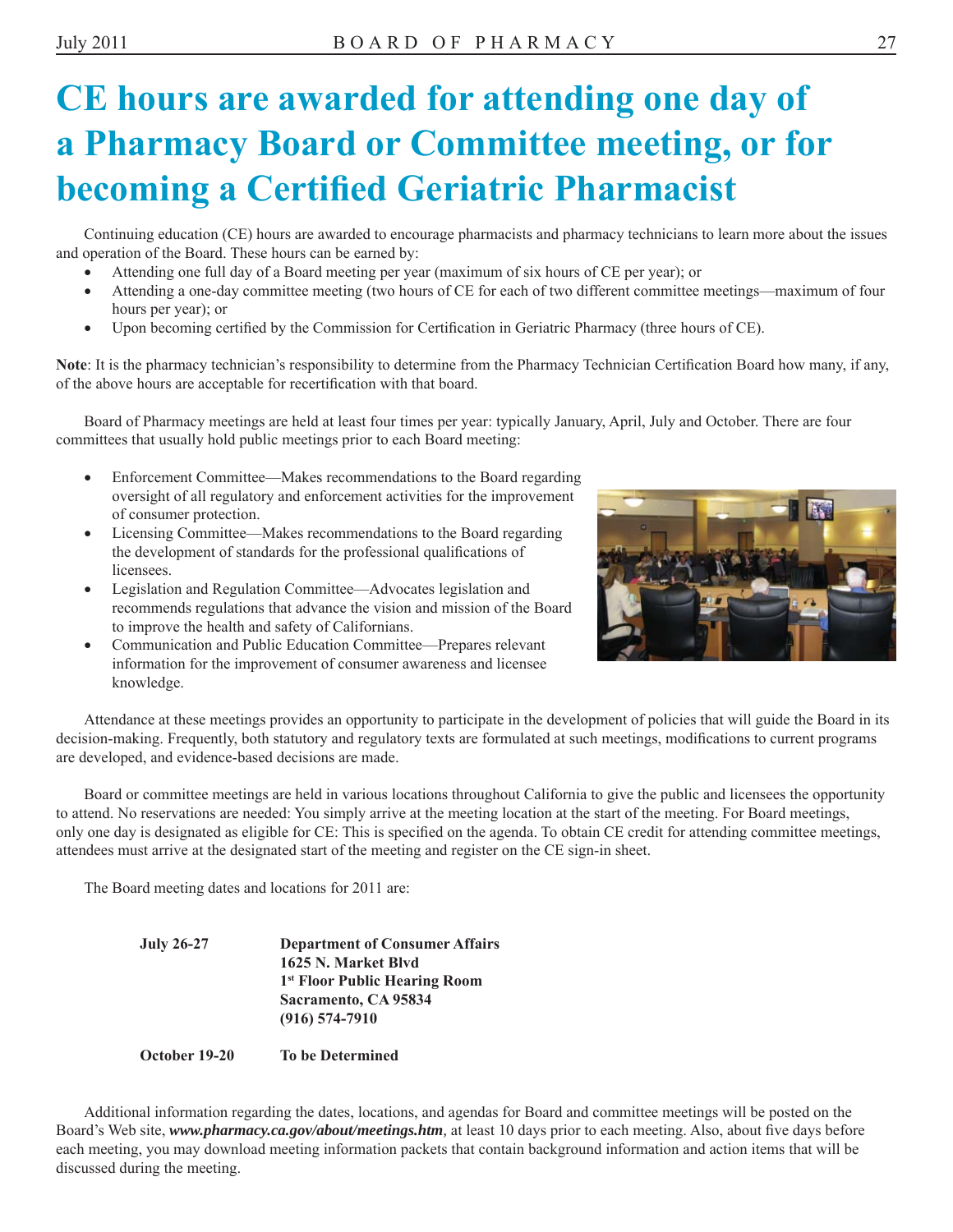# **Explanation of Disciplinary Terms**

**Accusation Filed**—an accusation is the document containing the charges and allegations of violations of the law filed when an agency is seeking to discipline a license.

**Effective Date of Action**—the date the disciplinary action goes into operation.

**Revocation or Revoked**—the license is revoked as a result of disciplinary action by the Board, and the licensee's right to practice or operate a Board-licensed entity is ended.

**Revoked, Stayed**—the license is revoked, but the revocation is postponed until the Board determines whether the licensee has failed to comply with specific probationary conditions, which may include suspension of the licensee's right to practice.

**Stipulated Settlement**—the board and a licensee mutually agree to settle a disciplinary case brought by the board by way of a settlement agreement.

**Stayed**—the revocation or suspension action is postponed, and operation or practice may continue so long as the licensee fully complies with any specified terms and conditions..

**Probation**—the licensee may continue to practice or operate a Board-licensed entity under specific terms and conditions for a specific period of time.

**Voluntary Surrender**—the licensee has agreed to surrender his or her license, and the right to practice or operate Board-licensed entity is ended. The board may agree to accept the surrender of a license through a "stipulation" or agreement.

**Suspension**—the licensee is prohibited from practicing or operating a Board-licensed entity for a specific period of time.

**Suspension/Probation**—the licensee is prohibited from practicing or operating a Board-licensed entity for a specific period of time, and the right to practice or operate is contingent upon meeting specific terms and conditions during the probationary period.

**PC 23 Order Issued**—the licensee is restricted from practicing or operating a Board-licensed entity by a court order that is issued under the provisions of Penal Code section 23.

**Public Reprimand**—resulting from a disciplinary action, the licensee is issued a letter of public reprimand.

**Reinstatement of License**—a previously revoked or suspended license is reinstated with or without specified terms and conditions.

**Statement of Issues**—a legal document that details the factual or legal bases for refusing to grant or issue a license.

# **Disciplinary Actions**

The following licenses were disciplined through actions taken by the Board from July 2, 2010, to May 11, 2011. To view details of the probation terms and conditions of each case, go to the Board's Web site, *www.pharmacy.ca.gov*, and from the "Quick Hits" menu, select "Enforcement Actions."

#### **Pharmacist Licenses**

**Allen, William Andrew,** RPH 54535, San Diego, CA―Case 3412

> By Stipulated Settlement, license revoked, stayed, five years' probation subject to terms and conditions that include: cannot supervise any intern pharmacist; perform preceptor duties or be pharmacist-in-charge; practice must be supervised; and no ownership of any Board-licensed entity.

Decision effective 12/31/2010 **Basilyan, Madlen**, RPH 56808, Pasadena, CA―Case 3156

By Stipulated Settlement, license revoked, stayed, five years' probation subject to terms and conditions that include: suspended from practicing pharmacy for 15 days; cannot own any additional Board-approved premises, may be pharmacist-incharge with a consultant; and must successfully complete an approved ethics course.

Decision effective 01/07/2011 **Bell, Lawrence Steven**, RPH 40966, Ventura, CA—Case 3177

By Stipulated Settlement, license revoked, stayed, three years' probation subject to terms and conditions that include: cannot supervise any intern pharmacist, perform preceptor duties or be pharmacist-in-charge; must successfully complete an approved ethics course; and must have worksite monitor.

Decision effective 08/05/2010

#### **Bragdon, William Thomas, Jr**.,

RPH 52585, Patterson, CA—Case 3626 By Stipulated Settlement, license revoked, stayed, five years' probation subject to terms and conditions that include but not limited to: may be pharmacist-in-charge with a consultant.

Decision effective 10/27/2010

**Braun, Mark Howard**, RPH 43806,

Culver City, CA—Case 3233

By Stipulated Settlement, license revoked, stayed, five years' probation subject to terms and conditions that include: suspended from practicing pharmacy until deemed fit to practice, cannot supervise any intern pharmacist, perform preceptor duties or be pharmacist-in-charge, and must have supervised practice. Decision effective 05/11/2011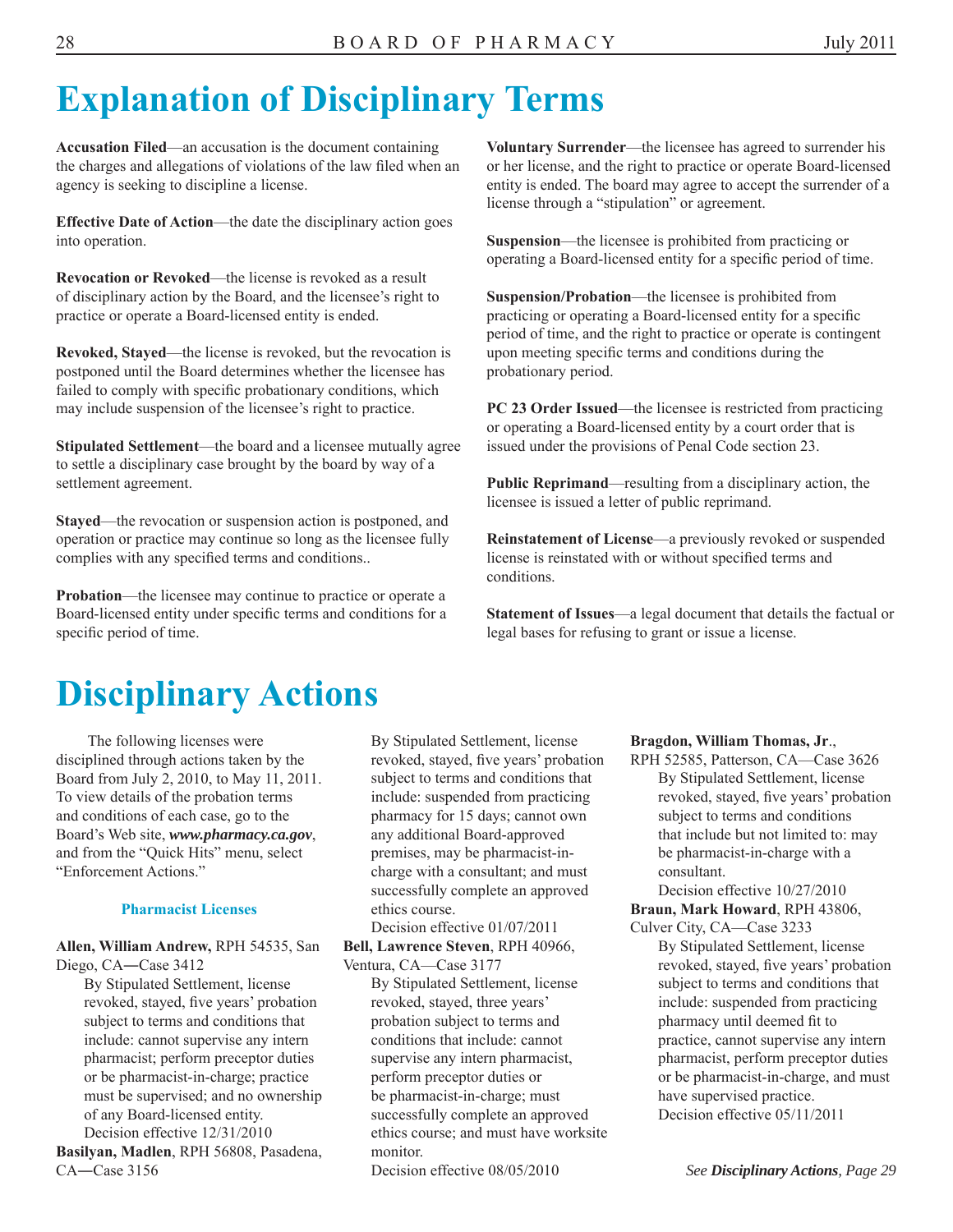*Continued from Page 28* 

#### **Brown, Michael Edward**, RPH 37708,

Chula Vista, CA—Case 3411 By Stipulated Settlement, license revoked, stayed, five years' probation subject to terms and conditions that include: 30 days' suspension; cannot supervise any intern pharmacist, perform preceptor duties or be pharmacist-in-charge; practice must be supervised; no ownership of any Board-licensed premises. Decision effective 09/29/2010

**Callahan, Edward III**, RPH 26227,

Playa Del Rey, CA―Case 3132 By Stipulated Settlement, Letter of Admonishment issued. Decision effective 12/10/2010

#### **Chan, Sharon Lee,**

Pharmacist Applicant,

La Canada, CA—SI 3384

By Stipulated Settlement, when Pharmacist license is issued, it will be placed on four years' probation; cannot supervise any intern pharmacist, perform preceptor duties or be pharmacist-in-charge; practice must be supervised; no ownership of any Board-licensed premises; and must successfully complete an approved ethics course. Decision effective 07/28/2010

**Cho, Edric**, RPH 38333,

Grass Valley, CA—Case 3419 By Stipulated Settlement, license revoked, stayed, four years' probation subject to terms and conditions that include: 30 days' suspension; cannot supervise any intern pharmacist, perform preceptor duties or be pharmacist-in-charge; practice must be supervised; no ownership of any Board-licensed premises. Decision effective 09/29/2010

**Clark, Bruce Edward**, RPH 30899, Fresno, CA―Case 3568

> By Stipulated Settlement, license revoked, stayed, five years' probation subject to terms and conditions that include: cannot supervise any intern pharmacist, perform preceptor duties or be pharmacist-in-charge; must successfully complete an approved ethics course; and must have worksite monitor.

Decision effective 12/31/2010

#### **Dash, Michelle Anne**, RPH 42182, Porter

Ranch, CA—Case 3537 By Default Decision, license revoked. Decision effective 03/28/2011

**Doan, Long Ngoc**, RPH 50777,

Tustin, CA—Case 3491

By Stipulated Settlement, license revoked, stayed, four years' probation subject to terms and conditions that include: 15 days suspended pharmacy practice; cannot supervise any intern pharmacist, perform preceptor duties or be pharmacist-in-charge; practice must be supervised; no ownership of any Board-licensed premises; and must successfully complete an approved ethics course. Decision effective 08/25/2010

**Eastland, Kerry Joe**, RPH 61785, Riverside, CA—Case 3710

By Stipulated Settlement, license revoked, stayed, four years' probation subject to terms and conditions that include: suspended from practicing pharmacy for 60 days, cannot supervise any intern pharmacist, perform preceptor duties or be pharmacist-in-charge; no ownership of any Board-licensed entity, and must have supervised practice. Decision effective 05/11/2011

**Ferry, Brenna Ann,** Pharmacist Applicant, Sacramento, CA—Case SI 3857

> Statement of Issues has been withdrawn.

Decision effective 02/08/2011 **Gaurano, Valerie Reyes**, RPH 38852,

Del Mar, CA—Case 3736 By Stipulated Settlement, license revoked, stayed, two years' probation subject to terms and conditions that include: cannot supervise any intern pharmacist, perform preceptor duties or be pharmacist-in-charge; and no ownership of any Board-licensed entity.

Decision effective 05/11/2011

**Gill, Gurmukh Singh**, RPH 51983, Hilmar, CA—Case 3230

By Stipulated Settlement, license revoked, stayed, five years' probation subject to terms and conditions that include: suspended from practicing pharmacy for 90 days, cannot own any Board-license entity and may be pharmacist-in-charge with a consultant. Decision effective 03/28/2011

**Glen, Michael Alexander**, RPH 51983, Bellingham, WA—Case 3571

By Stipulated Settlement, license revoked, stayed, six years' probation subject to terms and conditions that include: practice must be supervised, cannot supervise any intern or be pharmacist-in-charge, suspended from practicing pharmacy for 90 days with credit given for time already served, and no ownership of any Board-licensed entity.

Decision effective 03/28/2011 **Golka, Stephen James**, RPH 32396,

Sacramento, CA―Case 3341 By Stipulated Settlement, license revoked, stayed, five years' probation subject to terms and conditions that include: suspended from practicing pharmacy for 21 days and may be pharmacist-in-charge with a consultant.

Decision effective 01/07/2011

**Hall, Robert Thomas**, RPH 32860,

Eureka, CA—Case 3699 By Stipulated Settlement, license was voluntarily surrendered. Decision effective 02/05/2011

**Hoerrner, Jennifer W**., RPH 52366, Glen Allen, VA—Case 3575

By Default Decision, license revoked. Decision effective 08/05/2010

**Kim, Dianna M**., RPH 54036,

San Diego, CA—Case 3434 By Hearing Decision, license revoked.

Decision effective 04/27/2011

**Krinsky, Oscar J.**, RPH 21664,

Long Beach, CA—Case 37399 By Default Decision, license revoked. Decision effective 04/15/2011

**Klein, Jerry B.**, RPH 33188,

Crescent City, CA—Case 3404 By Stipulated Settlement, license revoked, stayed, four years' probation subject to terms and conditions that include: can be pharmacist-in-charge with consultant; and no ownership of any Board-licensed premises. Decision effective 11/18/2010

**Koo, Anna K.**, RPH 42518,

Torrance, CA―Case 3254

Accusation withdrawn as to Anna K. Koo.

Decision effective 12/03/2010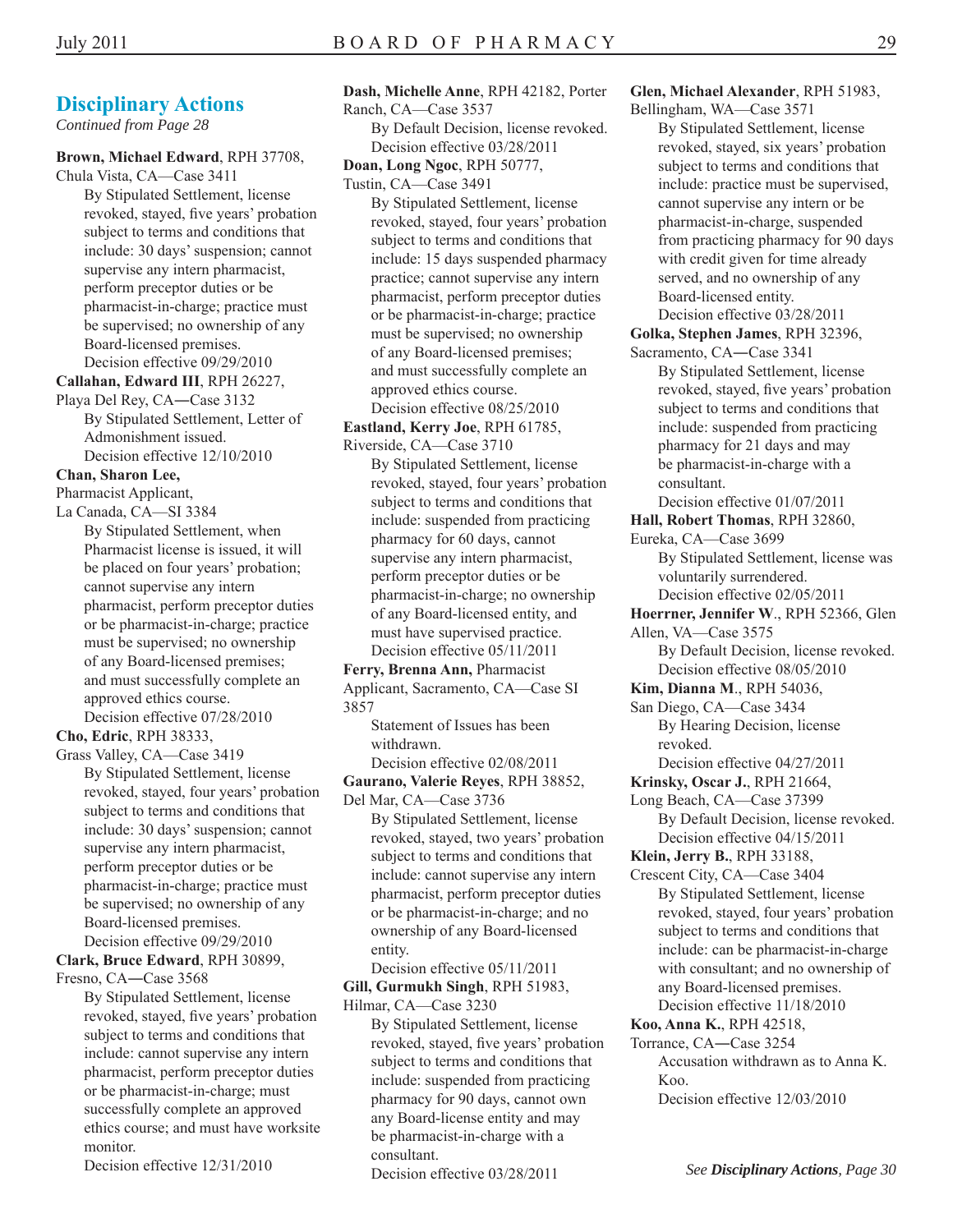*Continued from Page 29* 

#### **Kung, Julie Shu-Hwa**, RPH 49994,

Arcadia, CA—Case 3410

By Stipulated Settlement, license revoked, stayed, five years' probation subject to terms and conditions that include: 15 days' suspension from practicing; cannot supervise any intern pharmacist, perform preceptor duties or be pharmacist-in-charge; no ownership of any Board-licensed premises; and must successfully complete an approved ethics course. Decision effective 02/17/2011

#### **Lizarazo, Gustavo Adolpho**, RPH 59384,

Spring Valley, CA—Case 3367 By Hearing Decision, license revoked.

Decision effective 03/28/2011 **Lloyd, Warren Christopher**,

RPH 41161,

Long Beach, CA—Case 3596 By Stipulated Settlement, license revoked, stayed, five years' probation subject to terms and conditions that include: cannot supervise any intern pharmacist, perform preceptor duties or be pharmacist-in-charge; practice must be supervised; and no ownership of any Board-licensed premises. Decision effective 10/27/2010

#### **MacMullen, Gary**, RPH 30639,

Rancho La Costa, CA—Case 3183 By Decision, license revoked, stayed, five years' probation subject to terms and conditions that include: 180 days' suspended pharmacy practice; cannot supervise any intern pharmacist or ancillary personnel, perform preceptor duties or be pharmacistin-charge; and no ownership of any Board-licensed premises. Decision effective 07/02/2010

#### **Merkel, Donald Steven**, RPH43281,

San Diego, CA—Cases 3306 and 3682 By Stipulated Settlement, license was voluntarily surrendered. Decision effective 08/20/2010

#### **Margolin, Steven Michael**, RPH 36992,

Van Nuys, CA—Case 3618 By Hearing Decision, license revoked. Decision effective 10/27/2010

#### **Montoya, Richard D**., RPH 41140,

Big Bear Lake, CA—Case 3379 By Stipulated Settlement, license revoked, stayed, five years' probation subject to terms and conditions that include: 45 days' suspended pharmacy practice; cannot supervise any intern pharmacist, perform preceptor duties or be pharmacist-incharge; practice must be supervised; and no ownership of any Boardlicensed premises. Decision effective 09/29/2010

**Neminov, Polina**, RPH 50440,

Woodland Hills, CA―Case 3254 Accusation withdrawn as to Polina Neminov..

- Decision effective 12/03/2010 **Ozimy, Eric Duane**, RPH 36956,
- Stockton, CA—Case 3298

By Stipulated Settlement, license revoked, stayed, five years' probation subject to terms and conditions that include: 30 days' suspended pharmacy practice; cannot supervise any intern pharmacist, perform preceptor duties or be pharmacistin-charge; and practice must be supervised.

Decision effective 11/18/2010

**Parks, Tara Ann**, RPH 58965, Fallbrook, CA—Case 3704

By Stipulated Settlement, license revoked, stayed, five years' probation subject to terms and conditions that include: cannot supervise any intern pharmacist, perform preceptor duties or be pharmacist-in-charge, practice must be supervised, and must successfully complete an approved ethics course.

Decision effective 04/15/2011 **Patel, Paragi,** RPH 49421,

San Leandro, CA—Case 3515 By Stipulated Settlement, license revoked, stayed, three years' probation subject to terms and conditions that include: 30 days' suspended pharmacy practice; may be pharmacist-in-charge with a consultant; and cannot own any new Board-licensed premises.

Decision effective 02/17/2011

#### **Payne, Robert John**, RPH 26146,

Carmichael, CA―Case 3341 By Stipulated Settlement, license revoked, stayed, five years' probation subject to terms and conditions that

include: suspended from practicing pharmacy for 60 days; cannot supervise any intern pharmacist, perform preceptor duties or be pharmacist-in-charge; cannot own any Board-licensed premises; and must successfully complete an approved ethics course. Decision effective 01/07/2011

**Phan, Hung Phi**, RPH 45283,

Milpitas, CA—Case 3440 By Stipulated Settlement, license was voluntarily surrendered.

Decision effective 03/09/2011 **Platt, Chris Eugene**, RPH 41579,

Ojai, CA―Case 3364

By Stipulated Settlement, license revoked, stayed, four years' probation subject to terms and conditions that include: cannot supervise any intern pharmacist, perform preceptor duties or be pharmacist-in-charge; practice must be supervised; and cannot own any additional Board-approved premises.

Decision effective 01/07/2011

#### **Puccinelli, John Michael**, RPH 26552,

San Jose, CA—Case 3430 By Stipulated Settlement, license was voluntarily surrendered. Decision effective 08/25/2010

**Rodefshalom, Nima**, RPH 55990,

Los Angeles, CA—Case 3330

By Stipulated Settlement, license revoked, stayed, two years' probation subject to terms and conditions that include: two years' probation; cannot supervise any intern pharmacist or serve as consultant to any Boardlicensed premises; may function as pharmacist-in-charge if she retains an independent consultant; must compete 10 hours of remedial education; and no new ownership of any Board-licensed premises. Decision effective 07/28/2010

**Sardinas, Jose Ramon**, RPH 27061,

Manhattan Beach, CA—Case 3584 By Hearing Decision, license revoked, stayed, three years' probation subject to terms and conditions that include: 30 days suspended pharmacy practice; cannot supervise any intern pharmacist, perform preceptor duties or be pharmacist-in-charge. Decision effective 03/09/2011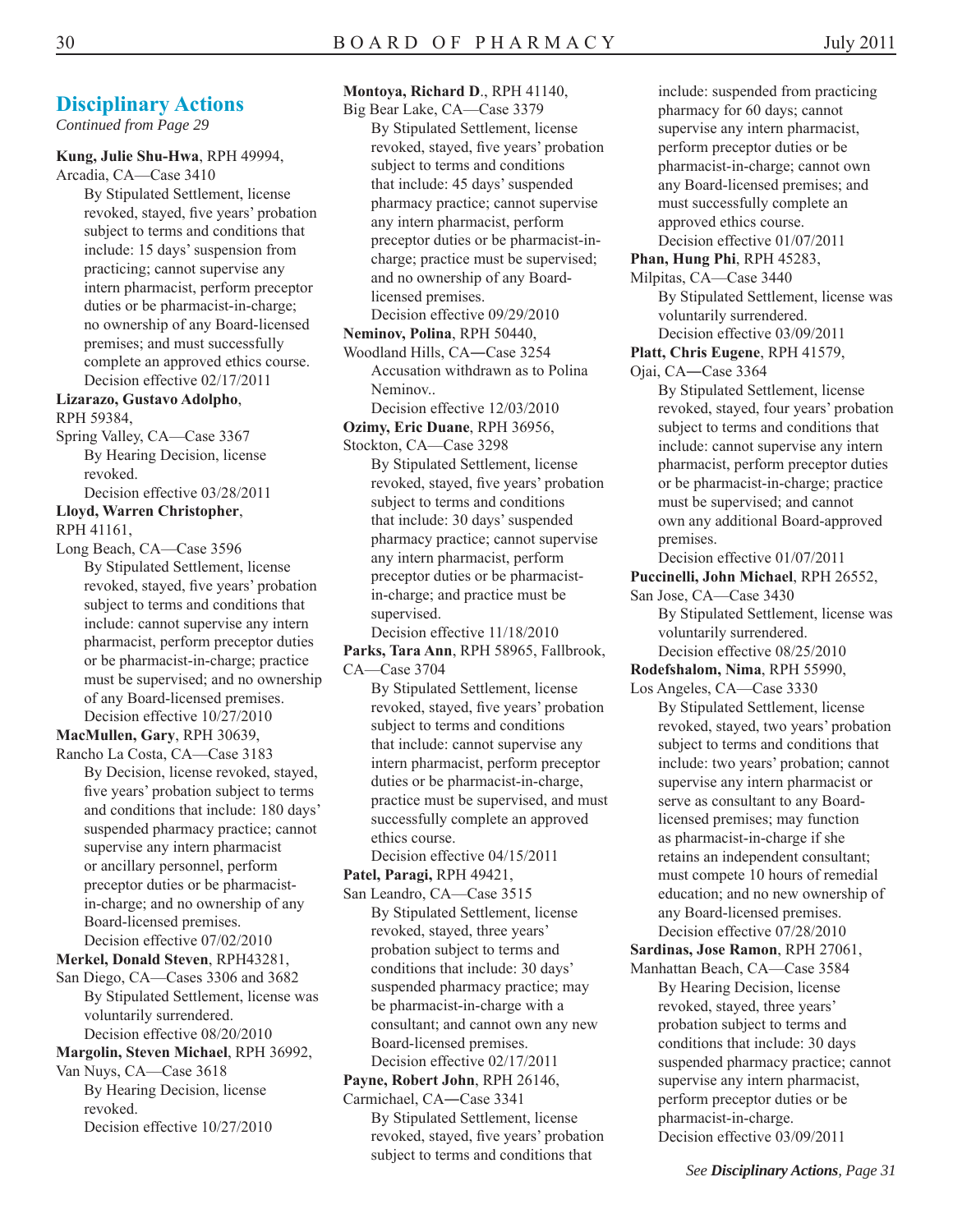*Continued from Page 30* 

**Sawai, Myles Y**., RPH 41279, Orange, CA—Case 3733 By Stipulated Settlement, license revoked. Decision effective 05/11/2011 **Shibley, Norman Bruce**, RPH 39528,

Lancaster, CA—Case 3370 By Stipulated Settlement, license revoked, stayed, six years' probation subject to terms and conditions that include: nine months suspended pharmacy practice; cannot supervise any intern pharmacist, perform preceptor duties or be pharmacist-incharge; practice must be supervised; and no ownership of any Boardlicensed premises.

Decision 03/28/2011

#### **Simpson, Thomas Russell III**,

RPH 26687, Stockton, CA—Case 3478 By Stipulated Settlement, license revoked, stayed, four years' probation subject to terms and conditions that include: cannot supervise any intern pharmacist, perform preceptor duties or be pharmacist-in-charge, no ownership of any Boardlicense entity, and practice must be supervised.

Decision effective 05/11/2011 **Strom, Carter R**., RPH 36629,

Moreno Valley, CA—Case 3393 By Stipulated Settlement, license revoked, stayed, five years' probation

subject to terms and conditions that include: 18 days suspended pharmacy practice; cannot supervise any intern pharmacist, perform preceptor duties or be pharmacist-in-charge; practice must be supervised; no ownership of any Board-licensed premises; and must successfully complete an approved ethics course.

Decision effective 08/25/2010 **Tomlin, Stuart Blake**, RPH 42645,

Stockton, CA―Case 3681

By Stipulated Settlement, license revoked, stayed, five years' probation subject to terms and conditions that include: suspended from practicing pharmacy for seven days; cannot supervise any intern pharmacist, perform preceptor duties or be pharmacist-in-charge; practice must be supervised; no ownership of any

Board-licensed entity; and must successfully complete an approved ethics course.

Decision effective 12/31/2010 **White, Michael Francis**, RPH 28654, Solvang, CA—Case 3547 By Stipulated Settlement, license

revoked, stayed, four years' probation subject to terms and conditions that include: cannot supervise any intern pharmacist, perform preceptor duties or be pharmacist-in-charge, no ownership of any Boardlicensed entity, and practice must be supervised.

Decision effective 05/11/2011

- **Wong, John F.**, RPH 52583,
- Patterson, CA—Case 3626 By Stipulated Settlement, license revoked, stayed, five years' probation subject to terms and conditions that include: cannot supervise any intern pharmacist, perform preceptor duties or be pharmacist-in-charge. Decision effective 10/27/2010

**Woods-Munoz, Donna**, RPH 50357,

Kingsburg, CA—Case 3296 By Stipulated Settlement, license was voluntarily surrendered. Decision effective 11/18/2010

**Yee, Michelle**, RPH 53971,

San Francisco, CA—Case 3602 By Default Decision, license revoked. Decision effective 05/11/2011

**Yuh, Byung Sik**, RPH 36896,

Burlingame, CA―Case 3737 By Stipulated Settlement, license revoked, stayed, five years' probation subject to terms and conditions that include but are not limited to: can be pharmacist-in-charge with a consultant. Decision effective 01/07/2011

#### **Pharmacist Technicians, Intern, and Exemptee**

**Alonso, Cristina**, TCH 56096,

Chatsworth, CA—Case 3390

By Default Decision, license revoked. Decision effective 08/05/2010 **Anderson, Adrienne**, TCH 49864, Chico,

CA—Case 3700

By Stipulated Settlement, license revoked, stayed, five years' probation subject to terms and conditions that include: suspended from practicing for three days, passing the Pharmacy

examination, no ownership of any Board-licensed entity, and must have worksite monitor. Decision effective 04/15/2011 **Asaro, Andrew Albert**, TCH 56928, Spring Valley, CA—Case 3800 By Default Decision, license revoked. Decision effective 05/11/2011 **Avalos, Albert**, TCH 69538, La Puente, CA―Case 3490 By Default Decision, license revoked. Decision effective 12/10/2010 **Avalos, Donna Leigh**, TCH 54402, San Jacinto, CA—Case 3337 By Stipulated Settlement, license was voluntarily surrendered. Decision effective 08/25/2010 **Bain, Nicholas Peter**, TCH 80186, Yucaipa, CA—Case SI 3451 By Hearing Decision, the application for license is granted, Upon satisfaction of all statutory and regulatory requirements for issuance of a license, a license shall be issued. License will be immediately revoked, stayed, placed on two years' probation, and must pass the Pharmacy Technician Certification Board examination. Decision effective 05/16/2011 **Barragan, Miguel Angel**, TCH 79627, South El Monte, CA―Case 3400 By Stipulated Settlement, license was voluntarily surrendered. Decision effective 12/31/2010 **Bendele, Donald E., III**, TCH 50148, Denair, CA—Case 2973 By Default Decision, license revoked. Decision effective 08/06/2010 **Berghouse, Angela**, TCH 51956, Ramona, CA―Case 3597 By Default Decision, license revoked. Decision effective 01/21/2011 **Bernal, Rita**, TCH 54691, Fresno, CA—Case 3524

Technician Certification Board

By Default Decision, license revoked. Decision effective 04/15/2011

**Blackmon, Jessica Ann**, TCH 63102,

Lake Elsinore, CA—Case 3805 By Default Decision, license revoked. Decision effective 05/11/2011

**Bounthapanya, Sysavath Jimmy**,

TCH 68660, San Jose, CA—Case 3706 By Stipulated Surrender, license was voluntarily surrendered. Decision effective 02/17/2011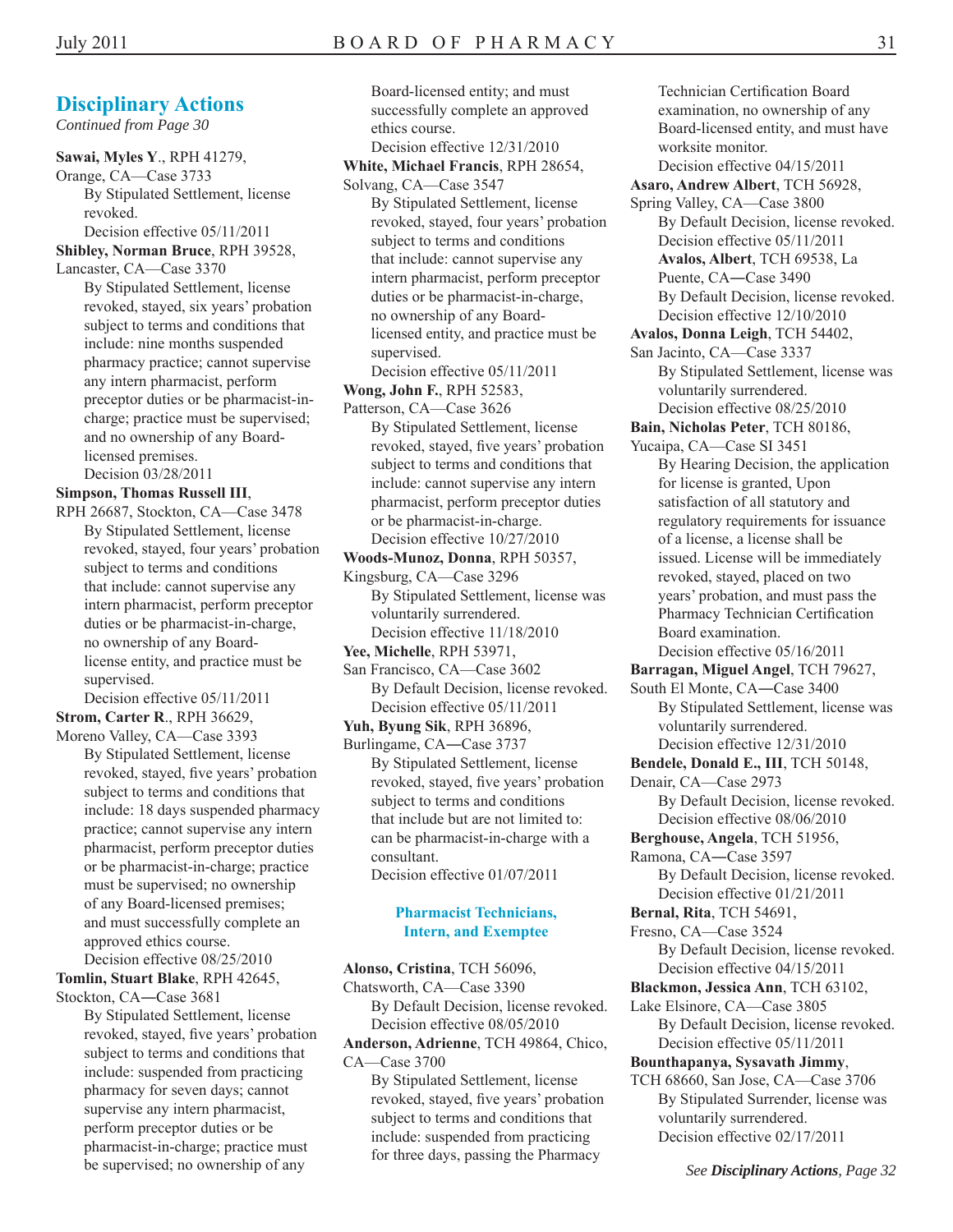**Chavez, Roger Anthony**, TCH 63325,

**Dicaro, Tammy Lynn**, TCH 64715, Moss Landing, CA—Case 3363 By Stipulated Settlement, license was voluntarily surrendered. Decision effective 07/23/2010 **Dorosky, Lisa Marie**, TCH 63119, Seal Beach, CA—Case 3721 By Stipulated Settlement, license was voluntarily surrendered. Decisiion effective 11/18/10 **Dorsey, Kamau**, TCH 64637, Perris, CA―Case 3683 By Default Decision, license revoked. Decision effective 12/17/2010 **Downey, Clara Diane**, TCH 3748, Oceanside, CA—Case 3730 By Default Decision, license revoked. Decision effective 11/18/10 **Eaves, Denise Christine**, TCH 50501, Highland, CA—Case 3815 By Default Decision, license revoked. Decision effective 04/15/2011 **Facciani, Tammy Jane**, TCH 49496, Clovis, CA―Case 3680 By Default Decision, license revoked. Decision effective 01/19/2011 **Fame, Precious**, TCH 38982, Pittsburg, CA—Case 3473 By Stipulated Settlement, license was voluntarily surrendered. Decision effective 08/25/2010 **Farmer, Phyllis Ann**, TCH 53610, Truckee, CA—Case 3558 By Stipulated Settlement, license was voluntarily surrendered. Decision effective 08/05/2010 **Fernandez, Stephanie Rae**, TCH 75828, Hayward, CA—Case 3551 By Default Decision, license revoked. Decision effective 10/27/2010 **Fofana, Mohamed Lamine**, TCH 72507, Oakland, CA―Case 3483 By Stipulated Settlement, license revoked. Decision effective 12/31/2010 **Freitas, Jolene Antonette**, TCH 40919, Fremont, CA—Case 3807 By Stipulated Settlement, license was voluntarily surrendered. Decision effective 05/11/2011 **Gabriel, Jena Castillo,** TCH 54611, Oceanside, CA—Case 3578 By Stipulated Settlement, license was voluntarily surrendered. Decision effective 11/18/2010

#### **Disciplinary Actions**

*Continued from Page 31*

**Breen, Richard Max**, TCH 87605, Cathedral City, CA—Case 3743 By Stipulated Settlement, license revoked. Decision effective 03/28/2011 **Bruns, Ingret**, TCH 49154, Pinole, CA—Case 3600 By Stipulated Settlement, license revoked, stayed, five years' probation. The terms and conditions of probation include passing the Pharmacy Technician Certification Board examination, no ownership of any Board-licensed entity, and needs a worksite monitor. Effective 04/15/2011 **Bryant, Linda Sami**, TCH 44259, Ontario, CA—Case 3621 By Default Decision, license revoked. Decision effective 10/03/2010 **Bryant, Tommari**, TCH 72272, Lancaster, CA—Case 3366 By Default Decision, license revoked. Decision effective 08/05/2010 **Canchola, Yvonne M**., TCH 51226, Palm Springs, CA―Case 3598 By Default Decision, license revoked. Decision effective 01/07/2011 **Cantero, David Donny**, TCH 10551, Santa Maria, CA—Case 3616 By Hearing Decision, license revoked. Decision effective 05/11/2011 **Cauley, Krista R**., TCH 30909, Grass Valley, CA―Case 3292 By Stipulated Settlement, license was voluntarily surrendered. Decision effective 12/31/2010 **Chacon, Ronald**, TCH 80432, Daly City, CA—Case 3782 By Default Decision, license revoked. Decision effective 05/11/2011 **Chau, Loan Ngoc**, TCH 54960, Newark, CA—Case 3574 By Default Decision, license revoked. Decision effective 10/27/2010 **Chavez, Reina**, TCH 65722, Sacramento, CA—Case 3277 By Stipulated Settlement, license revoked. Decision effective 11/18/2010

Hayward, CA—Case 3540 By Proposed Decision, license revoked. Decision effective 02/17/2011 **Chavez, Walter Joaquin**, TCH 35962, Arleta, CA—Case 3635 By Default Decision, license revoked. Decision effective 03/28/2011 **Collins, Heidi Sue**, TCH 64864, Dana Point, CA―Case 3734 By Stipulated Settlement, license was voluntarily surrendered. Decision effective 01/07/2011 **Conner, Deborah**, TCH 23357, Santee, CA—Case 3581 By Default Decision, license revoked. Decision effective 08/05/2010 **Cuayu, Wayne Buencamino**, TCH 77398, Hayward, CA—Case 3658 By Stipulated Decision, license was voluntarily surrendered. Decision effective 05/11/2011 **Dalou, Christopher**, TCH 85056, Moreno Valley, CA—Case 3426 By Default Decision, license revoked. Decision effective 08/05/2010 **Davis, Melissa Carmel**. TCH 21218, Saugus, CA—Case 3260 By Stipulated Settlement, license was voluntarily surrendered. Decision effective 03/28/2011 **Davis, Tanya Sherita**, TCH 45240, Los Angeles, CA―Case 3667 By Default Decision, license revoked. Decision effective 01/19/2011 **Davis, Tracey Lynne**, TCH 13104, Santa Rosa, CA—Case 3666 By Default Decision, license revoked. Decision effective 05/11/2011 **Dayao, Jan Perry**, TCH 64006, San Francisco, CA—Case 3549 By Default Decision, license revoked. Decision effective 10/27/2010 **Devoe, Miranda Vanessa**, TCH 33767, Fremont, CA—Case 3614 By Default Decision, license revoked. Decision effective 05/11/2011 **Diaz, Dante Santos**, TCH 26083, West Hollywood, CA―Case 3744 By Default Decision, license revoked. Decision effective 01/19/2011 **Diaz, Morgan Leigh**, TCH 72220, Denver, CO—Case 3632 By Stipulated Settlement, license was voluntarily surrendered. Decision effective 03/09/11

*See Disciplinary Actions, Page 33*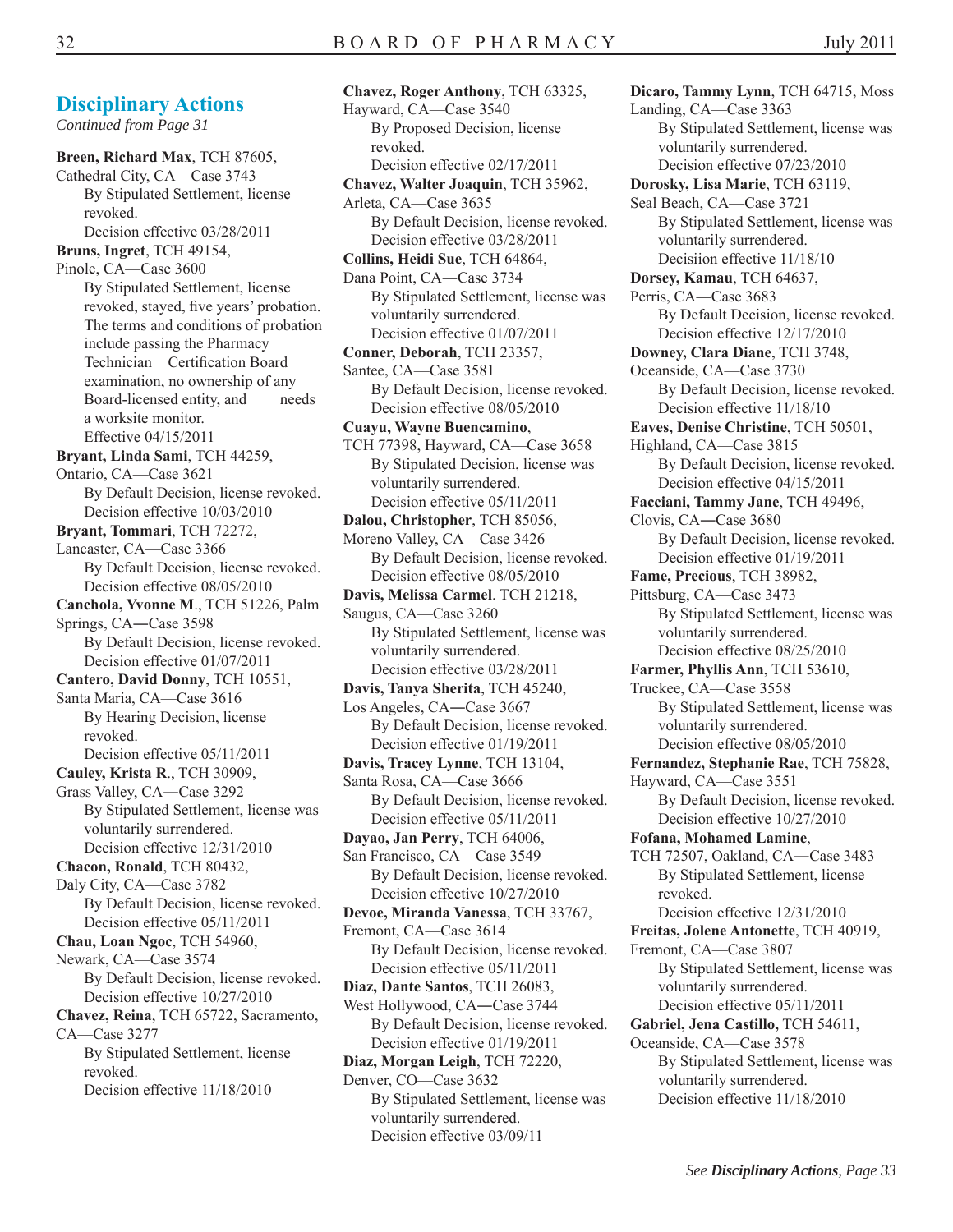#### **Disciplinary Actions**  *Continued from Page 32*  **Gamond, Jonathan Allen**, TCH 38235, Lakewood, CA—Case 3503 By Default Decision license revoked. Decision effective 03/28/2011 **Garcia, Anjelica Marie**, TCH 74274, Redlands, CA—Case 3247 By Hearing Decision, license revoked. Decision effective 10/27/2010 **Garibaldi, Rita Jeanine**, TCH 48059, Vacaville, CA—Case 3605 By Stipulated Settlement, license was voluntarily surrendered. Decision effective 04/15/2011 **Gearing, Lola Yvette Cooks**, Pharmacy Technician Applicant, Fontana, CA―Case SI 3197 By Default Decision, the application was denied. Decision effective 01/07/2011 **Geralde, Errol R**., TCH 68671, La Mirada, CA—Case 3494 By Default Decision, license revoked. Decision effective 05/11/2011 **Glaser, Andrew Christopher**, TCH 67216, Winton, CA—Case 3620 By Default Decision, license revoked. Decision effective 10/03/2010 **Godinez, Christina Marie**, TCH 86747,

Hollister, CA―Case 3545 By Default Decision, license revoked. Decision effective 10/27/2010

**Gonzalez, Carmen**, TCH 36174,

Sun City, CA—Case3459 By Stipulated Settlement, license was voluntarily surrendered. Decision effective 11/18/10

**Gonzales, Jason P**., TCH 30137,

Chula Vista, CA—Case 3548 By Stipulated Settlement, license revoked, stayed, five years' probation subject to terms and conditions that include: must have worksite monitor and pass the pharmacy technician certification exam. Decision effective 08/25/2010

**Gonzales, Jeremy Rubin**, TCH 59768, Norwalk, CA—Case 3417 By Default Decision, license revoked. Decision effective 03/09/2011

**Guerrero, Mayra Leticia**, TCH 68342,

Los Angles, CA―Case 3376 By Stipulated Settlement, license revoked, stayed, five years' probation subject to terms and conditions that

include: must pass the pharmacy technician certification examination; no ownership of a Board-licensed entity; and must have worksite monitor. Decision effective 12/10/2010 **Gutierrez, Frank Anthony**, TCH 64204, Oakhurst, CA—Case 3579 By Hearing Decision, license revoked, stayed, three years' probation. The terms and conditions of probation include passing the Pharmacy Technician Certification Board examination. Decision effective 05/11/2011 **Gutierrez, Raul**, TCH 14159, Perris, CA—Case 4018 By Hearing Decision, license reinstated, revoked, stayed, five years' probation subject to all terms and conditions which include having a worksite monitor. Decision effective 02/18/2011 **Gwin, Gary Patrick**, TCH 92152, Sacramento, CA—Case 3748 By Default Decision, license revoked. Decision effective 04/15/2011 **Halstead, Jason Matthew**, TCH 80317, Chino, CA—Case 3264 By Default Decision, license revoked. Decision effective 08/25/2010 **Hannesyan, Petros**, TCH 68925, Burbank, CA—Case 3538 By Default Decision, license revoked. Decision effective 04/15/2011 **Hanson, Heidi Joy**, TCH 86214, Calabasas, CA―Case 3529 By Default Decision, license revoked. Decision effective 01/19/2011 **Hardy, Denise Lavon**, TCH 80089, Aliso Viejo, CA―Case 3724 By Default Decision, license revoked. Decision effective 01/07/2011 **Hawes, Jason,** TCH 95258, Torrance, CA—Case SI 3760 By Stipulated Settlement, the application for pharmacy technician is granted. Upon satisfaction of all statutory and regulatory requirements, a license shall be issued. The license will be immediately revoked, stayed, placed on three years' probation. The terms and conditions of probation include: passing the Pharmacy Technician Certification Board examination, no ownership of any Board-licensed entity, and must have worksite monitor.

Decision effective 04/15/2011

**Higgins, Desiree**, TCH 83979, Antelope, CA―Case 3542 Accusation withdrawn as to Desiree Higgins. Decision effective 01/10/2011 **Ho, Loan T.**, TCH 56090, Riverside, CA—Case 3475 By Stipulated Settlement, license was voluntarily surrendered. Decision effective 08/25/2010 **Houston, Shelise**, TCH 31260, Inglewood, CA―Case 3742 By Default Decision, license revoked. Decision effective 01/19/2011 **Houston, Tajza Monet-Maxine**, TCH 83930, Berkeley, CA—Case 3638 By Default Decision, license revoked. Decision effective 05/11/2011 **Hunt, Patti Lynn**, TCH 2936, El Cajon, CA—Case 3592 By Default Decision, license revoked. Decision effective 10/27/2010 **Jacob, Katherine Hirning**, TCH 39354, Stockton, CA—3864 By Default Decision, license revoked. Decision effective 04/15/2011 **Jacobs-Blake, Mandy**, TCH 41556, Chico, CA—Case 3878 By Default Decision, license revoked. Decision effective 05/11/2011 **James, Briggett D**., TCH 61760, Sacramento, CA—Case 3603 By Default Decision, license revoked. Decision effective 04/15/2011 **Johnson, Deanna May**, TCH 87674, Biggs, CA―Case 3599 By Default Decision, license revoked. Decision effective 01/07/2011 **Johnson, Raquel Lenora**, TCH 37600, Los Angeles, CA—Case 3372 By Default Decision, license revoked. Decision effective 03/28/2011 **Juarros, Robert Anthony**, TCH 39870, Elk Grove, CA—Case 3913 By Default Decision, license revoked. Decision effective 05/11/2011 **Junio, James Alfred**, TCH 64371, Anaheim, CA―Case 3010 By Default Decision, license revoked. Decision effective 01/07/2011 **Jurado, Jaime**, TCH 59073, Sun Valley, CA―Case 3688 By Default Decision, license revoked. Decision effective 01/19/2011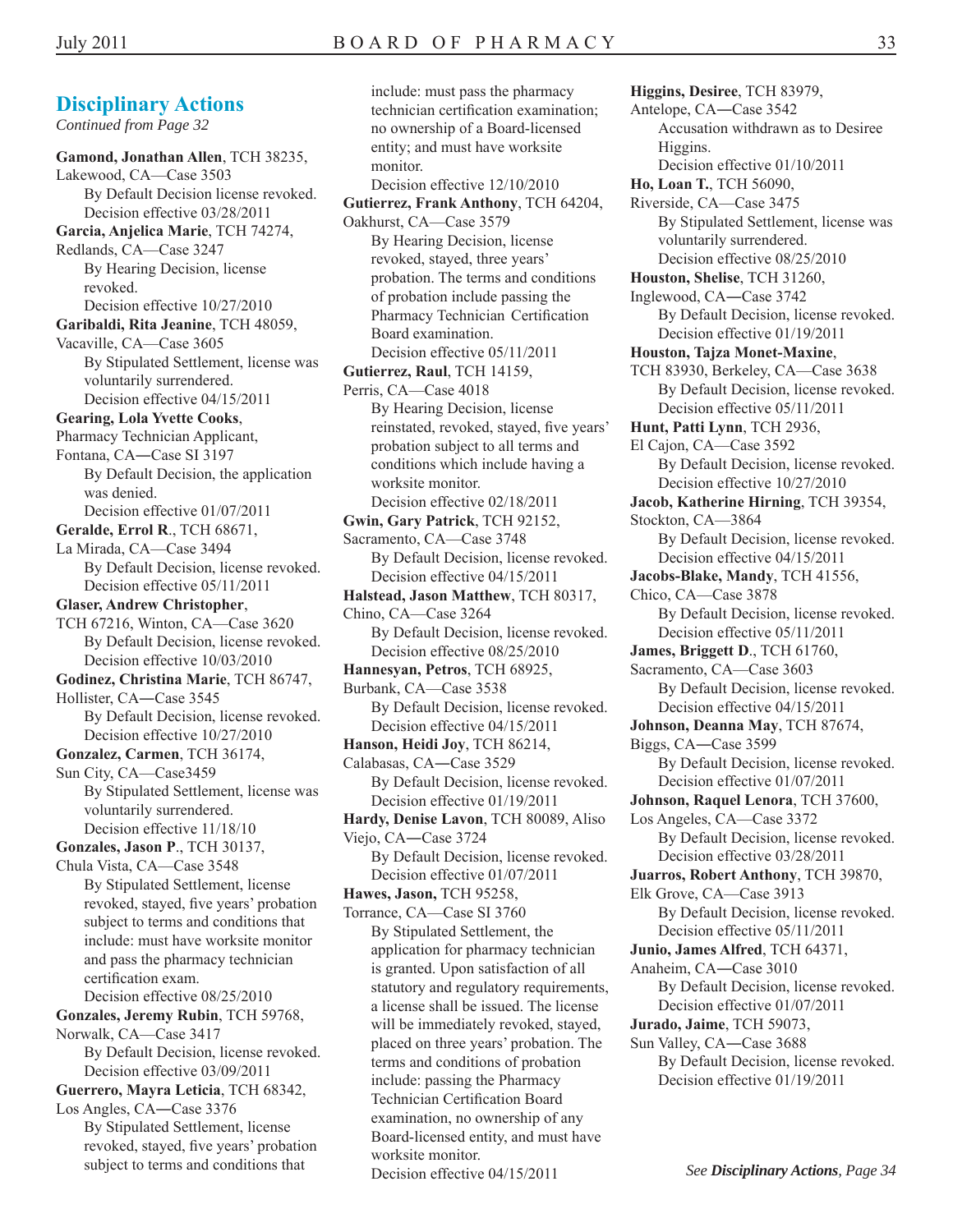*Continued from Page 33*

**Kamel. Anthony J**., TCH 62157, Irvine, CA—Case 3690 By Stipulated Settlement, license was voluntarily surrendered. Decision effective 09/29/2010 **Khairzada, Abdullah**, TCH 66070, Hayward, CA—Case 3629 By Default Decision, license revoked. Decision effective 03/28/2011 **Kokorian, Jessica Cecilia**, TCH 44692, Torrance, CA—Case 3580 By Default Decision, license revoked. Decision effective 11/18/2010 **Kumar, Naresh**, TCH 49281, Tracy, CA—Case 3669 By Default Decision, license revoked. Decision effective 10/03/2010 **LaPerle, Leslie Marie**, Pharmacy Technician Applicant, Concord, CA—Case SI 3513 Statement of Issues has been withdrawn. Effective 01/19/2011 **Lazaro, Emily Maria**, TCH 33870, Lompoc, CA―Case 3498 By Default Decision, license revoked. Decision effective 01/19/2011 **Le, Bobby Hoang Quang**, TCH 48785, West Covina, CA—Case 3768 By Stipulated Settlement, license revoked, stayed, five years' probation subject to terms and conditions that include: passing the Pharmacy Technician Certification Board examination and no ownership of any Board-licensed entity. Decision effective 03/28/2011 **Leyva, Francisco J**., TCH 38071, Sacramento, CA—Case 3650 By Stipulated Settlement, license was voluntarily surrendered. Decision effective 05/11/2011 **Locke, Brandon Carlisle**, TCH 77299, Bakersfield, CA-Case 3646 By Default Decision, license revoked. Decision effective 01/19/2011 **Lookman, Samantha**, TCH 77115, Yorba Linda, CA—Case 3518 By Default Decision, license revoked. Decision effective 08/05/2010 **Lopez, Filimon M**., TCH 35419, Laguna Niguel, CA—Case 3314 By Stipulated Settlement, license revoked, stayed, five years' probation subject to terms and conditions

that include: 60 days' suspension; must pass the pharmacy technician certification examination; no ownership of a Board-licensed entity; and must have worksite monitor. Decision effective 02/17/2011 **Loveless, Andrew M**., TCH 80976, Redding, CA—Case 3540 By Proposed Decision, license revoked. Decision effective 02/17/2011 **Lue, Donald**, TCH 57402, San Francisco, CA―Case 3553 By Default Decision, license revoked. Decision effective 12/10/2010 **Madry, Taren Danette**, TCH 88082, San Diego, CA—Case 3566 By Default Decision, license revoked. Decision effective 08/25/2010 **Magana, Maria**, TCH 23065 and INT 18877, San Mateo, CA—Case 3611 By Stipulated Settlement, licenses revoked, stayed, placed on probation for five years. The terms and conditions of probation include no ownership of any Board-licensed entity. Decision effective 04/15/2011 **Maluto, Charriza C**., TCH 47630, Hayward, CA—Case 3436 By Default Decision, license revoked. Decision effective 03/28/2011 **Marseilles, Crystal**, TCH 48067, Idyllwild, CA—Case 3474 By Default Decision, license revoked. Decision effective 03/28/2011 **Martinez, John J**., TCH 14084, Fresno, CA—Case 3327 By Proposed Decision, license revoked. Decision effective 10/27/2010 **Matthias, Tyree Michael**, TCH 73611, Los Angeles, CA—Case 3861 By Default Decision, license revoked. Decision effective 05/11/2011 **Maxie, Lori**, TCH 21460, Los Angeles, CA—Case 3555 By Default Decision, license revoked. Decision effective 03/28/2011 **Medeiros, Heidi L**., TCH 25025, Martinez, CA—Case 3837 By Default Decision, license revoked. Decision effective05/11/2011 **Mendoza, Julie Marie**, TCH 24030, San Jose, CA—Case 3712 By Stipulated Settlement, license revoked, stayed, three years'

probation subject to terms and conditions that include: passing the Pharmacy Technician Certification Board examination, no ownership of any Board-licensed entity, and needs a worksite monitor. Decision effective 03/28/2011 **Menendez, Amada A**., TCH 43329, Novato, CA—Case 3500 By Stipulated Settlement, license was voluntarily surrendered. Decision effective 11/18/2010 **Mitosinka, Michael Joseph**, TCH 80095, El Centro, CA—Case 3577 By Default Decision, license revoked. Decision effective 04/15/2011 **Mojarro, Araceli**, TCH 34970, Temecula, CA—Case 3495 By Hearing Decision, license revoked. Decision effective 04/15/2011 **Mojica, Ferdinand Mendez**, TCH 58422, San Francisco, CA—Case 3455 By Stipulated Settlement, license revoked, stayed, two years' probation subject to terms and conditions that include: passing the pharmacy technician certification exam and no ownership of any Board-licensed premises. Decision effective 11/18/2010 **Morrissey, Lourdes,** TCH 32807, North Hills, CA—Case 3401 By Stipulated Settlement, license was voluntarily surrendered. Decision effective 09/29/2010 **Munoz, Edgardo Ernesto**, TCH 72067, Aptos, CA—Case 3793 By Default Decision, license revoked. Decision effective 04/15/2011 **Nalbandbashian,Tama Gilda**, TCH 67784, North Hills, CA—Case 3392 By Default Decision, license revoked. Decision effective 11/18/2010 **Nardini, Kelsie Teran**, TCH 41156, Hanford, CA—Case 3522 By Stipulated Settlement, license was voluntarily surrendered. Decision effective 03/09/2011 **Nelson-Coats, Rhonda Lee**, TCH 51846, Mariposa, CA—Case 3085 By Proposed Decision, license revoked, stayed, five years' probation subject to terms and conditions

that include: 60 days suspension;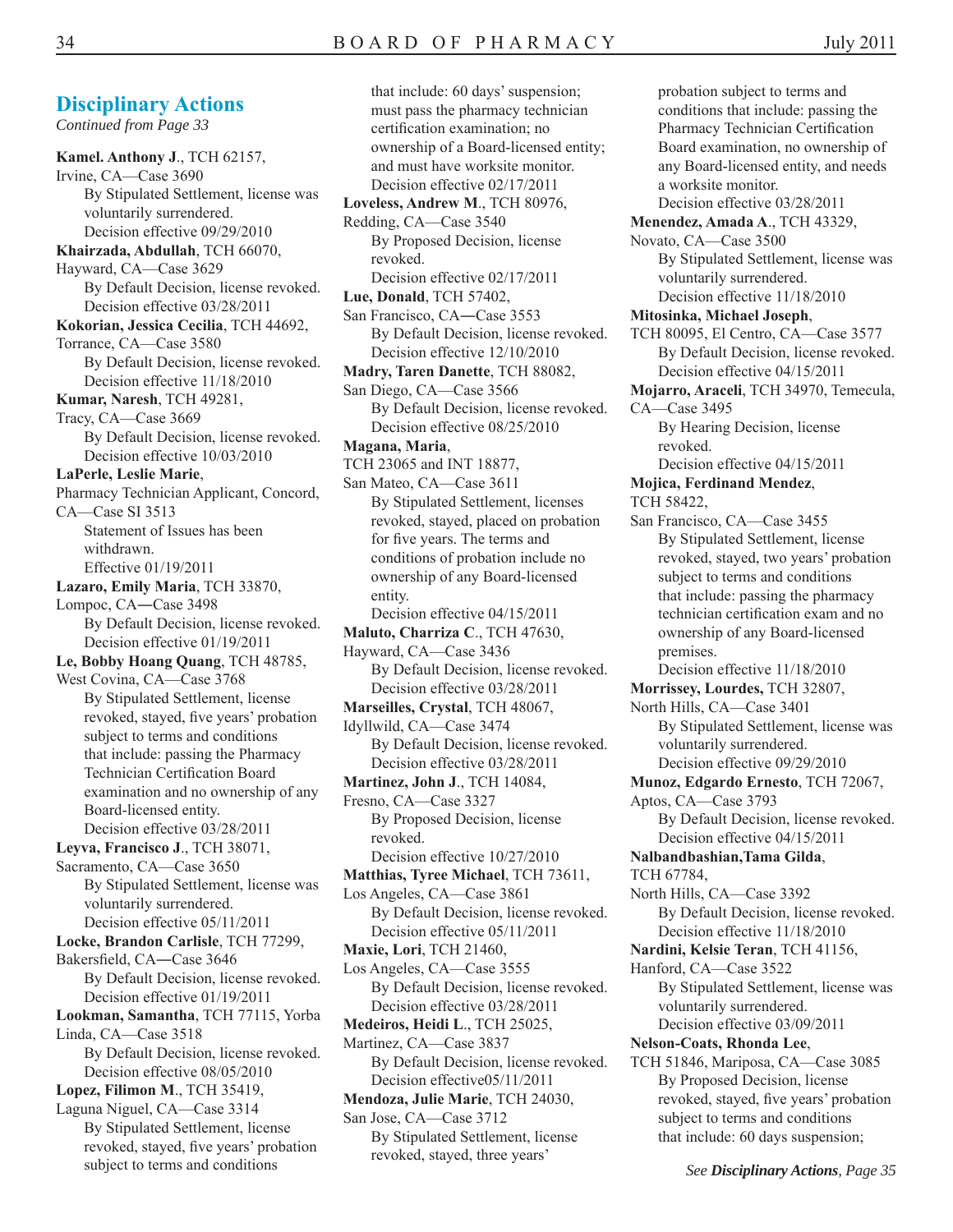#### *Continued from Page 34*  must pass the pharmacy technician certification examination; no ownership of a Board-licensed entity; and must have worksite monitor. Decision effective 02/17/2011 **Nguyen, Hoai Nam**, TCH 64936, Rancho Cucamonga, CA—Case 3590 By Default Decision, license revoked. Decision effective 08/25/2010 **Nguyen, Tung Thanh**, TCH 54215, Stockton, CA—Case 3665 By Default Decision, license revoked. Decision effective 08/25/2010 **Nunez, Jesse**, TCH 74636, Los Angeles, CA—Case 3355 By Default Decision, license revoked. Decision effective 04/15/2011 **O'Brien, Meghan Hanora**, Pharmacy Technician Applicant, El Paso, TX—Case SI 3466 By Default Decision, application denied. Decision effective 03/28/2011 **Owen, Jana Richelle**, TCH 14407, Redding, CA—Case 3608 By Stipulated Settlement, license was voluntarily surrendered. Decision effective 08/05/2010 **Padda, Ravinder**, TCH 51508, Tracy, CA—Case 3644 By Hearing Decision, license revoked. Decision effective 05/11/2011 **Padua, Armando Daniel**, TCH 76317, West Covina, CA—Case 3559 By Default Decision, license revoked. Decision effective 03/28/2011 **Palazot, Carl Robert**, TCH 37328, San Diego, CA—Case 3504 By Stipulated Settlement, license was voluntarily surrendered. Decision effective 04/15/2011 **Papageorge, Nicholas Andrew**, TCH 48940, Nipomo, CA—Case 3397 By Stipulated Settlement, license was voluntarily surrendered. Decision effective 05/11/2011 **Pascua, Marissa**, TCH 45411, Chula Vista, CA―Case 3595 By Stipulated Settlement, license revoked, stayed, two years' probation subject to terms and conditions that include: must pass the pharmacy technician certification examination; cannot own any Board-licensed

premises; and must have worksite monitor. Decision effective 01/07/2011 **Patel, Nikin**, TCH 78009, Long Beach, CA—Case 3758 By Default Decision, license revoked. Decision effective 04/15/2011 **Payne, Kenneth J**., TCH 61842, Redding, CA—Case 3570 By Default Decision, license revoked. Decision effective 05/11/2011 **Pena, Mark Joseph**, TCH 77759, San Diego, CA—Case 3310 By Decision, license revoked. Decision effective 07/23/2010 **Perro, Milynn Joy**, TCH 46183, Scotts Valley, CA—Case 3541 By Default Decision, license revoked. Decision effective 11/18/2010 **Porrini, David**, TCH 84158, Riverside, CA—Case 3636 By Default Decision, license revoked. Decision effective 10/03/2010 **Ramirez, Jose A**., TCH 65747, San Diego, CA—Case 3546 By Stipulated Settlement, license revoked, stayed, three years' probation subject to terms and conditions that include: must pass the pharmacy technician certification examination; no ownership of a Board-licensed entity; and must have worksite monitor. Decision effective 02/17/2011 **Ramos, Elisajoy Espiritu**, TCH 83365, Poway, CA—Case 3332 By Stipulated Settlement, license was voluntarily surrendered. Decision effective 8/25/2010 **Ramos, Jose Juan**, TCH 38837, Glendale, CA―Case 3657 By Default Decision, license revoked. Decision effective 01/19/2011 **Rayos, Steven**, TCH 40025, Bellflower, CA—Case 3338 By Stipulated Settlement, license revoked, stayed, three years' probation subject to terms and conditions that include: passing the pharmacy technician certification exam; no ownership of any Boardlicensed premises; and must have worksite monitor. Decision effective 11/18/2010 **Reese, Pricilla,** TCH 12265, Harbor City, CA―Case 3664 By Stipulated Settlement, license revoked, stayed, three years'

conditions that include: passing the pharmacy technician certification exam; and no ownership of any Board-licensed premises. Decision effective 01/07/2011 **Rendon, Lizette**, TCH 110862, Sultana, CA—Case SI 3535 By Hearing Decision, application is granted, and upon satisfaction of all statutory and regulatory requirements for issuance of a license, a license shall be issued, revoked, stayed, and placed on three years' probation. The terms and conditions of probation include passing the Pharmacy Technician Certification Board examination, no ownership of a Board-licensed entity, and must have worksite monitor. Decision effective 03/09/2011 **Rhodes, Kenneth Charles**, TCH 14881, Northridge, CA―Case 3573 By Default Decision, license revoked. Decision effective 12/10/2010 **Rini, Corin,** TCH 30033, Thousand Oaks, CA―Case 3375 By Stipulated Settlement, license revoked, stayed, four years' probation subject to terms and conditions that include but are not limited to: passing the pharmacy technician certification exam; no ownership of any Boardlicensed premises; and must have worksite monitor. Decision effective 01/07/2011 **Robinson, Gregory Julian**, TCH 75222, Concord, CA—Case 3649 By Default Decision, license revoked. Decision effective 02/17/2011 **Rodriguez, Alfredo**, TCH 66606, Compton, CA—Case 3528 By Default Decision, license revoked. Decision effective 03/28/2011 **Romero, Cecilia Delores**, TCH 44069, Poteet, TX―Case 3334 By Default Decision, license revoked. Decision effective 12/8/2010 **Saba, Tymour Farah**, TCH 72030, Dana Point, CA―Case 3764 By Default Decision, license revoked. Decision effective 01/19/2011 **Saenz, Jose Perucho**, TCH 49120, Chula Vista, CA―Case 3735 By Default Decision, license revoked.

probation subject to terms and

Decision effective 01/19/2011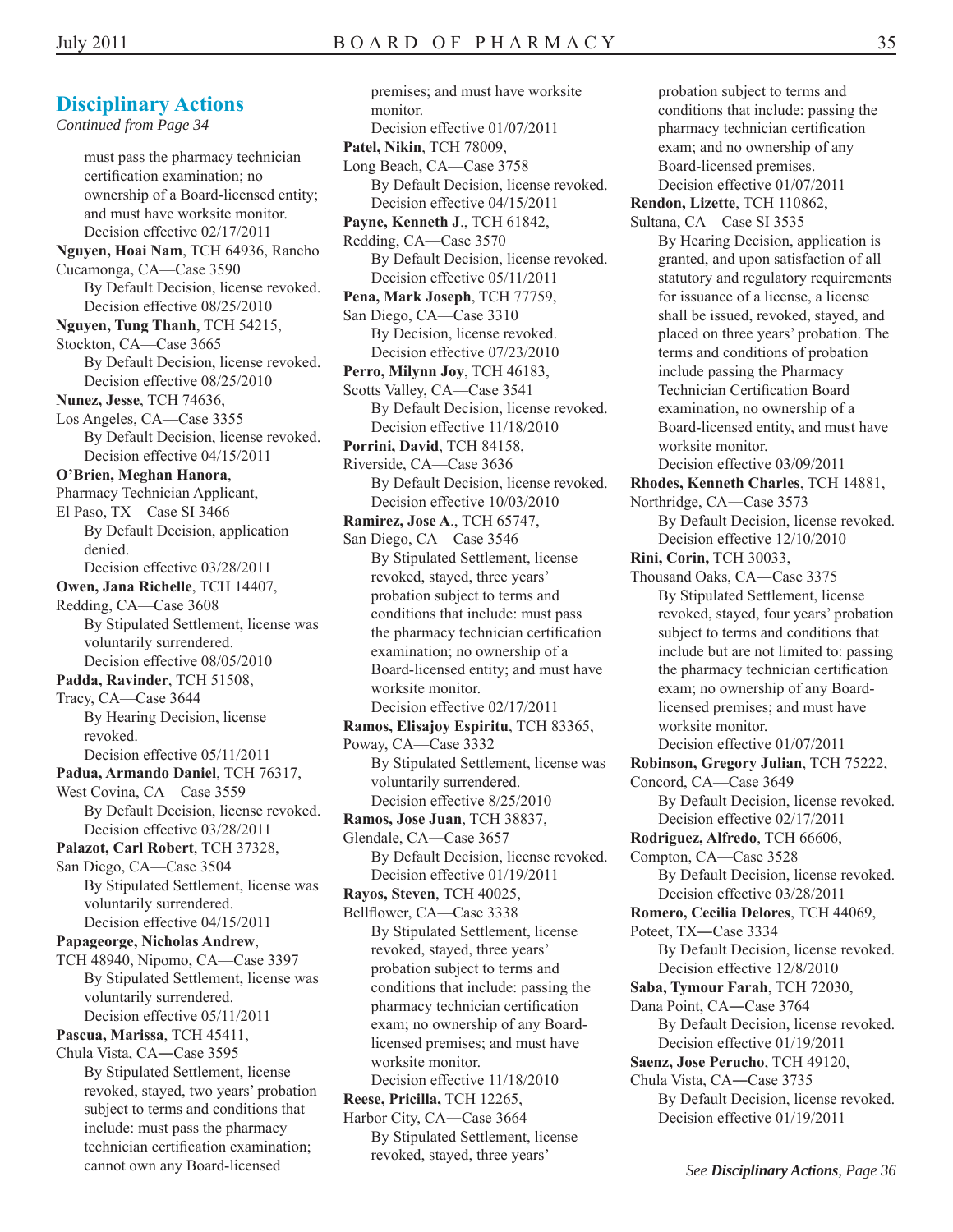**Tubbs, Nicole**, TCH 80903, Oceanside, CA—Case 3556 By Default Decision, license revoked. Decision effective 05/11/2011 **Urquidi, Gianna Frances**, TCH 45225, Rosemead, CA—Case 3321 By Default Decision, license revoked. Decision effective 08/20/2010 **Valles, Rudy**, TCH 92099, Moreno Valley, CA—Case SI 3829 By Stipulated Settlement, the application for license is granted. Upon satisfaction of all statutory and regulatory requirements for issuance of a license, a license shall be issued. License will be immediately revoked, stayed, and placed on two years' probation. Terms and conditions of probation include passing the Pharmacy Technician Certification Board examination, and no ownership of any Board-licensed entity. Decision effective 05/11/2011 **Varela, Javier M**., TCH 61270, Desert Shores, CA—Case 3486 By Stipulated Settlement, license was voluntarily surrendered. Decision effective 08/05/2010 **Vu, Kim N**., TCH 45621, Garden Grove, CA—Case 3425 By Stipulated Settlement, license was voluntarily surrendered. Decision effective 08/25/2010 **Ward, Kalynda Dale**, TCH 50138, Antioch, CA―Case 3670 By Default Decision, license revoked. Decision effective 01/19/2011 **Webb, Paul F. Jr**., TCH 53679, Sacramento, CA—Case 3647 By Hearing Decision, license revoked. Decision effective 05/11/2011 **Wheeler, Wilbur Lon**, TCH 41397, Sacramento, CA—Case 3827 By Default Decision, license revoked. Decision effective 05/11/2011 **White, Cathy Lois**, TCH 15916, Twain Harte, CA―Case 3501 By Decision, license revoked. Decision effective 12/31/2010 **White, Derrick W**., TCH 56617, Los Angeles, CA―Case 3368 By Stipulated Settlement, license was voluntarily surrendered. Decision effective 01/07/2011

#### **Disciplinary Actions**

*Continued from Page 35* 

**Sandoval, Denise Rene,** TCH 91445, Modesto, CA—Case 3691 By Default Decision, license revoked. Decision effective 11/18/2010 **Sandoval, Johana**, TCH 50785, Richmond, CA—Case 3588 By Default Decision, license revoked. Decision effective 05/11/2011 **Sapida, Michelle Charlene**, TCH 91564, Vallejo, CA—Case 3679 By Default Decision, license revoked. Decision effective 05/11/2011 **Satele, Carolyn T.**, TCH 35566, La Mesa, CA―Case 3731 By Default Decision, license revoked. Decision effective 01/19/2011 **Saucedo, Margarie**, TCH 40762, Buena Park, CA—Case 3717 By Default Decision, license revoked. Decision effective 08/25/2010 **Scheepers, AnMarie**, TCH 90857, Redding, CA—Case 3775 By Default Decision, license revoked. Decision effective 04/15/2011 **Schneider, Brandi Renee**, TCH 50527, Gardena, CA—Case 3365 By Default Decision, license revoked. Decision effective 08/05/2010 **Schreiber, Maria Carmen**, TCH 12067, Huntington Beach, CA―Case 3565 By Default Decision, license revoked. Decision effective 12/10/2010 **Serratos, Leonard E**., TCH 60575, San Bernardino, CA—Case 3394 By Default Decision, license revoked. Decision effective 08/05/2010 **Seulean, Cornelius**, TCH 22736, Riverside, CA—Case 3418 By Hearing Decision, licensed revoked. Decision effective 03/09/2011 **Sierra, Charlene A**., TCH 39666, Fresno, CA―Case 3299 By Decision, license revoked. Effective 01/07/2011 **Silva, Danna Michelle**, TCH 8898, Milpitas, CA—Case 3838 By Default Decision, license revoked. Decision effective 04/15/2011 **Singh, Ajaypal**, TCH 85115, Anaheim, CA―Case 3613 By Default Decision, license revoked. Decision effective 01/07/2011 **Singh, Dilpreet**, TCH 43779, Grand Terrace, CA—Case 3415

By Default Decision, license revoked. Effective 05/25/2011. **Slevin, Paul Thomas**, TCH 92205, Auburn, CA—Case SI 3718 By Stipulated Settlement, the application for license is granted. Upon satisfaction of all statutory and regulatory requirements for issuance of a license, a license shall be issued. License will be immediately revoked, stayed, and placed on four years' probation. Terms and conditions of probation include passing the Pharmacy Technician Certification Board examination, no ownership of any Board-licensed entity, and must have worksite monitor. Decision effective 05/11/2011 **Smith, Joel Robert**, TCH 46392, Yucaipa, CA—Case 3290 By Stipulated Settlement, license was voluntarily surrendered. Decision effective 07/23/2010 **Smith, Mary K**., TCH 60321, Marin City, CA—Case 3439 By Default Decision, license revoked. Decision effective 08/05/2010 **Sosa, Joe Luis**, TCH 32591, Hanford, CA—Case 3615 By Default Decision, license revoked. Decision effective 08/05/2010 **Spanos, Nicholas Hercules, III**, TCH 10499, Lodi, CA—Case 3288 By Stipulated Settlement, license was voluntarily surrendered. Decision effective 11/18/2010 **Ter-Grigoryan, Kevin**, TCH 84200, Altadena, CA—Case 3637 By Stipulated Settlement, license was voluntarily surrendered. Decision effective 05/11/2011 **Thomas, Karen Anissa**, TCH 39656, Lancaster, CA―Case 3352 By Decision, license revoked. Decision effective 12/17/2010 **Thrift, James Robert**, TCH 74800, Fullerton, CA―Case 3634 By Default Decision, license revoked. Decision effective 01/19/2011 **Topete, Tomas**, TCH 5914, San Diego, CA—Case 3476 By Stipulated Settlement, license was voluntarily surrendered. Decision effective 11/18/2010 **Tran Ai Quoc**, TCH 76153, Fountain Valley, CA—Case 3703 By Default Decision, license revoked. Decision effective 11/18/2010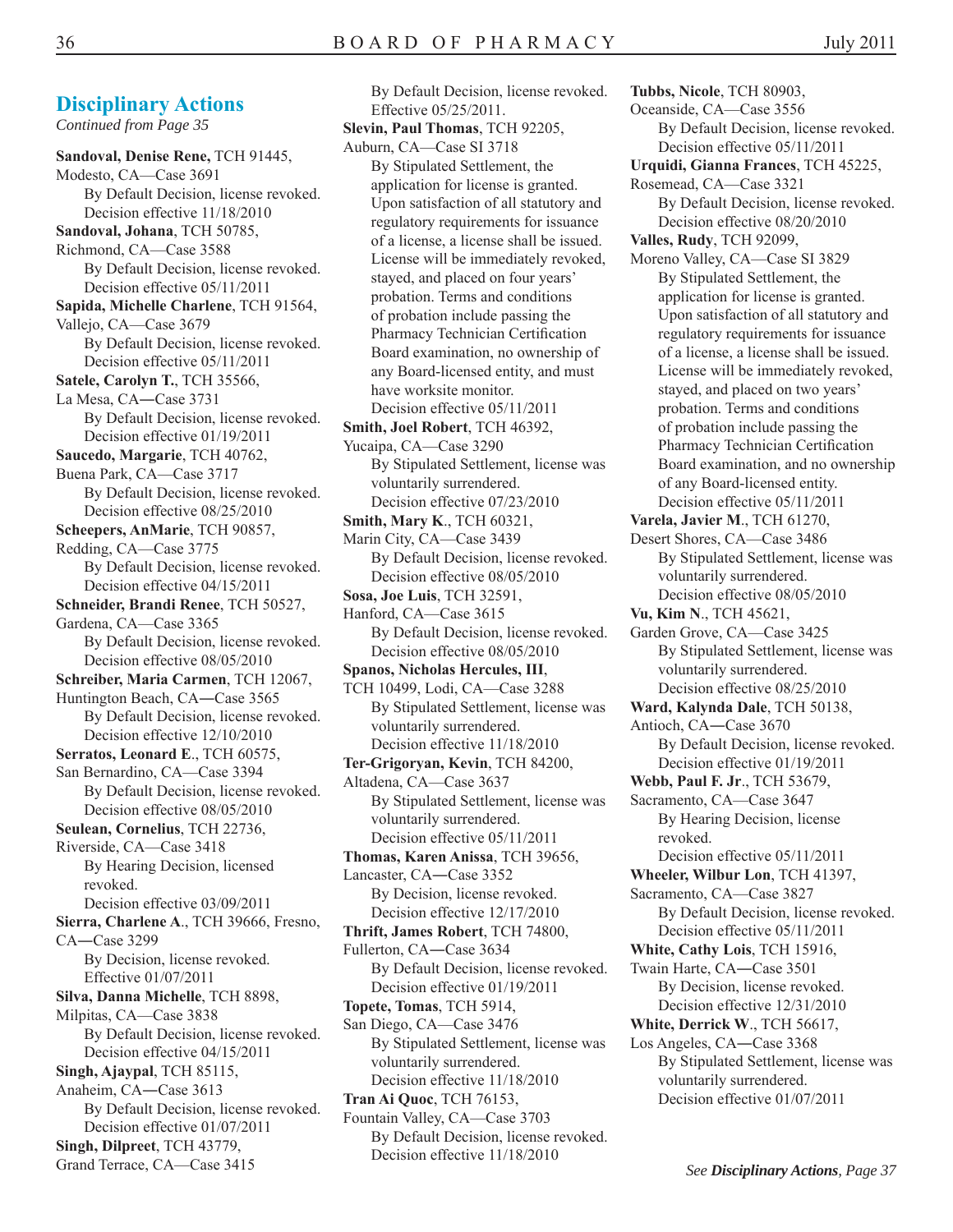*Continued from Page 36* 

**Wright, Lisa Ann**, TCH 39223, Lake Arrowhead, CA—Case 3534 By Default Decision, license revoked. Decision effective 08/05/2010 **Zhu, Xiu Ming**, TCH 82173, San Francisco, CA—Case 3564 By Default Decision, license revoked. Decision effective 02/17/2011 **Zorrilla, George**, TCH 47312, Vallejo, CA―Case 3562 By Default Decision, license revoked. Decision effective 12/17/2010

#### **Exemptee**

**Musgrave, Theresa,** EXC 16709, San Luis Obispo, CA—Case 3651 By Stipulated Settlement, license revoked, stayed, two years' probation subject to terms and conditions including continuing to be a designated-representative-in- charge with current employer. Decision effective 03/28/2011

#### **Site Licenses (Pharmacies and Wholesaler)**

#### **CT International,** WLS 3575,

San Luis Obispo, CA—Case 3651 By Stipulation Settlement, license revoked, stayed, two years' probation subject to terms and conditions that include: must retain independent consultant and no additional ownership of any Board-licensed entity.

Decision effective 03/28/2011

**Cali Pharmacy,** PHY 43882, San Jose, CA—Case 3440 By Stipulated Settlement, license was voluntarily surrendered. Decision effective 03/09/2011 **College Pharmacy,**  NRP 1034 and NSC 99550, Colorado Springs, CO—Case SI 3445 By Stipulated Settlement, license revoked, stayed, seven years' probation, subject to all terms and conditions of probation. Decision effective 11/1/2010 **County of Sacramento Primary Care,**  PHE 46273, Sacramento, CA―Case 3341 By Stipulated Settlement, five years' probation subject to terms and conditions that include but are not limited to: must retain a consultant. Decision effective 01/07/2011 **Dairyland Pharmacy**, PHY 39285, Hilmar, CA—Case 3230 By Stipulated Settlement, license revoked, stayed, five years' probation subject to all terms and conditions. Decision effective 03/28/2011 **Elmhurst Pharmacy**, PHY 45683, Oakland, CA—Case 3515

By Stipulated Settlement, license revoked, stayed, three years' probation subject to terms and conditions.

Decision effective 02/17/2011

**Emerson Pharmacy**, PHY 48754, Los Angeles, CA—Case 3330

By Stipulated Settlement, license revoked, stayed, three years' probation subject to all terms and conditions. Decision effective 07/28/2010

#### **First Care Pharmacy,** PHY 47361,

- Los Angeles, CA―Case 3132 By Stipulated Settlement, license was voluntarily surrendered. Decision effective 12/10/2010
- **Garos Pharmacy**, PHY 47485, Pasadena,

CA—Case 3156 By Stipulated Settlement, license revoked, stayed*,* five years' probation subject to all terms and conditions. Decision effective 01/07/2011

#### **Nichols Hill Prescription Pharmacy**,

PHY 46970, Oakland, CA—Case 3737 By Stipulated Settlement, license revoked, stayed*,* five years' probation subject to all terms and conditions. Decision effective 01/07/2011

#### **Patterson Family Pharmacy**,

- PHY 47152, Patterson, CA—Case 3626 By Stipulated Settlement, license revoked, stayed*,* five years' probation subject to all terms and conditions. Decision effective 10/27/2010
- **Savco Generic Drugs**, PHY 32506,
- San Jose, CA—Case 3430 By Stipulated Settlement, license was voluntarily surrendered. Decision effective 08/25/2010
- **Target Store No. T-227**, PHY 44113,

West Hills, CA—Case 3377

By Stipulated Settlement, license revoked, stayed, five years' probation subject to all term and conditions. Decision effective 03/28/2011

### **What to Look for**

*Continued from Page 20* 

health facility for three years.  $\theta$  and the prescription of the prescription.

(B) Forms ordered pursuant to this subdivision that are (d) This section shall become operative on July 1, 2004. printed by a computerized prescription generation system shall not be subject to subparagraph (A) If the form does not contain all the required security professional licensure, license number, federal *Prescription Printer Program at (916) 319-9035.* 

prescriber. The record shall be maintained in the controlled substance registration number, and the

or paragraph (7) of subdivision (a). Forms printed features, it may indicate that it was not printed by a Department pursuant to this subdivision that are printed by of Justice-approved printer. *Forms that do not contain the*  a computerized prescription generation system *required security printer (SP) approval ID number and/or*  may contain the prescriber's name, category of *security features should be reported to the California Security*